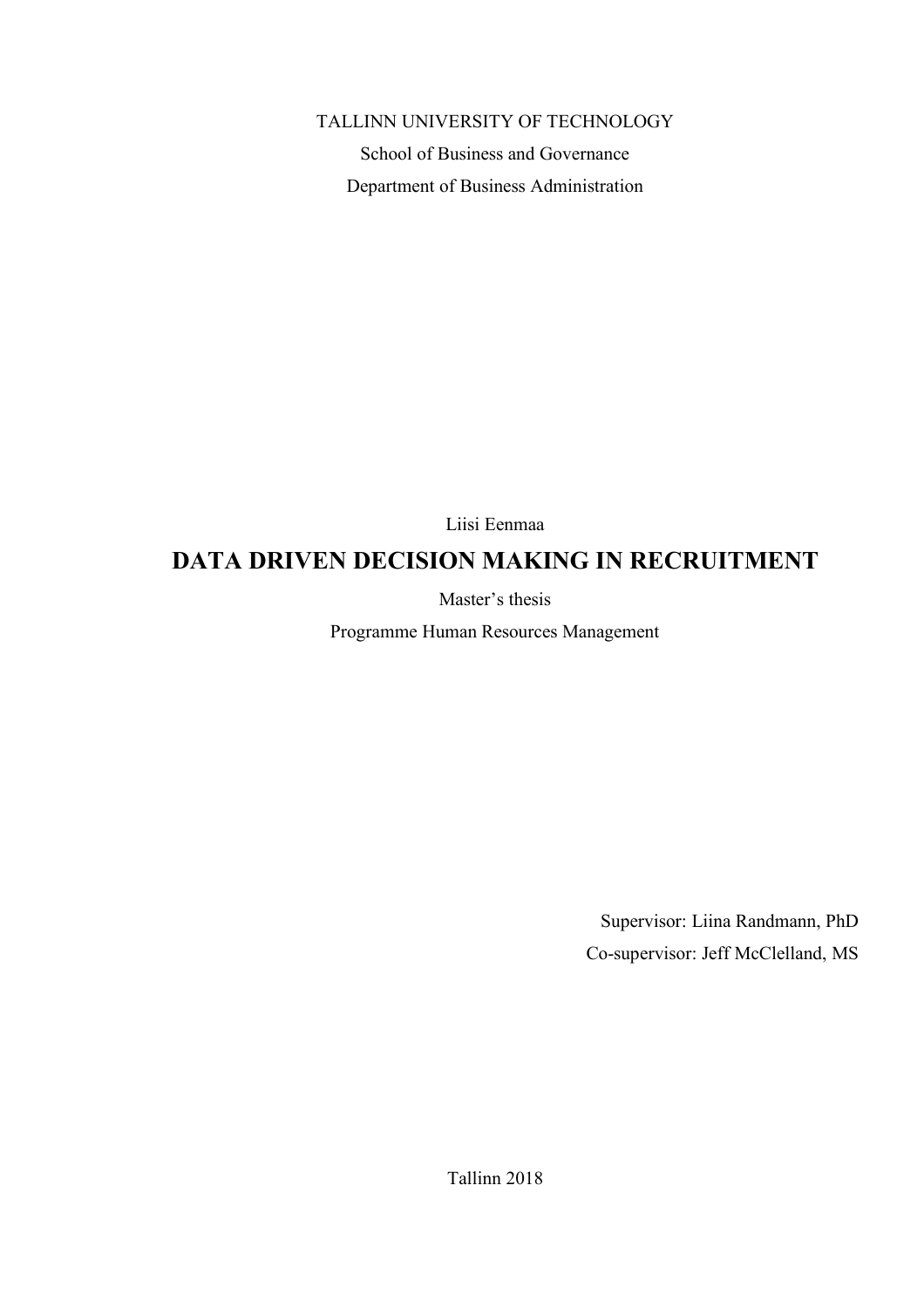I declare that I have compiled the paper independently and all works, important standpoints and data by other authors have been properly referenced and the same paper has not been previously been presented for grading. The document length is 16,081 words from the introduction to the end of conclusion.

Liisi Eenmaa ……………………………

 (signature, date) Student code: 162713HAPM Student e-mail address: eenmaaliisi@gmail.com

Supervisor: Liina Randmann, PhD: The paper conforms to requirements in force

……………………………………………

(signature, date)

Co-supervisor: Jeff McClelland, MS: The paper conforms to requirements in force ……………………………………………

(signature, date)

Chairman of the Defence Committee: Permitted to the defence

…………………………………………

(name, signature, date)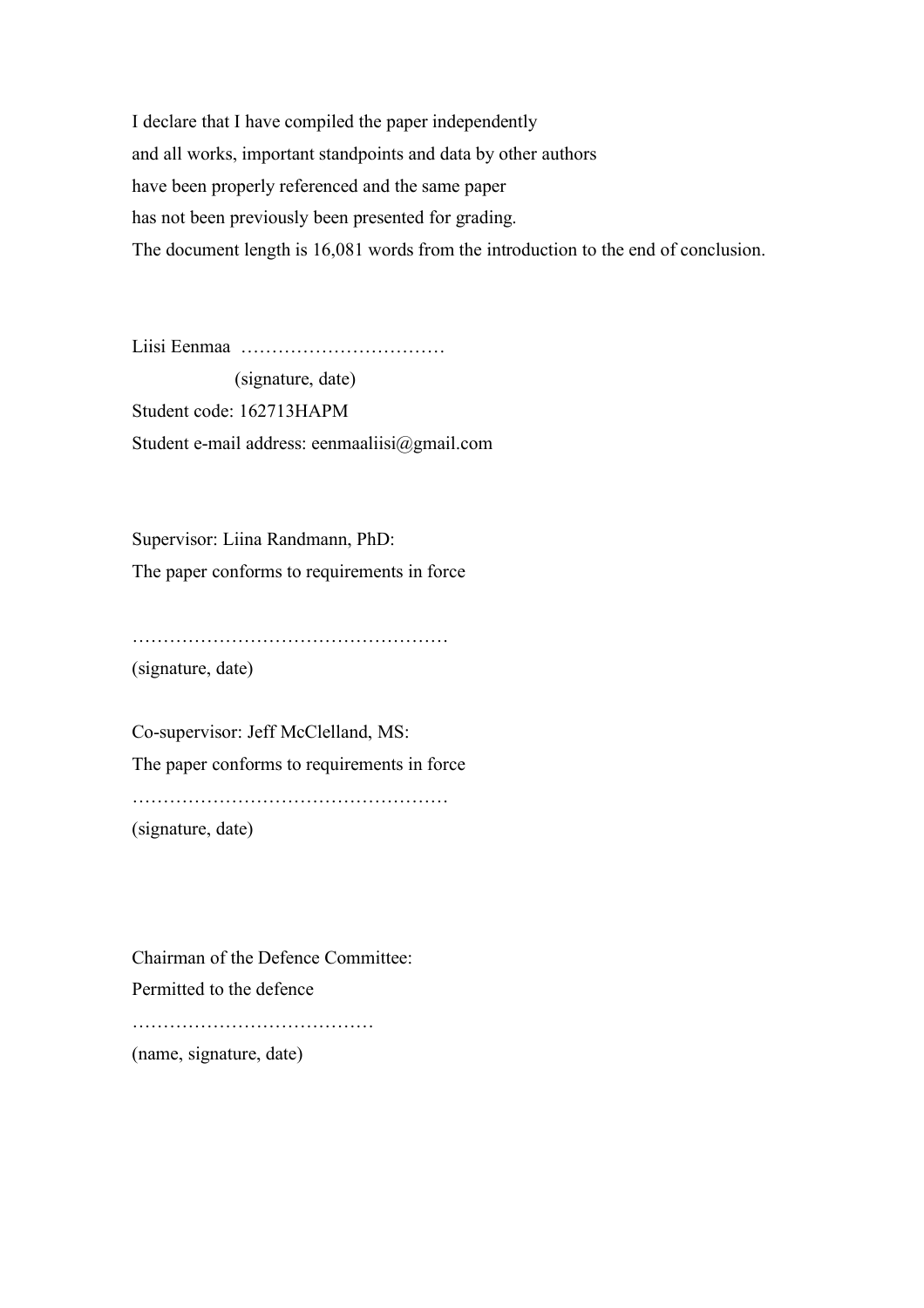# **TABLE OF CONTENTS**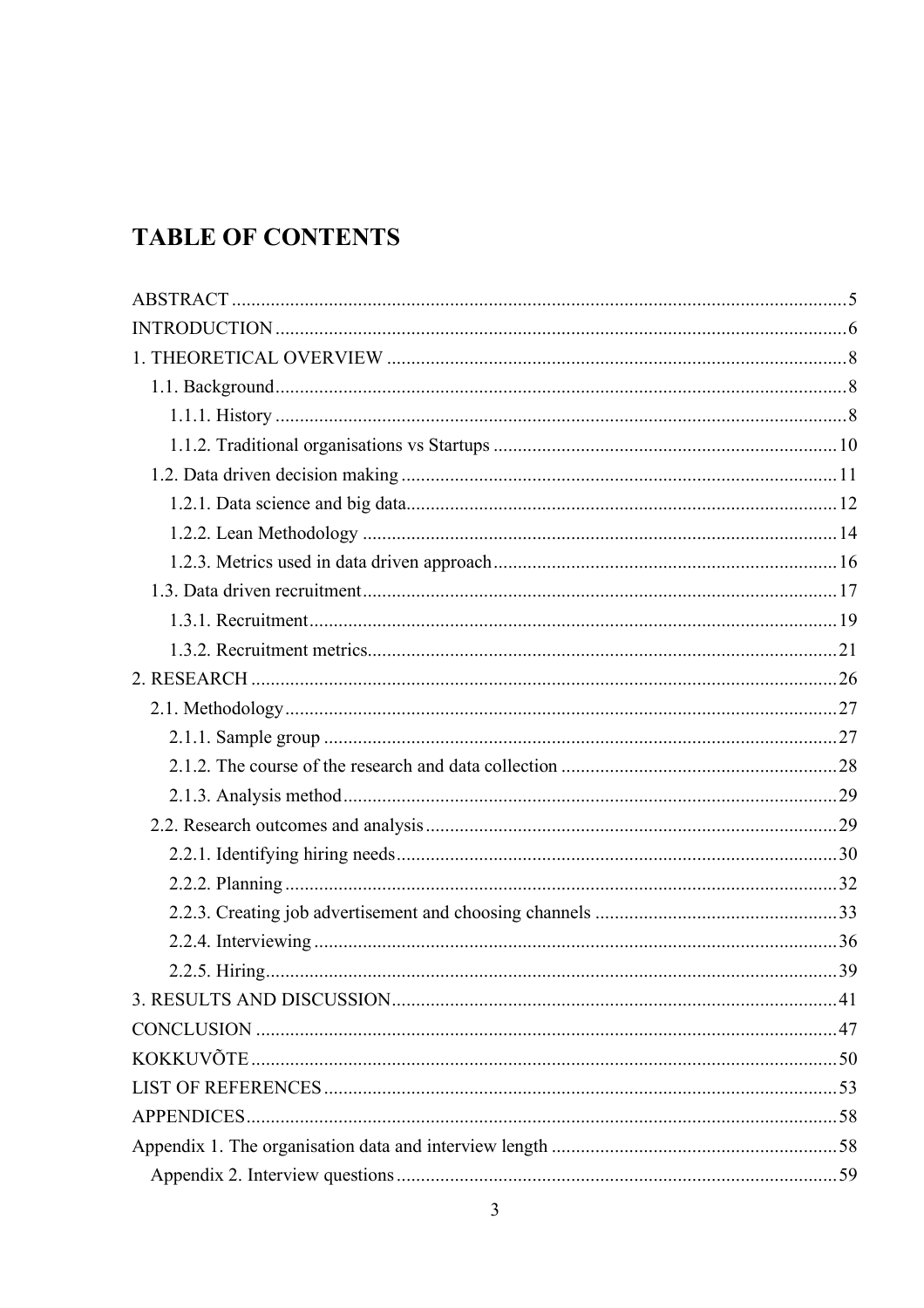| Appendix 6. How many companies are being data driven versus how many thought are data |  |
|---------------------------------------------------------------------------------------|--|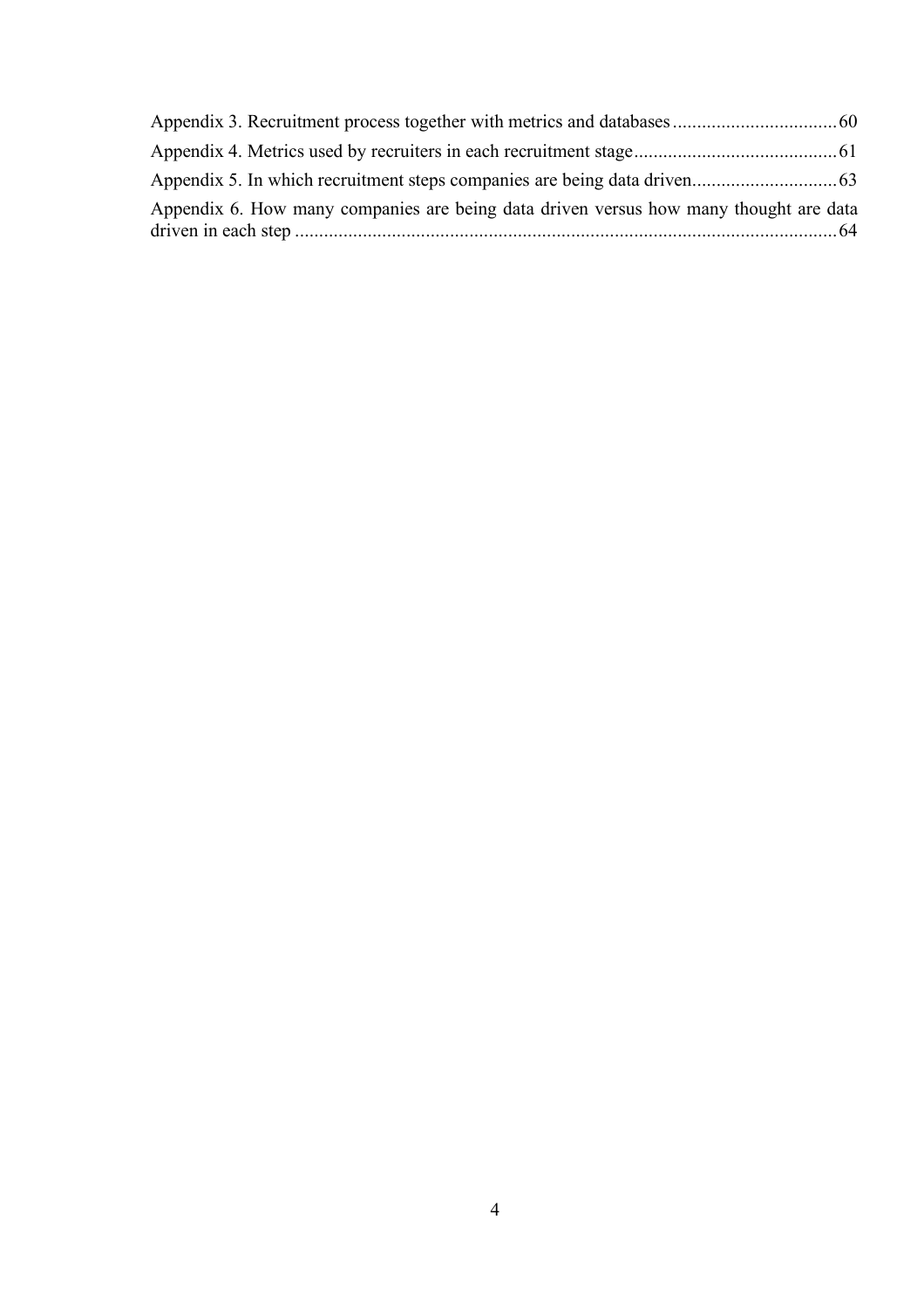## **ABSTRACT**

Many business functions are using data driven decision making to improve their performance. Recently recruitment has followed the same footsteps and slowly but surely many organisations are becoming more data driven in their recruitment processes as well.

The aim of the master thesis is to understand how Estonian startups and companies, who are using data driven decision-making approach, have improved their results while tracking and analysing metrics during recruitment process.

Qualitative research with semi-structured interviews is conducted to get answers to the research question: how data driven decision making has helped recruiters to make their processes more efficient. The interviews are analysed with content and cross-case analysis on the basis of recruitment process steps that are outlined at the end of the theory part.

The main finding is that companies, who have made data driven decision making their recruitment strategy, have made improvements in their recruitment processes. The most tracked recruitment step is creating job advertisement and choosing channels. The main metric measured there is source of candidates as finding great candidates is a common pain point for the companies. Yet most significant examples of improvement come from tracking candidate pipeline conversion metric in the interview stage. Successful tracking and analysis have lead companies to hire better quality candidates many times faster.

As a conclusion, it can be said that companies who have taken more systematic and strategic approach to data driven decision making in recruitment, show great improvements in their processes. It is suggested for other companies to follow this approach to become more efficient in recruitment.

Keywords: data driven, metrics, recruitment, lean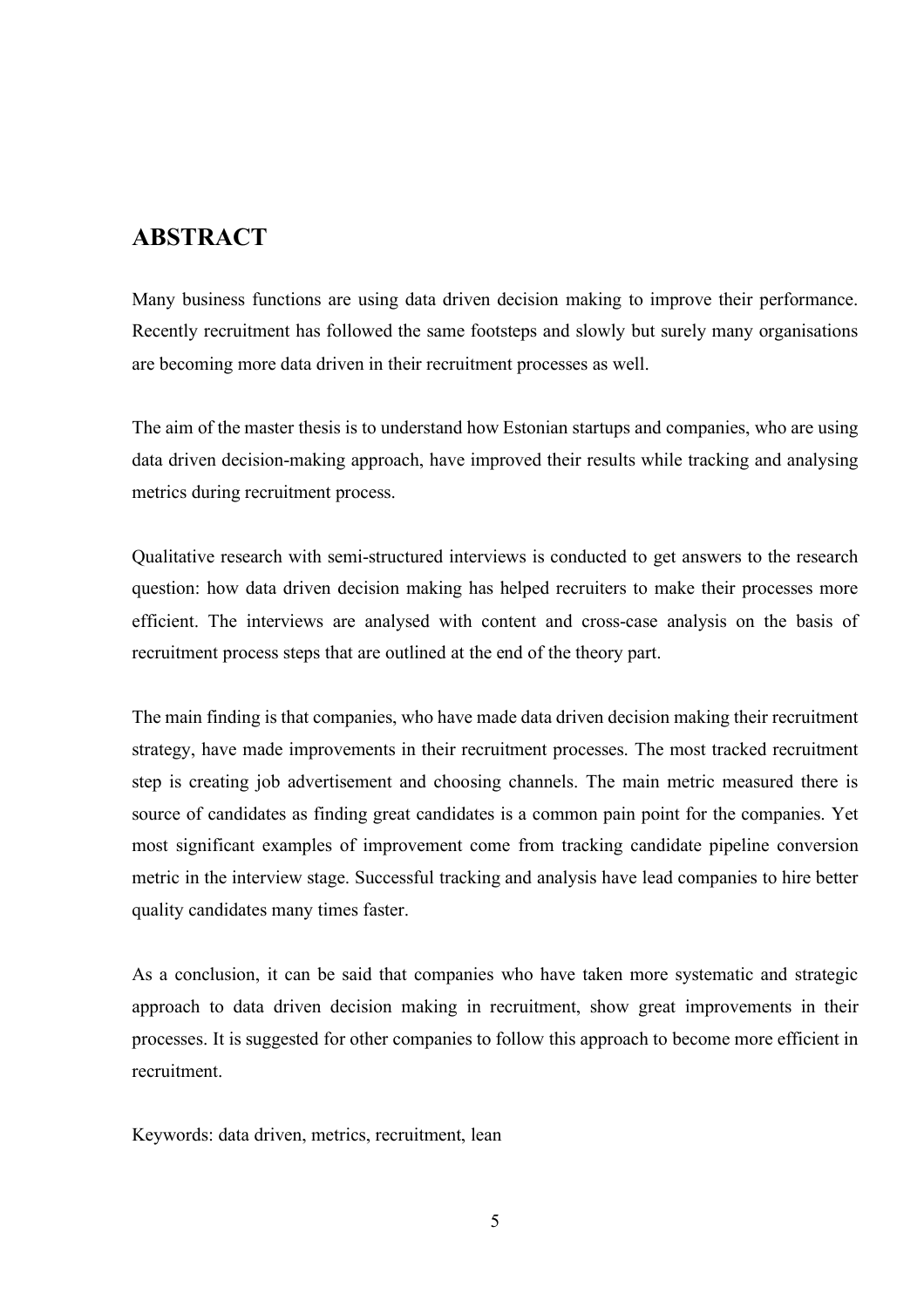# **INTRODUCTION**

Data driven or evidence-based decision making has affected many different fields from private enterprises to medicine (Baba, HakemZadeh 2012) to even education (Mandinach 2012) and within these fields different professions as well. Recruitment as a function has changed in nontraditional companies. For example, recruitment is one of the core functions in startups, while it used to be a support function to traditional companies. That means more responsibility and bigger workload for recruitment team. To succeed in it, it is important to make the recruitment processes as efficient as possible. Applying lean principles to recruitment is one way of doing it.

The aim of this thesis is to understand how data driven decision making can be beneficial for HR and more precisely for recruitment. It has been argued, that overall HR should move towards data driven decision making to be competitive (e.g. Rousseau, Barends 2011; Van der Togt, Rasmussen 2017; Marler, Fisher 2013).

Recruitment uses and handles a lot of data every day. The current thesis will be looking into what can be defined as recruitment data, for example, data related to identifying hiring needs, interview process, candidate feedback surveys and data relating to job postings and so on. To stay competitive in the job market, organizations need to start utilising the information that is in recruiters' hands and make the best use out of it. Using the data correctly allows recruiters and the whole organisation to make a better decision. For example where to post a job, what to improve in the hiring process to have a better and faster success rate for filling a position, how to improve planning process etc.

As data driven decision making has become widely discussed and based on author's personal experience, it is becoming more popular among companies in Estonia, then the topic seemed relevant to look into. At the moment, there have not been any studies on data driven recruitment in Estonia.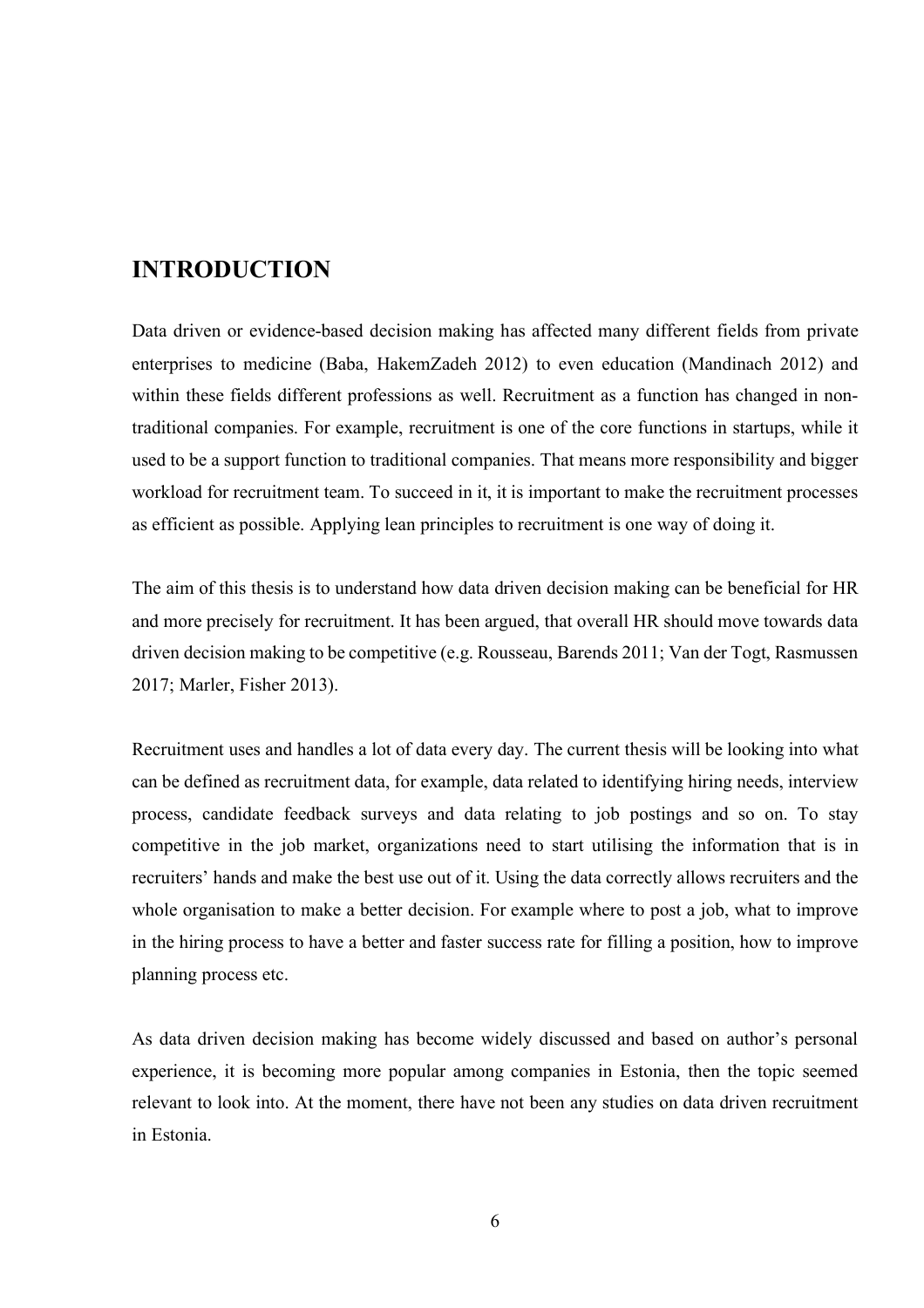This thesis is going deeper into recruitment decision making in different steps within recruitment process and tries to understand how data driven decision making helps high growth companies in Estonia to recruit better.

The research question that the author is looking to get an answer to is how data driven decision making has helped recruiters to make their processes more efficient**.** To get the answer, exploratory qualitative research was conducted with content and cross-case analysis. 12 Estonian companies were interviewed for this research. As an outcome of the thesis, a recruitment process is outlined together with metrics that can be measured in each step. Also, practical knowledge and best practices are brought out.

In the first part of the thesis, a theoretical framework of data driven evolution is described. Firstly, it gives an overview of the history of how data driven approach has evolved including related concepts like lean manufacturing and lean startups. This leads to recruitment processes and how to use data in recruitment to become more efficient. The second part of the thesis concentrates on the research. At first, the methodology is laid out, including forming the sample group and course of the research as well as analysis methods. Secondly, the research outcomes are presented. The third part of the thesis consists of the results and discussions.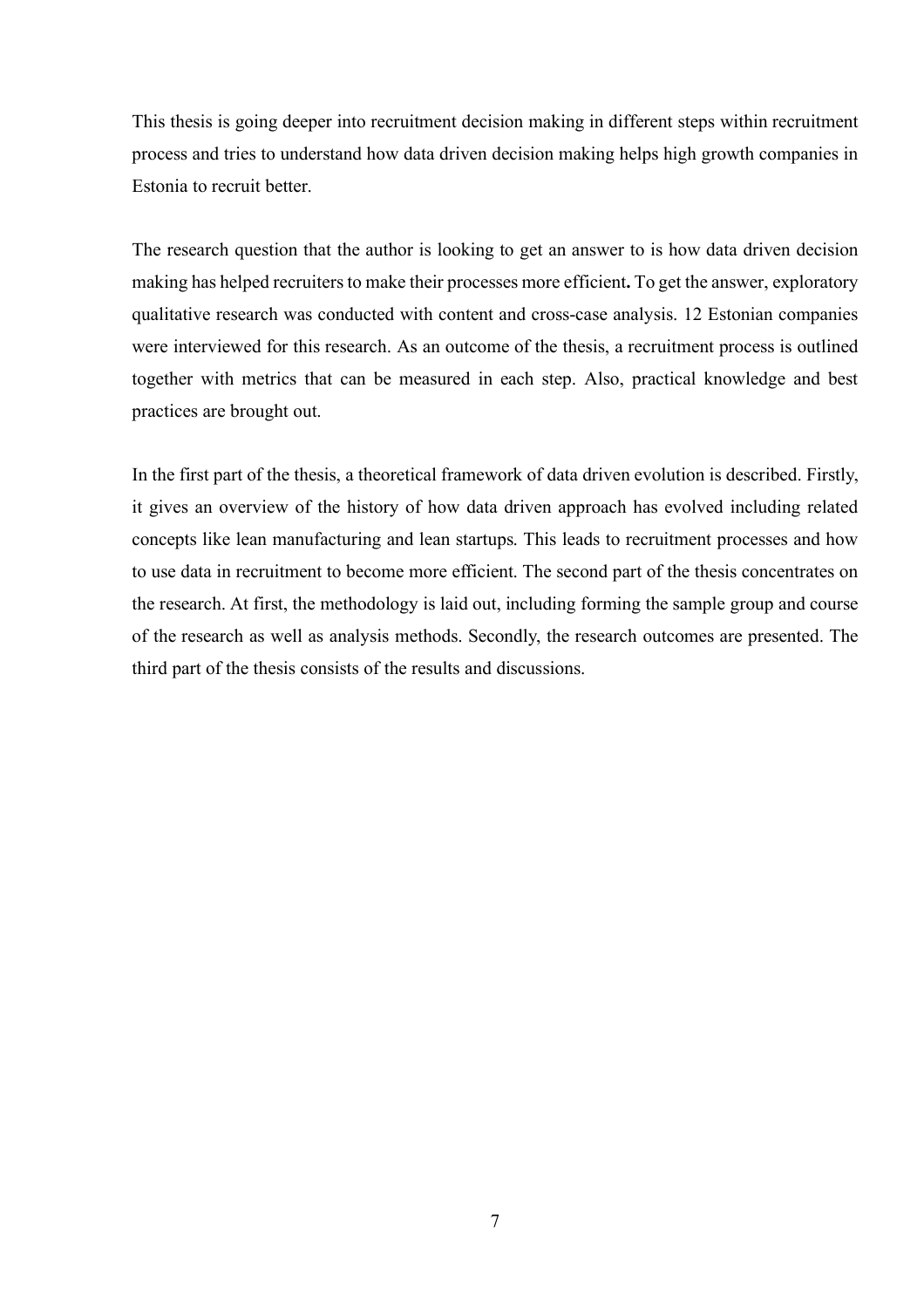# **1. THEORETICAL OVERVIEW**

## **1.1. Background**

## **1.1.1. History**

To understand what it means to be data driven, it is important first to understand how being data driven began and had evolved.

Using data to make better business decisions has been around for more than a century by now. At first, this approach was used in manufacturing industries, such as automobile and steel.

Even though data driven sounds like a relatively new concept, then actually companies have been data driven for a long time. Starting from Taylor in the 1880s and continuing with companies like Toyota in 1960s invented just-in-time manufacturing based on using data to understand exactly when something was needed. And companies like GE started using six sigma in the 1980s which puts data front-and-centre.

Frederick Taylor is known as one of the pioneers to try and tie science with processes as well as management to improve economic efficiency. When Taylor was a foreman, he noticed that workers tried to do as little as possible during their working hours. He was the one who suggested that work should be divided into smaller tasks and introduced "A Piece-Rate System" to motivate workers to work more in a given time and that managers should be the ones overlooking the job done. (Scientific… 2009) Taylor has contributed to being data driven by introducing measurable goals into management that helps maximising the work efficiency.

After Taylor introduced scientific management to manufacturing, there have been many followers for this idea; the next significant one was Just In Time manufacturing. In 1960s Japan, Toyota implemented Just In Time (JIT) production with the help of Taichi Ohno, Kiichiro Doyota and Shigeo Shingo. It was first called Toyota Production System (TPS) (Ramnath et al. 2009, 13). JIT focuses on changing the manufacturing process step by step to make the manufacturing faster and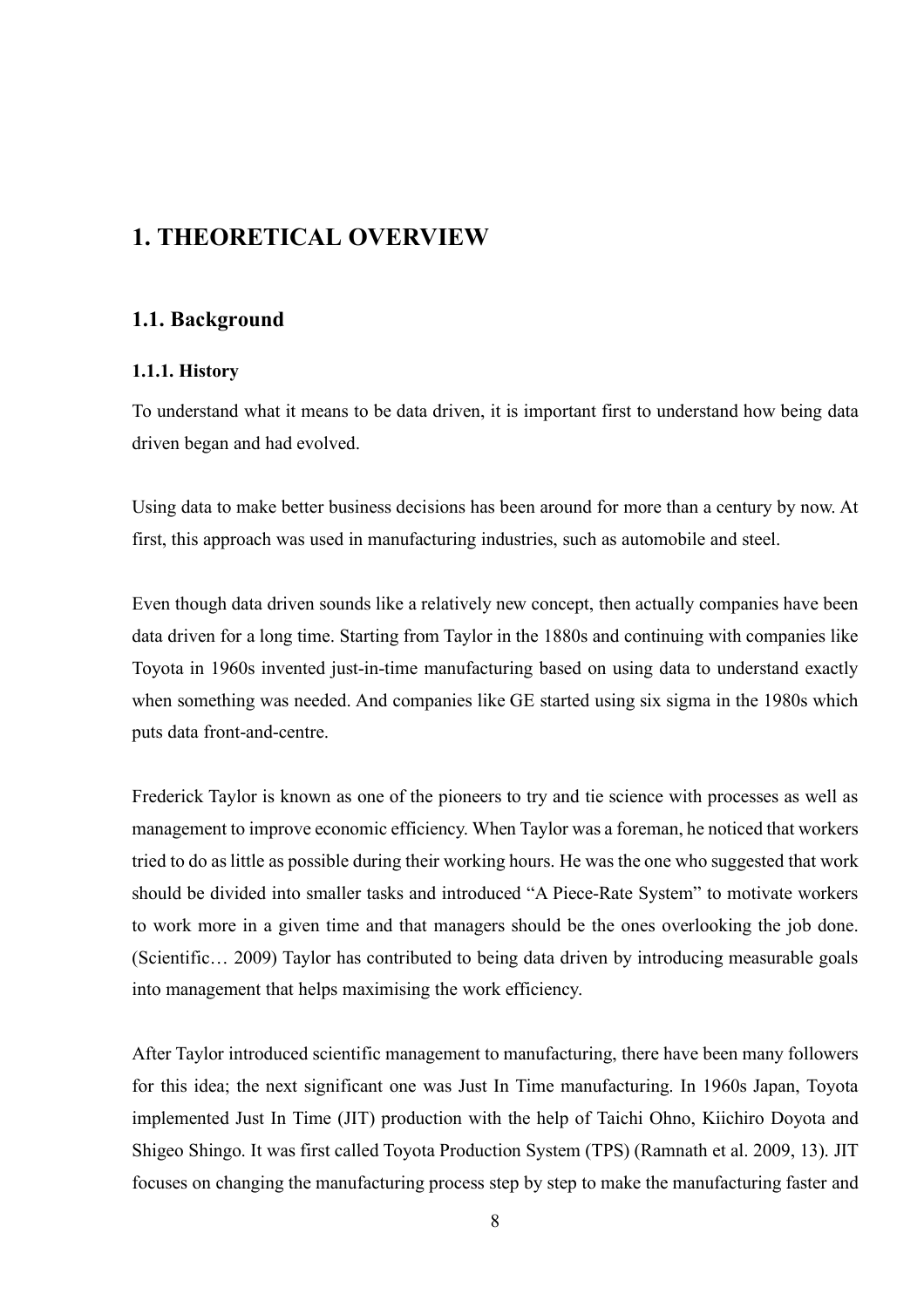smoothen the flow of materials from suppliers to customers. Like Cheng and Podolsky mentioned (1996) "Just-In-Time (JIT) manufacturing is a Japanese management philosophy applied in manufacturing which involves having the right items of the right quality and quantity in the right place and the right time". Ever since Toyota started using JIT production model, it has become fairly popular approach among other companies as well.

The contribution of JIT in data driven approach lies in the fact that data was used to eliminate waste and unnecessary tasks so as to increase efficiency and add value. For example, there was no need for storing materials and products in warehouses because nothing was produced without customers' needs. This meant that no materials were ordered before an order was placed by the client and as soon as the product was ready, it was shipped to the customer. This reduced the warehousing and transportation costs as well as the need to pay extra workforce to carry out these tasks.

Another example that companies have been using data for a long time now to make their processes more effective is an example of Motorola. Bill Smith introduced Six Sigma approach to General Electric (GE) in the 1980s. "Six Sigma is a comprehensive and flexible system for achieving, sustaining and maximizing business success ... is uniquely driven by close understanding of customer needs, disciplined use of facts, data, and statistical analysis, and diligent attention to managing, improving, and reinventing business processes." (Pande et al. 2000, 11) Six sigma added to data driven approach by using and analysing data and understanding customer needs to improve processes.

In 1990s Lean Manufacturing became a popular management philosophy which originates from JIT (Womack et al. 1990). The meaning of lean and JIT is the same and is focusing on eliminating waste. (*Ibid.,* 91, 141)

Hallgreen and Olhager (2009) as well as Olesen and others (2015) noted that Womack and Jones (1996) mentioned five lean principles: value, the value stream, flow, pull, and perfection, described in Figure 1: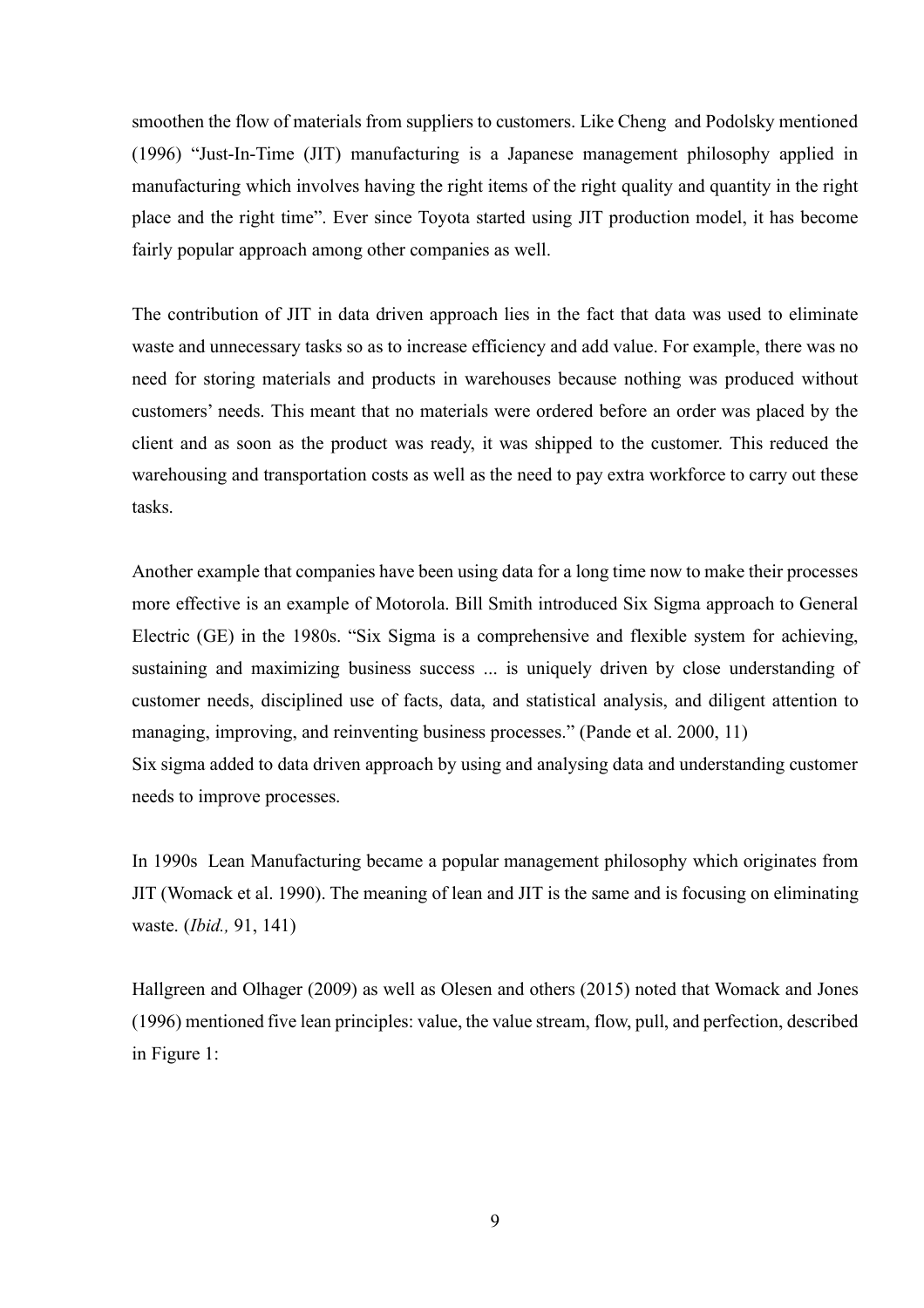

Figure 1. Lean Principles Source: Olesen et al. (2015)

All in all, even though data driven decision making has been mentioned in studies and articles only recently, companies have been using data to make their processes more effective as described above in the example of JIT, Six Sigma and Lean Manufacturing.

## **1.1.2. Traditional organisations vs Startups**

Organisations have changed, and this part of the theory brings out the differences between traditional organisations and startups. It is relevant because the research part is focusing mostly on startups.

Traditionally organisations had to be established and making a profit to survive and be successful businesses. Nowadays, especially with digitalisation and new emerging technologies, the form of organisations have changed. Entrepreneurs can start their organisations with no money and ask venture capitalists to invest in their newly formed startups. Startups can become successful even if no profit has been made within the first years of operation. According to a definition by Steve Blank, who is a Silicon Valley serial-entrepreneur and academician (2010), "A startup is an organization formed to search for a repeatable and scalable business model". In a startup stage,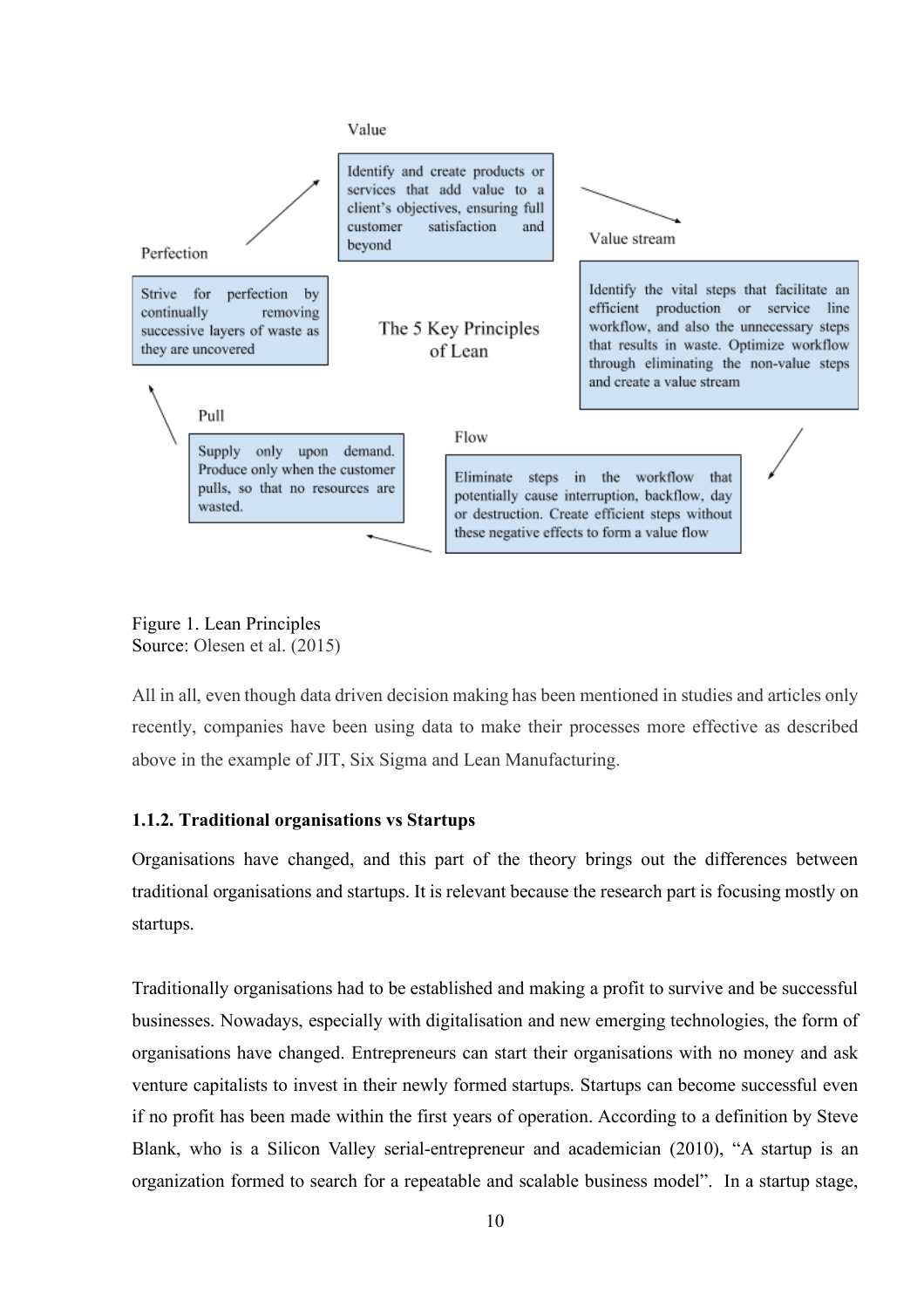entrepreneurs validate their ideas and might even change them in a search for a sustainable business model which later on will be changed into sustainable businesses. (Spender at al. 2017) One of the main differences between traditional business and a startup is that traditional companies operate according to their business model while the startup is operating to find it's business model (Blank 2013).

Traditionally, one of the main tasks for managers of organisations has been making decisions. Often though due to the time pressure and too little information available, managers make decisions based on their intuition or previous experience. Those blindly made decisions may cause harm to organisations due to waste of resources and can even badly influence the future of the business. (Pfeffer, Sutton 2006 referenced in Baba and HakemZadeh 2012, 832)

Together with changes in organisations, there have been changes in organisational structure. For example, compared with traditional organisations' hierarchical structure, it is becoming more popular that young companies and startups have a flat structure. As mentioned by Powell (2002), many companies have shifted their direction from hierarchical structures toward flat company structure with a benefit of faster decision making, bigger employee empowerment and better teamwork. In companies with a flat structure, not only managers, but their subordinates need to make decisions in their everyday job. Thus, frameworks, that can lead people who do not have a particularly long experience in the field to make better choices, prove to be useful.

As a result of the changes in organisations, decision making has been changed as well. Not only managers have the right and obligation to make business decisions, but also everyone in the company.

## **1.2. Data driven decision making**

In the previous section, the historical evolution of data driven approach was examined as well as the changes in organisations. This part is looking more deeply into data driven approach today and how it can be beneficial for organisational success. Many case studies have been brought out to support the theory.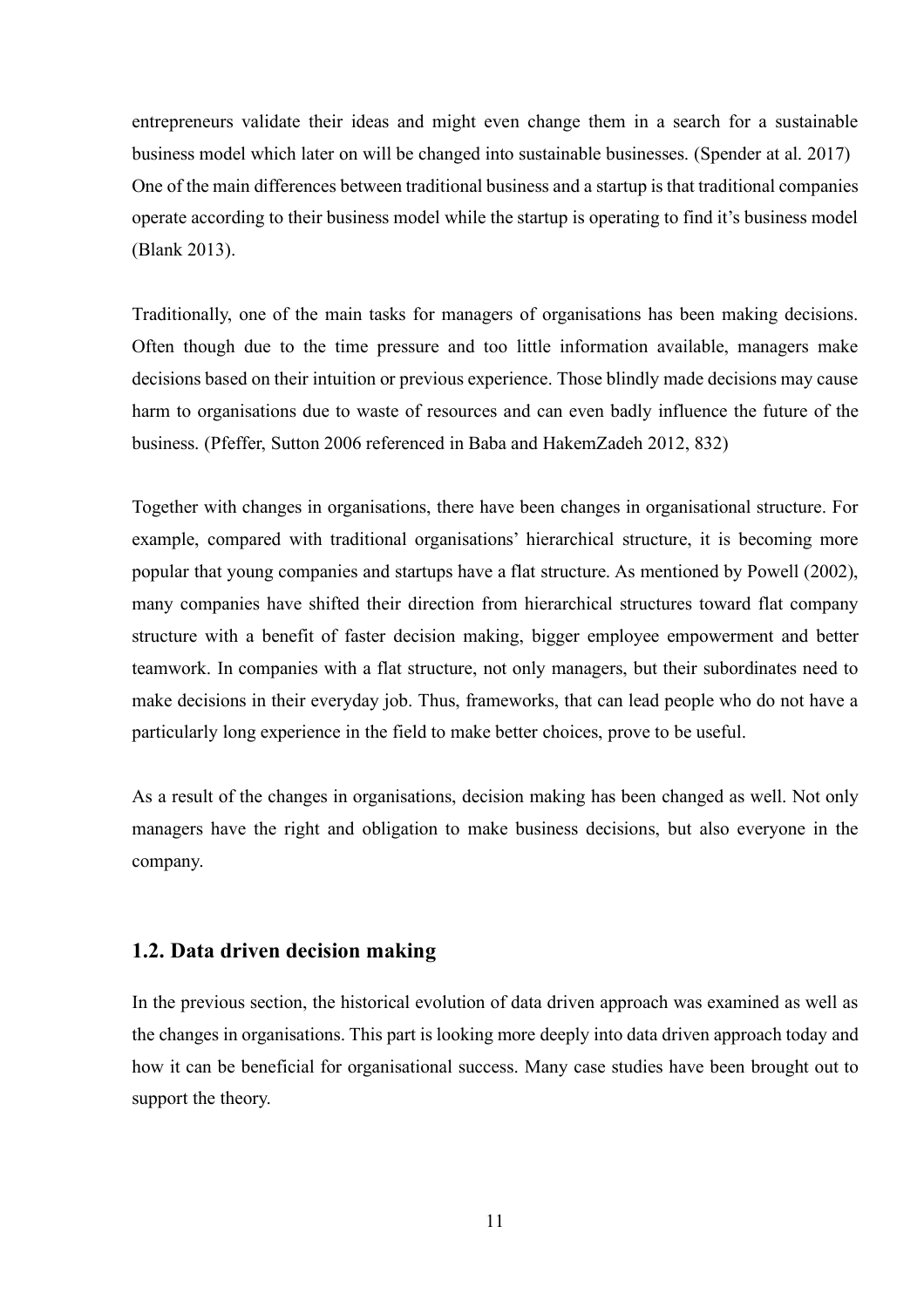Some academics use the term data driven decision making (e.g. Mandinach 2012), others call it evidence-based decision making (e.g. Rousseau, Barends 2011; Baba, HakemZadeh 2012). All in all, it means the same thing - using evidence and data together with critical thinking in order to make the best decision possible, not only use one's gut feeling.

Many authors have argued that evidence-based or data driven decision making in today's business is needed to guide the company to the right direction and keep the competitive edge (e.g Baba, HakemZadeh 2012; Mandinach E. B., 2012). Data driven decision making is an approach that tries to improve the quality of decisions made by using systematic and external research (Rousseau 2006, referenced in Baba, HakemZadeh 2012, 837). On the other hand, some authors (Reay et al. 2009 referenced in Baba, HakemZadeh 2012, 837; Rasmussen, Ulrich 2015) argued that there is no evidence, that better decisions are made due to data driven decision making approach. Yet, today there have been many types of research that prove the positive results of data driven approach (e.g. PwC's … 2017).

### **1.2.1. Data science and big data**

Data driven decision making term comes from data science. The term "science" implies that knowledge comes from systematic study. Data Science focuses besides regular data also on statistics, a systematic study on organisations and analysis of data role on implications. The reason, why it is called data science, not statistics, is that the data analysed consists of many different "raw materials", structured and unstructured. For example text, images, videos, which needs to be combined to analyse them. Since data science has become more important in these days, it is important that organisational managers shift more into data driven decision making to replace obsolete practices to be competitive in this data ruled world. (Dhar 2013, 64 - 70) Data driven is often defined as something that is based on data and facts instead of intuition or personal experience (McAfee, Brynjolfsson 2012; Rasmussen, Ulrich 2015).

Being data driven by using big data plays an important role in the success stories of many companies. Even though HR does not have big data to analyse, then HR data has many similarities with big data, and that is why it has been looked into.

As described by Sagiroglu and Sinanc (2013) "Big data is a term for massive data sets having large, more varied and complex structure with the difficulties of storing, analyzing and visualizing for further processes or results."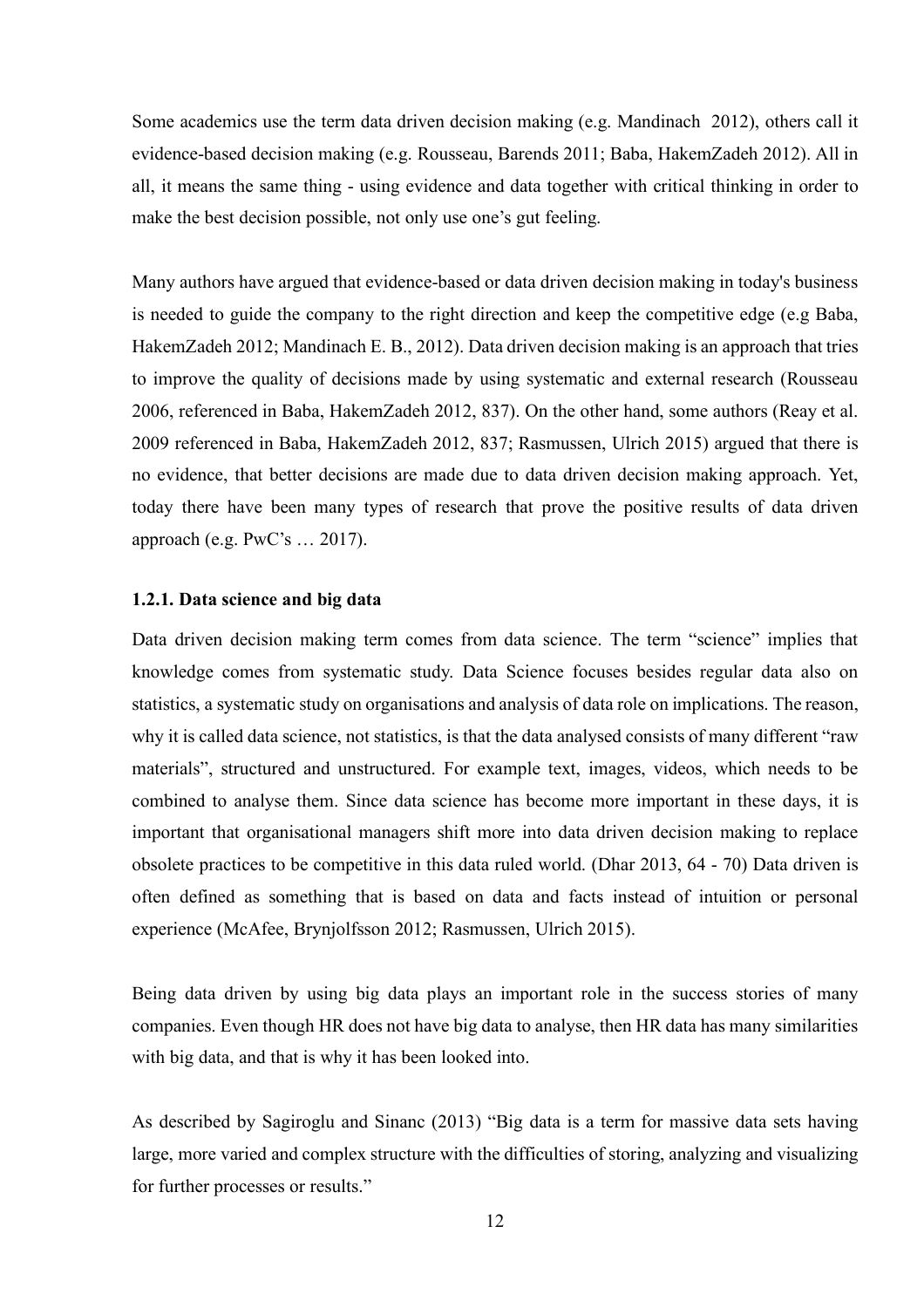With the support of the right technology and sufficient skills, organizations can benefit from big data's most prominent characteristics, i.e. its velocity, volume and variety. The analysis of streaming data allows organizations to take immediate actions, adapt business processes and improve customer experiences (Watson, Marjanovic 2013; Intezari, Gressel 2017, 73)

Coming back to the three big data characteristics.

**Velocity** does not only mean how fast data is reached and stored but also how fast it has been analysed. The faster data is being reached as well as analysed, the bigger competitive advantage can be. The data received shows the situation of the current moment, so it needs to be utilized as soon as possible because not too much later, the situation under attention might be totally different. (e.g., Sagiroglu, Sinanc 2013; McAfee, Brynjolfsson 2012; Zikopoulos et al. 2012, 3-8)

**Volume** of data has exponentially increased, for example, these days every second adds more data to the internet than was created all together until 1992. Of course, not all the data is useful and needed, but the selection process is difficult. (*Ibid.*)

**Variety** of big-data consists of traditional structured data as well as raw semi- or unstructured data. Many streams of data have just recently appeared with the development of technology like mobile devices. (*Ibid.*)

HR data is similar to big data in regards to variety and velocity. However, volume wise HR does not process millions of sets of data each day. HR is dealing with data that comes in different forms and from many different channels. Hence, it is difficult to store it in one place and analyse it. Academics keep suggesting that to keep a competitive edge in this everchanging digital era, companies have to change the way they do business (e.g. Loebbecke, Picot 2015; Mandinach 2012; Rousseau, Barends 2011; Sorescu 2017 etc.).

Think With Google website has published many useful case studies and ideas about how to make data work for all companies. For example, in December 2016, an article was written called "3 tips to make your data work harder" where a case study was described. It was discussed that all businesses have access to data and it is a huge asset for all. However, only those who use data to make better business decisions, biggest business growth is guaranteed. There are three important factors when managing data: accumulate and integrate, understand what insights really matter and turn data into action. For example, old insurance company, Progressive, started using data, which was a difficult task as the data was coming in from different sources, was stored in different places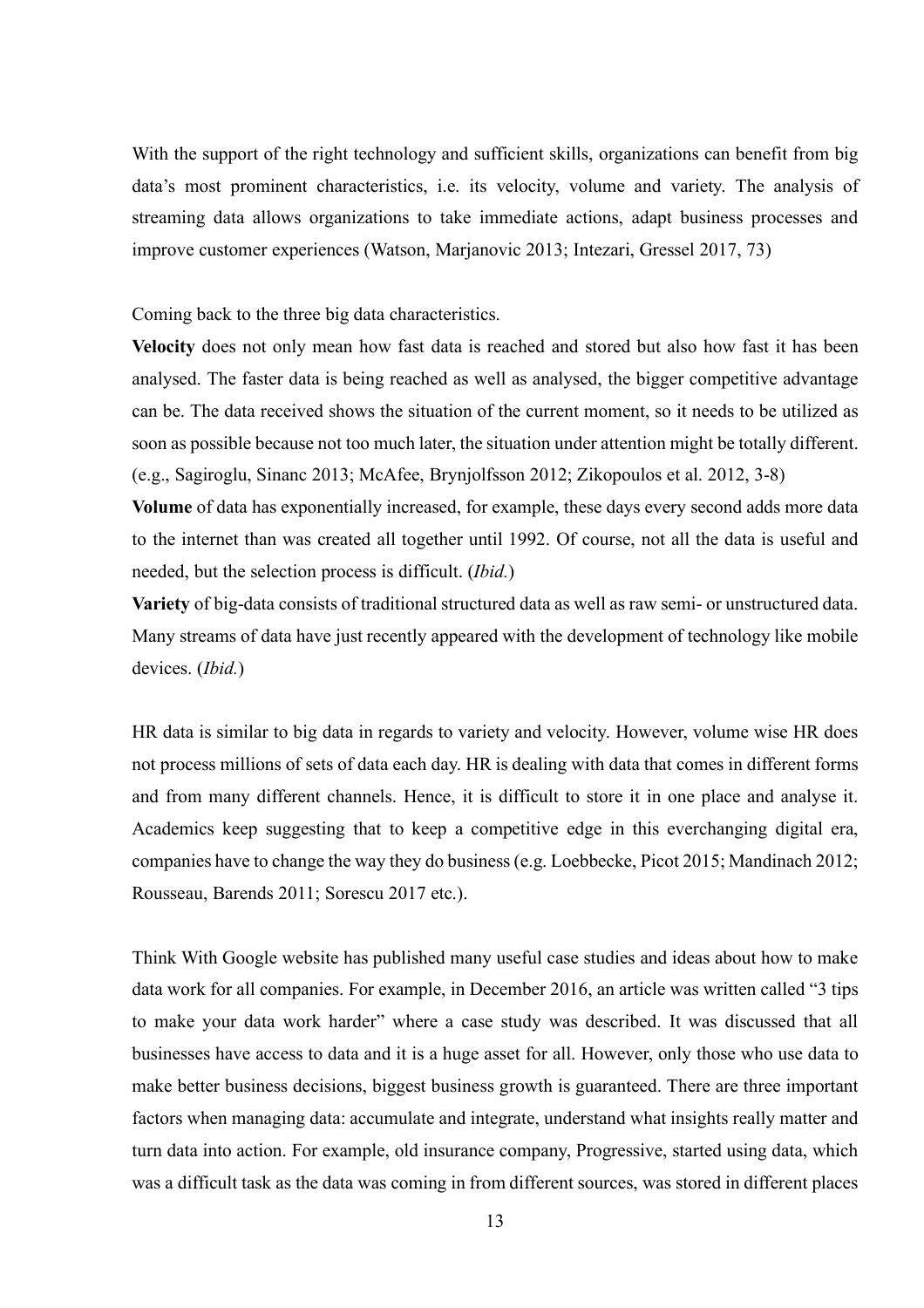and formats and therefore hard to manage. However, Progressive managed to gather, integrate and secure the data correctly and together with using analytical tools it has managed to get good information on how to improve customer experience and save the brand as well as save money and time for their customers. (3 tips … 2016)

It was noted that companies, who use right tools to find the useful data from all data available, are being successful. For example, Progressive used Google analytics to identify themes and patterns. When Progressive launched their mobile app that offered users to only get a quote at first, then analysing the data of user behaviour it showed that users wanted to buy insurance straight from the app, so they added in-App purchasing opportunity. So it is important to use the right tools to analyse data. (Ibid.) According to PwC research (2017), organisations who are highly data driven are three times more likely than others report considerable improvement in decision making (PwC's … 2017).

MIT, "How Analytics and Machine Learning Help Organizations Reap Competitive Advantage", gives more insight how companies are using data and making, therefore, better decisions. As an example, it was brought out that Uber uses algorithms to monitor real-time traffic and trip durations to balance demand and supply for rides and also to balance fees accordingly. (How analytics … 2016)

## **1.2.2. Lean Methodology**

#### **Lean Six Sigma**

As mentioned before, the difference between traditional companies and startups is the way they operate - startup is operating to find it's business model while a regular company has the business model first and operates according to it (Blank 2013). The same startup approach applies to operations within all the teams in the company, including recruitment. Startups operate in lean concept. It was briefly discussed that lean manufacturing together with Six Sigma, and JIT were predecessors to data driven decision making. Now it is necessary to look further into the lean concept in startups.

Lean Six Sigma approach is used not only to make products and processes better but instead to strive for better products, services and operations through innovation (Byrne et al. 2007). As proven by many startups, innovation in products and services can lead to business hypergrowth. This, however, means that processes within all the departments and teams should be lean as well.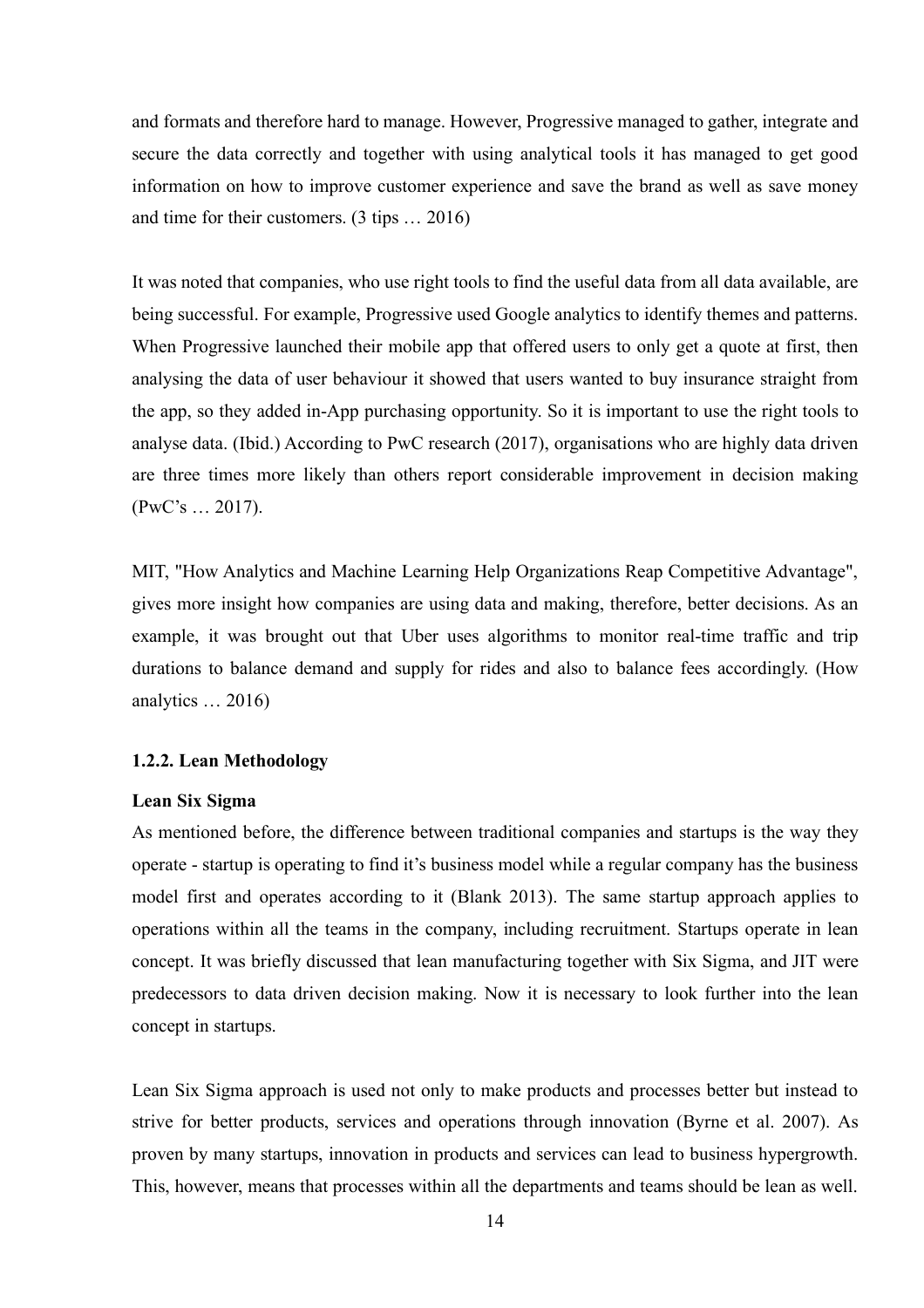If the business grows at a rapid speed, then more employees are needed in regards to keeping the momentum going. To get more people on board, HR and recruitment have a difficult task to undertake. How to attract smart people, who are needed to grow this business, and get them on board. Instead of multiplying the recruitment team, a better approach would be to fully utilise Lean Six Sigma and data driven decision making in the recruitment process to optimise the recruitment team effort - hire faster, smarter, with a smaller cost, and build a stronger employer brand at the same time.

As mentioned earlier, Lean and Six Sigma were different concepts. "While Lean is all about speed and efficiency, Six Sigma is about precision and accuracy: Lean ensures resources are working on the right activities while Six Sigma ensures things are done right the first time" (Laureani et al. 2010). Lean Six Sigma is the combination of the two concepts, using the best practices of both of the methodologies: increasing speed and accuracy (Mader 2008).

#### **The Lean Startup**

An American entrepreneur, Eric Ries, was the first one putting the lean startup concept to a paper. He wrote about it in 2008. As lean startup concept focuses on being data driven, then it is relevant to describe it in more detail here. There are few academic papers and researches conducted on lean startup concept, but many entrepreneurs have been writing about it.

As described by Wade Roush (2011), an editor at Xconomy (business, life sciences, and technology news), Ries came up with the main idea of a lean startup: build, measure, learn concepts. Ries took away from the lean manufacturing idea that it is important only to build things that customers will pay for and eliminate all processes that do not create value. Before companies and startups used to build the whole product and then after releasing to the audience found out if people would even use it. Due to this many startups failed because they spent a lot of time, effort and resources building something in the hope that once it is ready, people will start paying for it and startup will bring revenue. Quite often it did not happen. Ries' idea was revolutionary, instead of building the whole product in perfection, only a minimum viable product (MVP) was built that was full of bugs and built with minimal effort just to test the idea with customers. The imperfect MVP was sold to customers, and user tests were conducted to understand if people would purchase the product and how they would use it. To measure the success of the newly formed product, different metrics were used. It is important to use metrics to understand what exactly customers are thinking. After the analysis of the metrics and results of the user tests and behaviour, the product was adjusted and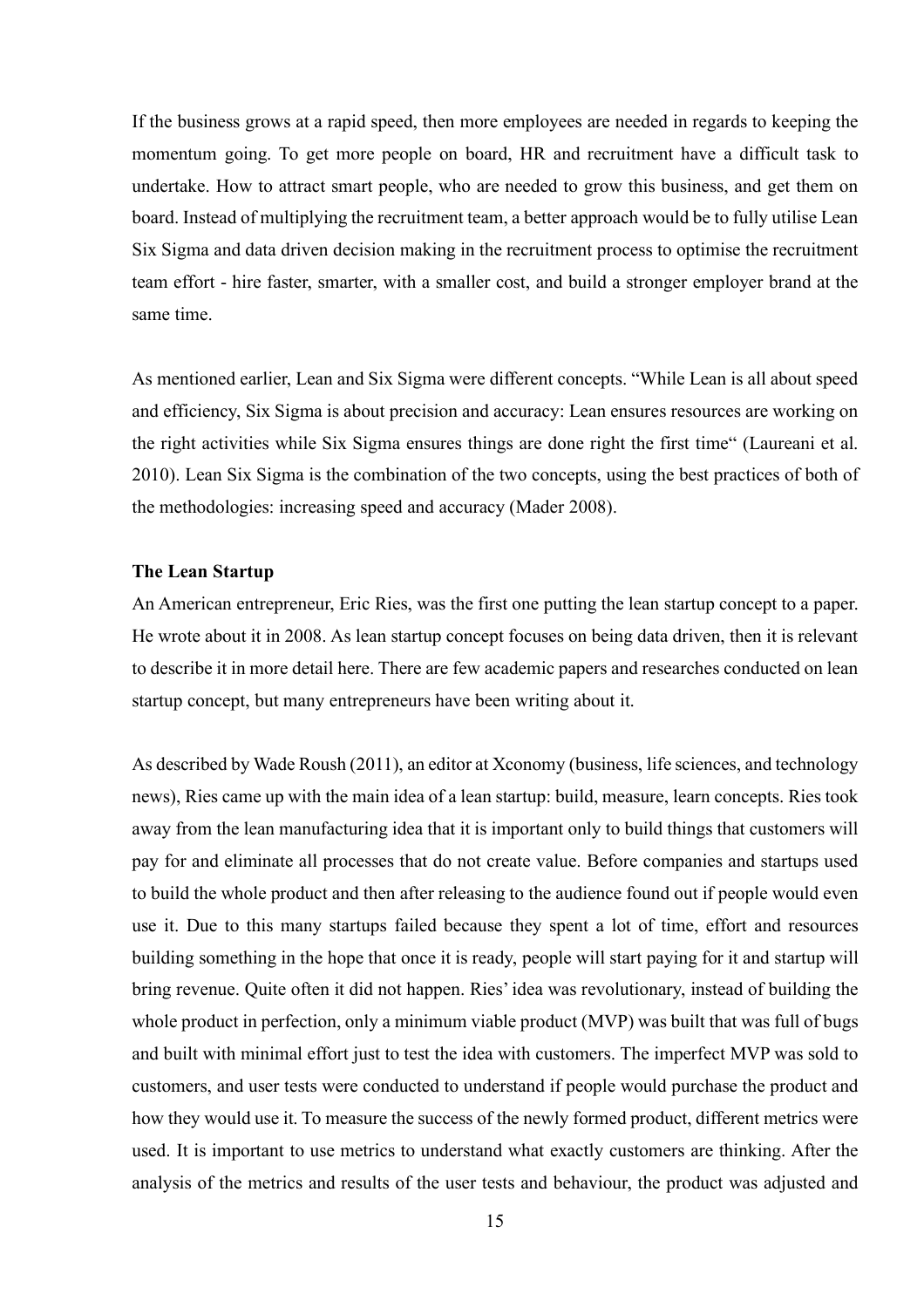improved. If, however, it came out that the product is not useful for customers and it will not be used, then it was either abandoned totally, or the startup made a pivot. (Roush 2011)

#### **1.2.3. Metrics used in data driven approach**

Using metrics to improve business processes is one of the key factors of being data driven. This section is looking into metrics that are being used in data driven approach.

Ash Maurya, the author of "Running Lean" and the creator of the one-page business modelling tool Lean Canvas, described in 2010 in his blog post that "An actionable metric is one that ties specific and repeatable actions to observed results." (Maurya 2010) Besides actionable metrics, there are also vanity metrics. Vanity metrics give an overview of a current state, like how many customers visited the website during the observed day, but it does not give a good understanding how this result was achieved and how to predict future from it (*Ibid*.). Therefore it is important to take a closer look at actionable metrics. The difference between actionable and vanity metrics is the way they are measured (*Ibid*.). Maurya shared three rules to measure actionable metrics: "Measure the right Macro... create simple reports...metrics are people too". Measure the right macro means that even though there are many different things that can be measured, identifying the right one is important (*Ibid*.). Dave McClure, an entrepreneur and angel investor, has identified 5 important metrics for startups: acquisition, activation, retention, revenue, referral (McClure 2011). Getting the data for the metrics are not only important. It is also important to visualize the data, so it is good to create reports and analyse them. Besides that, it is important to remember, that users themselves can add quality to the metrics, especially if a startup does not have too many users so that it would be able to get reliable quantitative validations. (Maurya 2010)

Coming back to Eric Ries, as he is the first person talking about lean startups and did a guest post to Tim Ferriss blog, the host of #1 business podcast on all of iTunes, in May 2009 where he explained in further details why actionable metrics are important. Actionable metrics provide data which gives useful information to make better decisions while most of the data that is provided off-the-shelf analytics packages do not provide sufficient information and therefore is called vanity metrics. Ries explains that most of the time when PR or marketing talk about something (new customer etc.) it is vanity metric as it gives little insight to what was made by the company that these new customers came on board. At the same time, when releasing a new feature in A/B testing, so that 50% customers see the new feature and 50% does not, and then a few days later look at the results of both test groups. That will give insight if the new feature is something customers actually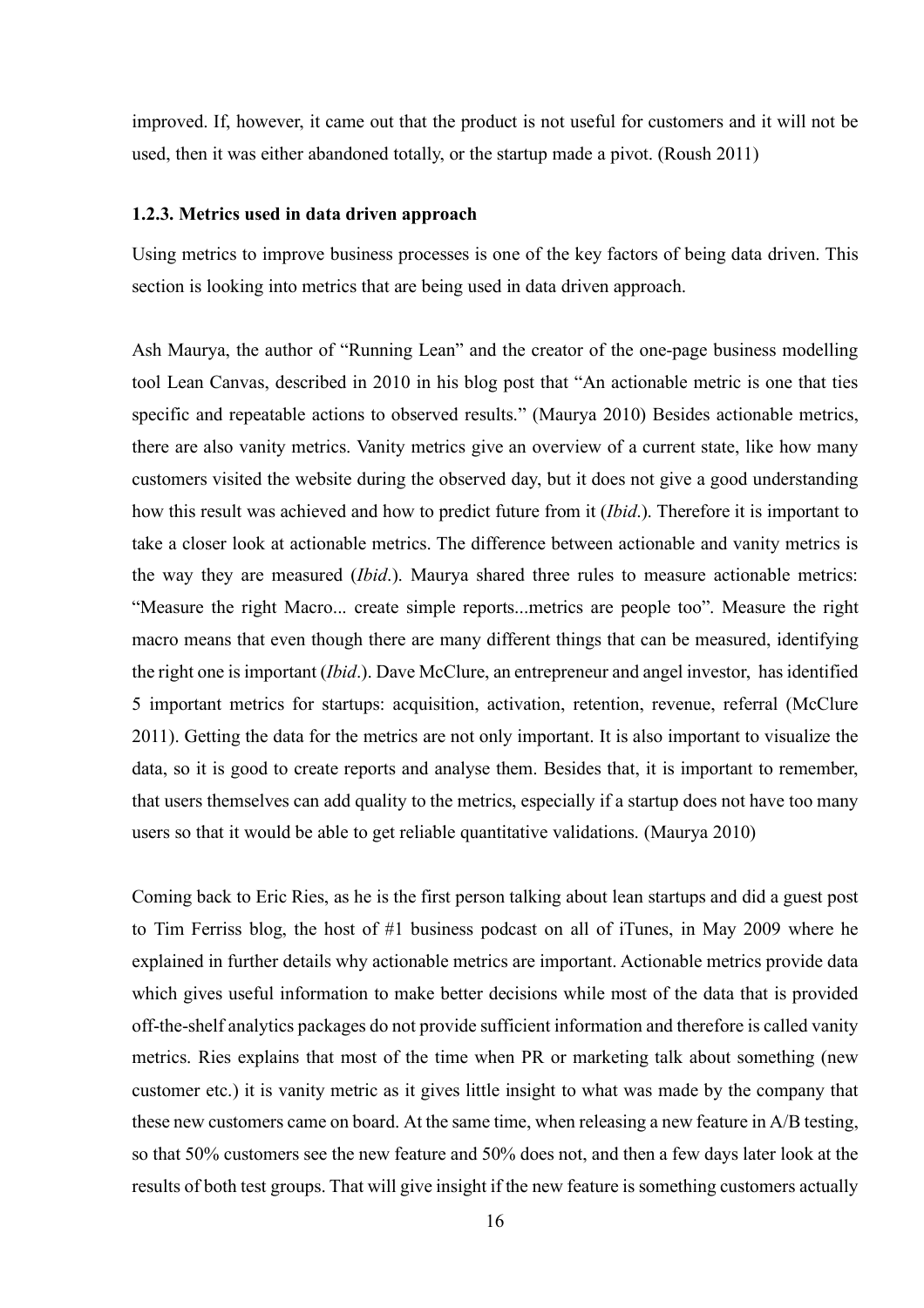want and are willing to pay for as well. (Ferriss 2009) Therefore actionable metrics are important in order to understand the real information behind the data.

One example of data driven decision making comes from pCloud, a file security product, marketing team. Their marketing team released a campaign and a month after releasing it they started optimizing. The team created a funnel to monitor each step a user takes and noticed that in one particular step, many people dropped out of conversion. Due to this data, pCloud marketing team figured out a way how to avoid that particular step where users were leaving the conversion, and the results were far better than the team could have expected. Next week, the team noticed 135% rise in conversion rate and 124% rise in conversions and the weekly budget dropped 6%. (Puri 2017)

Ries suggest some tips to get more actionable data. For example split-tests, per-customer metric, funnel metrics and cohort analysis and keyword Search Engine Marketing (SEM) and Search Engine Optimization (SEO) metrics. Overall A/B tests are the best actionable metrics as they can either override or confirm any hypothesis one can have. Also, breaking down data per-customer or per-segment can bring valuable information. Funnel metrics and cohort analysis are important to visualise the data by groups to find the differences over time and make relevant conclusions. (SEM/SEO) metrics are influential to differentiate the different customer groups. It can give a good insight into what groups of customers are bringing in most value, so this information can be used to direct for example marketing campaign. (Ferriss 2009)

## **1.3. Data driven recruitment**

As discussed earlier, digitalisation has changed the way businesses operate and make decisions. Also, modern companies and startups with flat structure have changed the positions within companies. It is getting widely practised that not only business manager has to make decisions, but also all the specialist are empowered to make business decisions, and data driven approach is a helpful tool for that. It is almost inevitable that industries, institutions and even job, as we know them today, will change radically due to digitization and big data analytics and data science (Loebbecke, Picot 2015).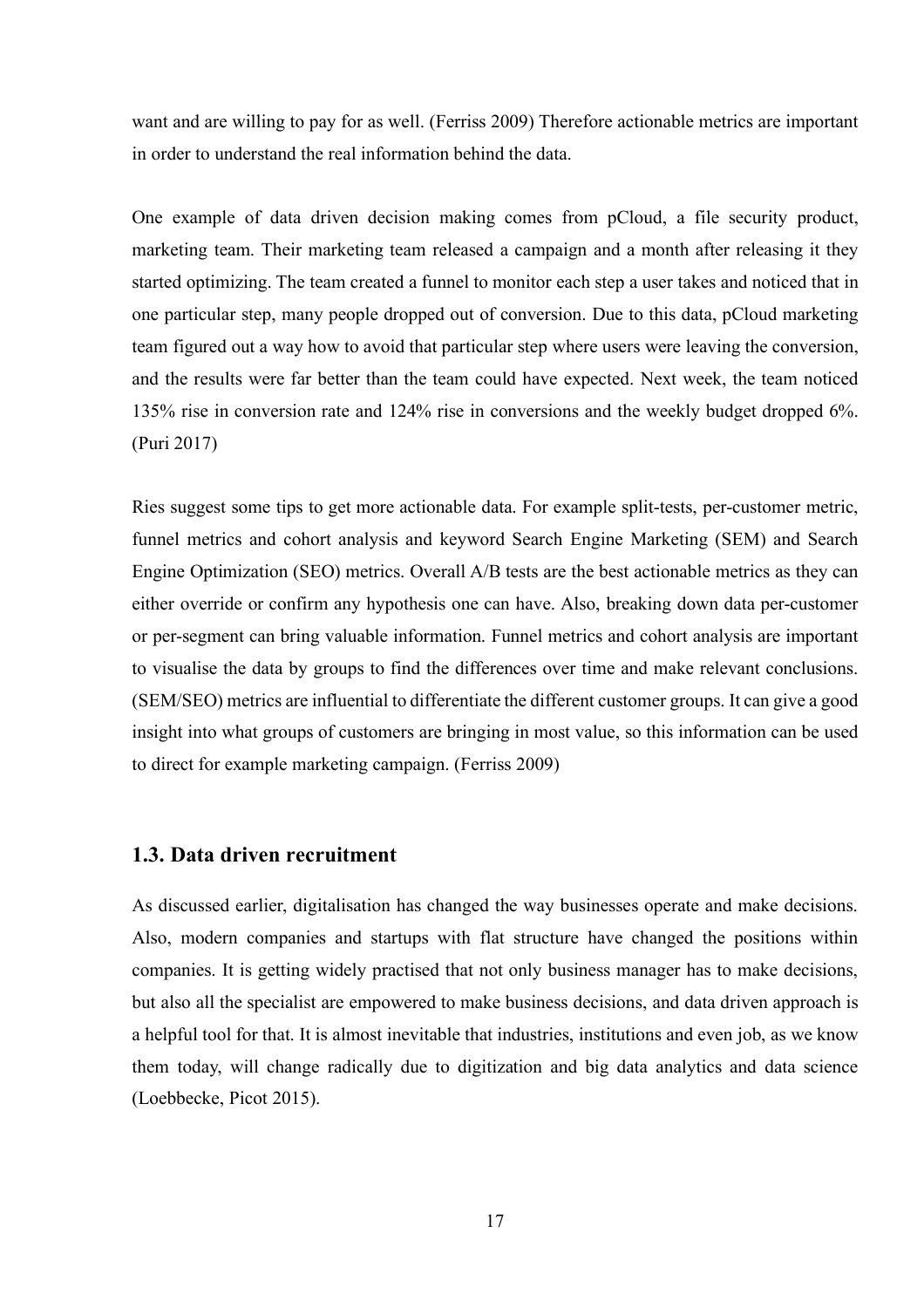As Krista Jensen-Eriksen noted in her thesis, Human Resource Management is also striving to move more towards data driven approach and become a strategic partner in the company instead of continuing to be an administrative function (Jensen-Eriksen 2016, 2). Using data alone is not good enough. To predict future, not only describe the past, it is important to start with a business challenge not just justify HR decisions with data. Data analytics helps to transform real-time big data into knowledge that can be used to help in decision making process for business challenges (Rasmussen, Ulrich 2015).

For example, one of the most prestigious companies, Google, have used data driven approach for a long time now. In an article by technology journalist Ciara Byrne, written in 2011, it was noted that Google uses data throughout the whole company, and just as well in HR. All the decisions in HR from compensation to hiring have been made by analysing data. For example, their "people's analytics" team forecasted the company's future structure based on the current hiring. It turned out that if Google keeps on hiring the same way, soon the company will be "fat in the middle", meaning there will be a lot of middle-ranking employees in the company which leaves junior employees with little chances to move up in their career ladder. Due to this data, it was decided to start hiring more junior employees so that they also have some room for development. (Byrne 2011)

As we have seen, data can be helpful in many ways. The examples of Progressive and Uber showed how businesses could use big data, Machine Learning and Artificial Intelligence to generate useful information that business can benefit from. From the case studies about Google, Progressive and pCloud, which have been looked into before, it can be clearly seen that all of those companies have benefited from data driven approach and as a hypothesis, the same approach can also be deployed to recruitment. For example, Applicant Tracking Systems (ATS) can be used to gather data that will be analysed. A good ATS is the one that allows recruiters to segregate data and get good reports out of it. To use available data, it is inevitable that data is collected, sorted and stored deliberately. We learned from lean startup model that there are some useful, actionable metrics to provide teams with insightful information: split-tests, per-customer metric, funnel metrics and cohort analysis and keyword (SEM)/(SEO) metrics. These metrics can actually be used by different teams, not only by the product team. In recruitment, split tests can be used for advertising or writing different job posts for the same opening to see which one attracts more relevant candidates. The per-customer metric can be looked as a per-candidate metric - for example, the author suggests that it can be useful if recruiters find out what are similarities in candidates, who tend to be more successful in hiring and after that who are successful in the company. That can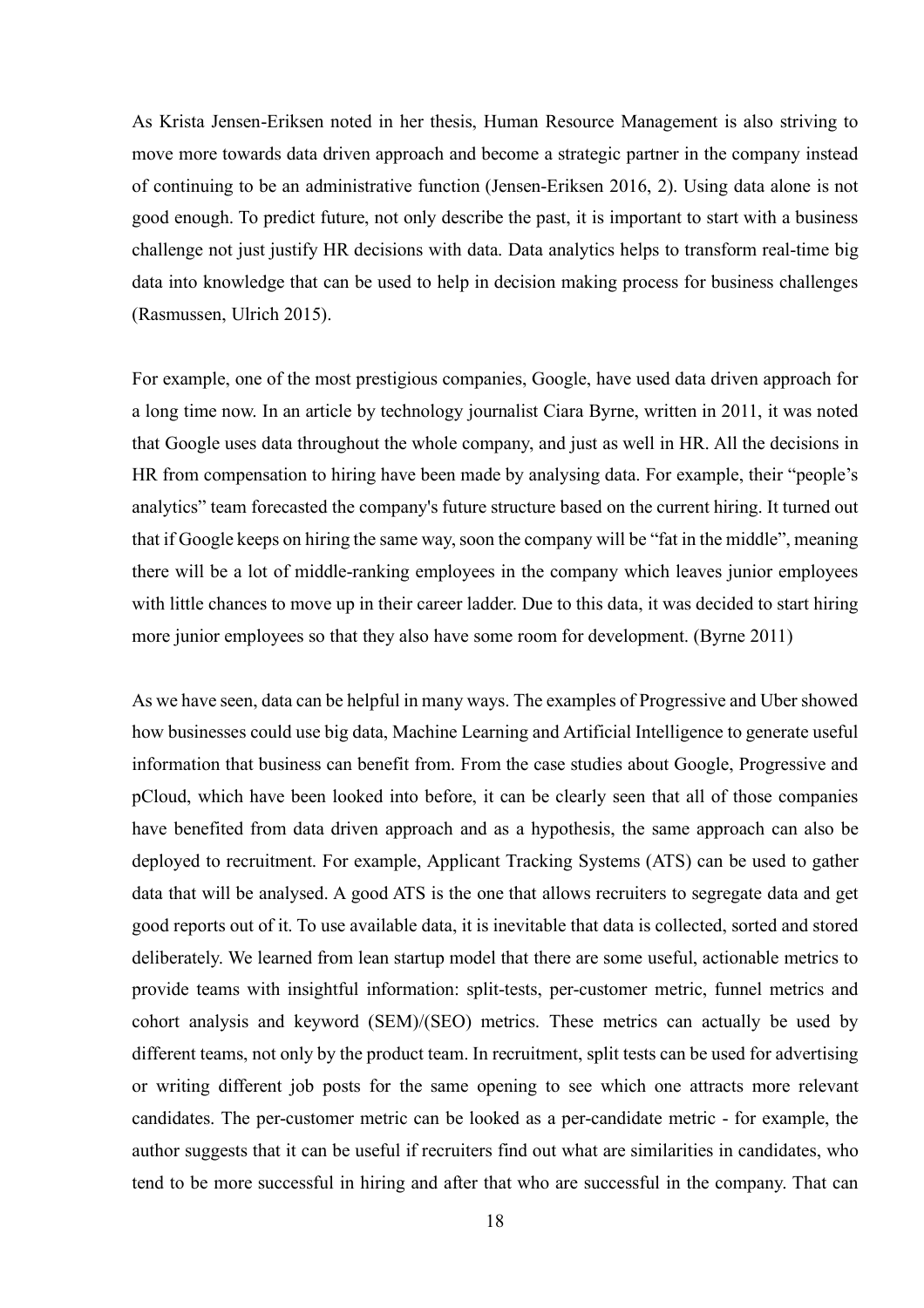give a good insight on what to focus one's attention on when reading through all the candidate's CVs and interviewing as well. Funnel metrics and cohort analysis can be viewed as candidate pipeline metrics - how long candidates are spending in each stage and then try to go even more granular - is there something to do with any specific interviewers or the nature of the interview stage etc. and then try to fix it. It can be viewed separately for each job opening as usually the process of hiring people with different profiles can vary a lot. Keyword (SEM/SEO) metrics can be helpful learning where candidates find out about this company and the job so that recruiters can focus more on advertising on these channels.

#### **1.3.1. Recruitment**

Recruitment means finding a diverse applicant pool with required qualifications and potential and communicating employment opportunities to them (Raghavi, Gopinathan 2013, 301). Usually, companies receive a big number of applicants and selecting out suitable applicants can take a lot of time and effort. Even if recruitment is perceived as an administrative job by many, meaning that recruiters will post the available job and then manage candidates within the pipeline, then actually strategic recruitment is much more than that. It is important that recruiters and HR managers know the field they are working in, to promote the employer brand as well as to be able to effectively evaluate the success of the recruitment. (Stoilkovska et al. 2015, 284)

Often recruitment and selection process are addressed as one but actually in Human Resources' practice they are two different things (Taylor, 2005, 166). Recruitment is understood as a process, in which course of activities is carried out with the aim of attracting suitable candidates for the vacant position. Recruitment process starts with identifying the need for a new employee and ends when a candidate has applied for the vacancy. (Sule 2012, 21) On the other hand, during the selection process it will be decided which candidate is most suitable for the vacant position (Armstrong, Taylor 2014, 226).

Armstrong's Handbook of Human Resource Management 11th edition brought out the following stages for recruitment and selection: defining requirements, planning recruitment campaigns, attracting candidates and selecting candidates. (Armstrong 2009, 515)

In author's opinion, the planning stage what Armstrong suggests can be divided into two: planning and creating job advertisement and choosing channels. The author proposes that the recruitment process looks like in Figue 2: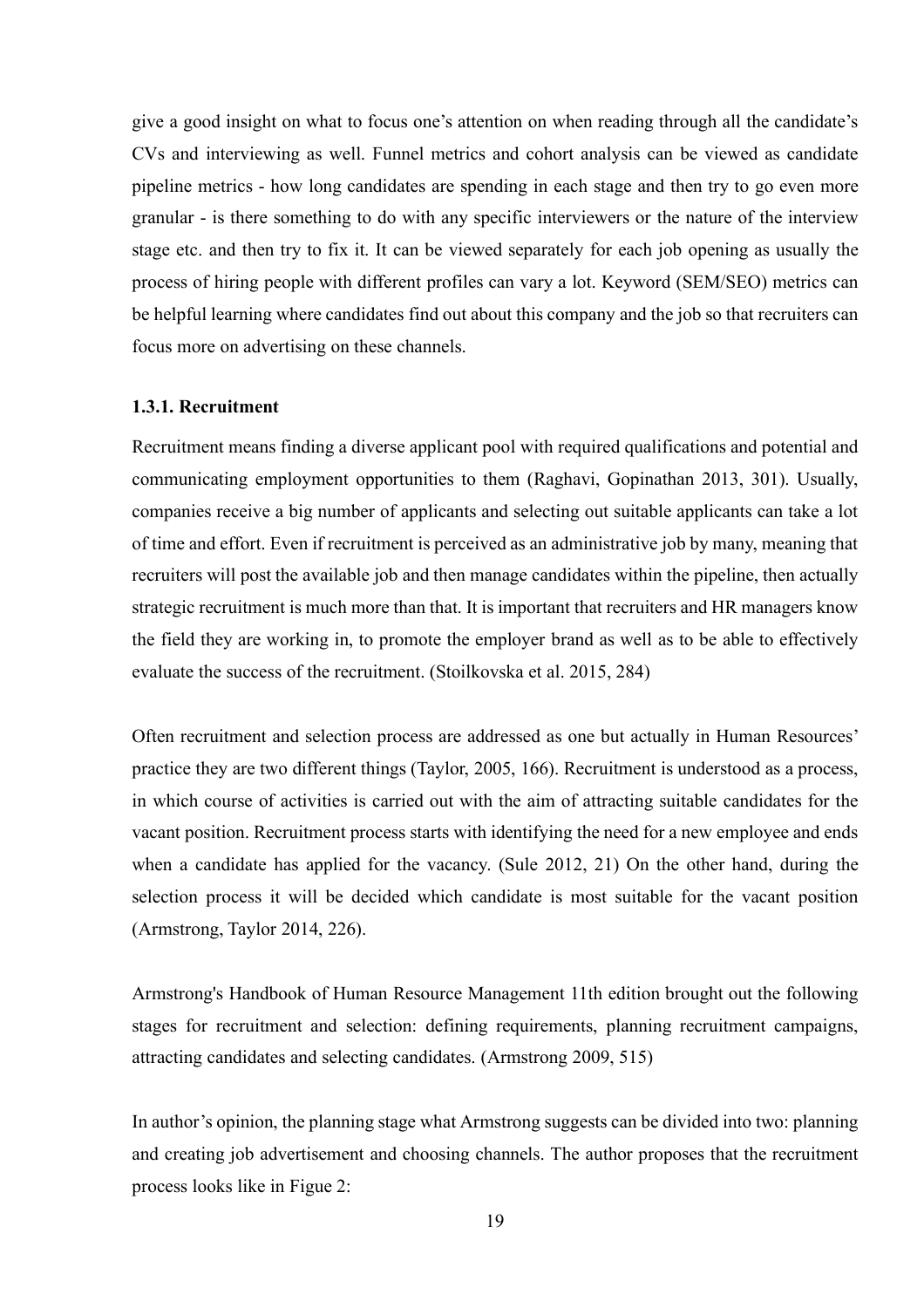

Figure 2. Recruitment process Source: Author's figure (2018)

Already more than 20 years ago, Richard Lee noted in his article Recruitment in Context, that people are becoming more important in organizations than other resources like hardware, software, books etc. Building an organization with skilled people takes tremendous effort due to the availability of resources and technology. Lee also mentioned that due to the constant change, all recruited people must be ever more skilled and adaptable to provide the level of service needed. (Lee 1994) Since 1994, when Lee wrote about it in his article, this point of view has escalated even more.

As Ian Cook, an expert on statistical analysis and HR metrics, wrote in his article (2017), companies are struggling with hiring speed to keep up with hiring demands and competition is heavy for people who are in key positions in coming up with innovative ideas and provide value to customers. In Ian's opinion, data driven recruitment is the key to enable recruiters to make good hiring decisions and attract and keep the right talent needed. (Cook 2017) "The recruitment process is a treasure trove of data that — when mined carefully — reveals important information on whether or not a candidate will be the high performing employee your organization is looking for. It is the difference between making decisions on gut feeling and making them based on facts." (*Ibid.)*

Cook brought out (2017) some of the factors why recruiters cannot use data effectively at the moment. In his opinion, firstly, the technology does not allow recruiters to collect all the relevant and needed data from one place. Even though Applicant Tracking System (ATS) can provide some good data to improve time to hire or cost per hire, then it is not enough to make deliberate decisions about long-term success for candidates. For example, Cook noted that portion of important data is stored in a different system than ATS to make the best decision considering all the important data.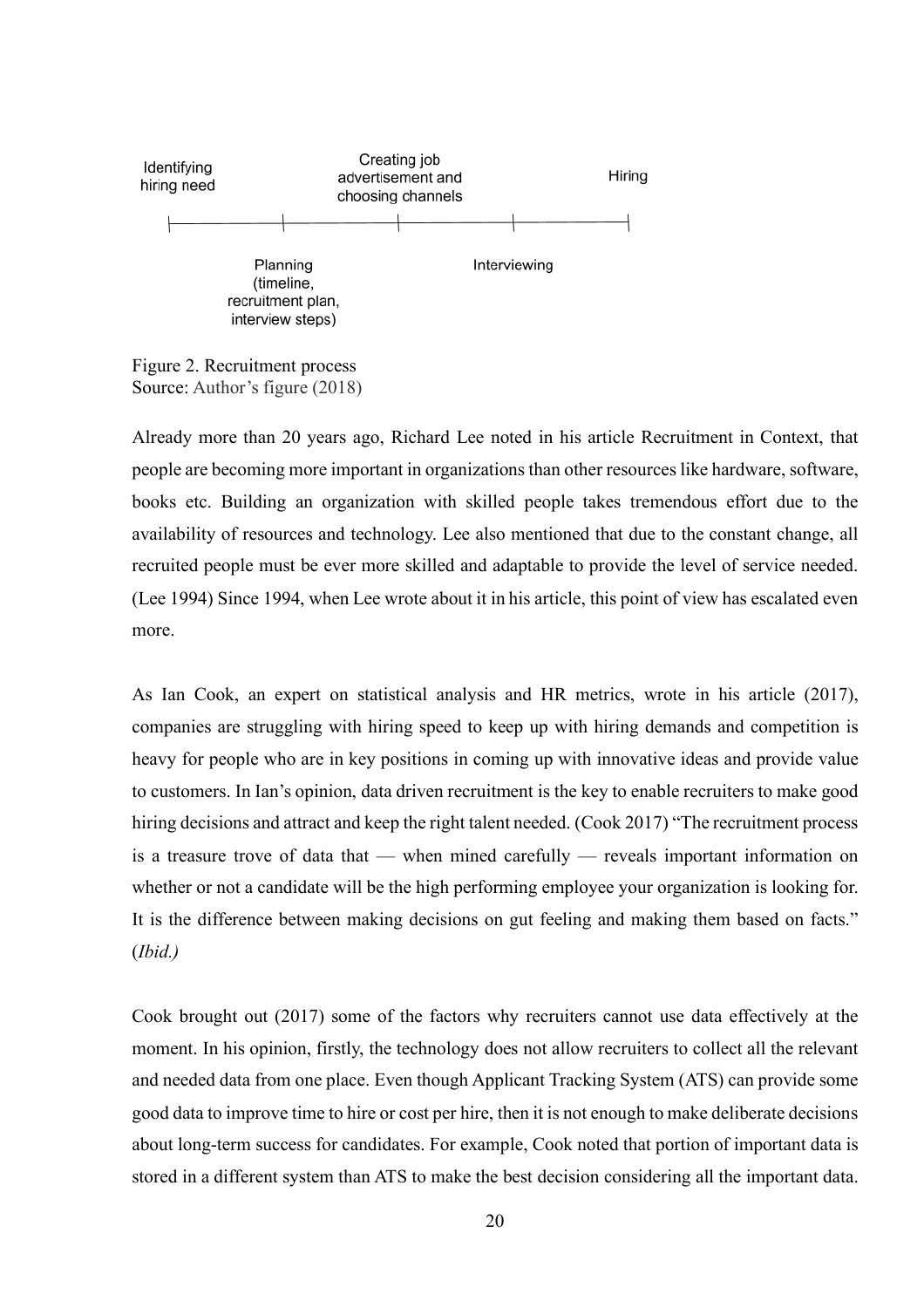Secondly, the data used by recruiters are siloed. It is connected with technology as the useful data is stored in many different systems. It is time-consuming and takes a lot of effort to organise the data and make use of it. Thirdly, recruiters do not have a clear headcount plan – once again it is connected with data being stored in many different programs.

#### **1.3.2. Recruitment metrics**

Eric Ries has clearly stated in his lean startup concept that one of the important things about being data driven is using actionable metrics. In addition to that, Lermusiaux (2005) has mentioned in his article that HR overall should be focusing on metrics characteristics that include besides being actionable also being aligned with business strategy, consistency, time trackable and external benchmark. Alignment with overall business strategy is important for HR to understand what direction the business is planning to go and accordingly choose the HR tactics. Consistency is important so that comparison would be possible. It means that data in the metric used, should be consistent and always the same to compare the metrics throughout the time and make sufficient conclusions. Also, a good metric is time trackable, meaning that the metric should be tracked over time to see trends. Depending on the metric, it usually can be tracked weekly, monthly or quarterly. External benchmarking means peer comparison. If a metric is being used, then the results should be compared with the results of another group. Another group can be either another business unit within the same company or with a different company that has similarities with your own company. If a metric is only viewed internally, then the need for improvement might not be as obvious if the same metric is also benchmarked externally. (Lermusiaux 2005)

Thus, metrics that recruitment should be using are coming from business needs and are actionable, meaning that the used data will tell a story and based on that a clear picture will be formed on what action should be taken. The metrics should be time trackable, meaning that the same data can be compared over a longer period. Also, they have to me benchmarked externally to put context to one's own data.

For example, Hello Talent, a company that provides Candidate Relationship Management (CRM) and Recruiting tool, suggest four most basic metrics recruitment can track: Time to fill, qualified candidate ratio, the effectiveness of sourcing channels and hiring success rate. Time to fill shows how much time does it take to fill a position once it is opened. It can help to plan recruitment better in the future and also manage expectations of hiring teams. Qualified candidate ratio means how many qualified candidates were actually considered to fill the vacancy. The effectiveness of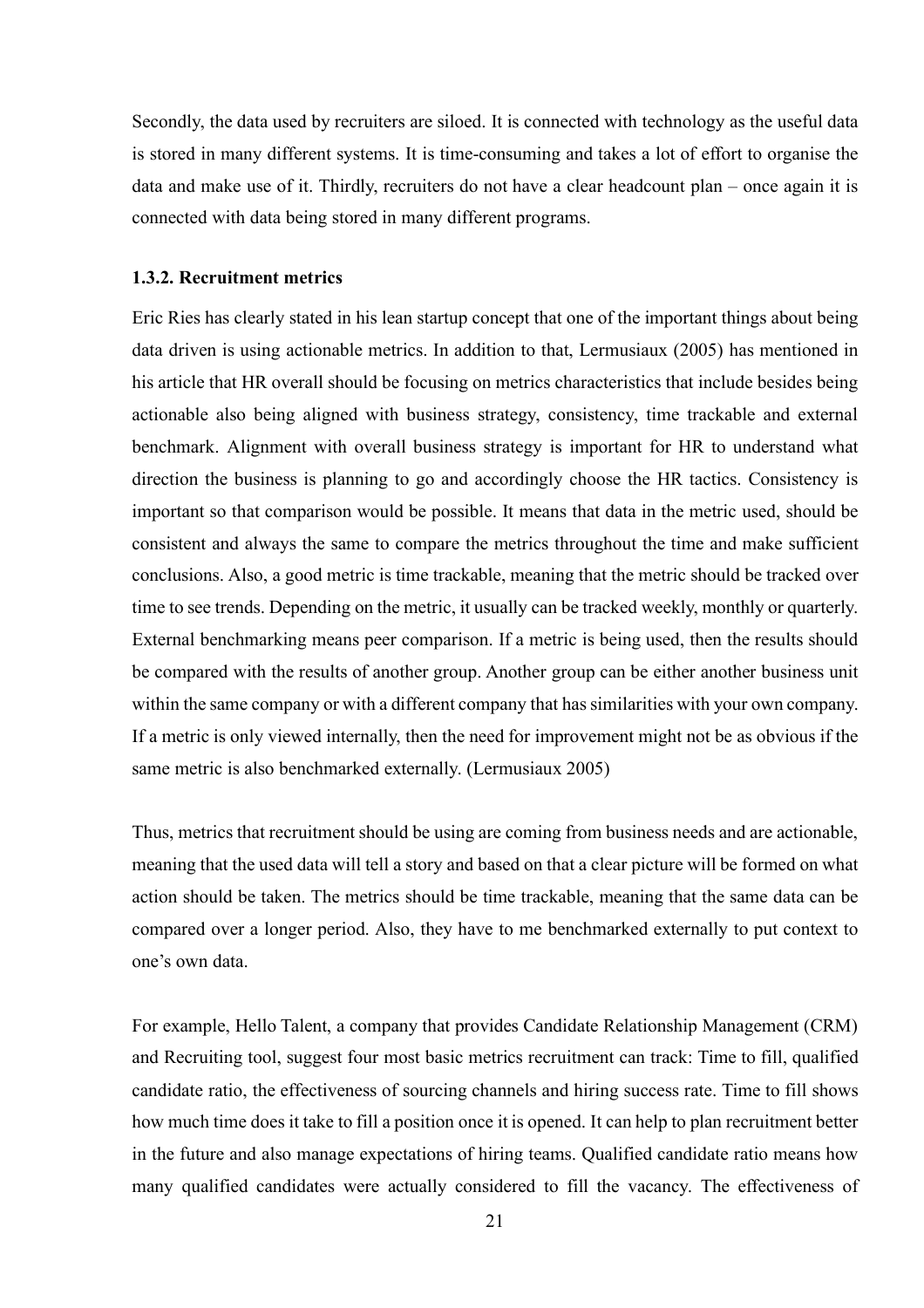sourcing channels shows what channels bring more and better candidates. It will help recruitment to allocate sourcing cost in the future. Hiring success rate measures success of the new hire once he/she has been onboarded to the team. (Robinson 2017)

Based on the previous theory, the author is suggesting what metrics to use in each recruitment step.

#### **Identifying hiring needs**

The first step is identifying hiring needs. Hiring needs can come from backfilling left employees, growing the current team or expanding the operation to other fields. This information usually comes from the business needs, and therefore it is important for recruitment to cooperate with hiring managers and well as the company management. Useful metrics to help in this case can be employee turnover rate, time to hire, time to fill.

Employee turnover rate is useful to try to foresee how many backfills are needed. If a company has collected turnover data across different positions over time with their HR system, then some relevant conclusions might be drawn. For example: what is the average time spent in the company in customer support team. If the data shows that in average customer support people stay in the company for 2 years and during summer period more people are moving away, then this can be considered when looking into the data for how many people in customer support team 2 years are coming closer and specifically when summer period is getting closer. Based on this information companies can decide whether to open the position beforehand or want to wait until the actual need comes.

Time to hire a specific position is useful for the relevant parties to understand how long it has usually taken to fill such position so that the management knows how to plan ahead. This data can be collected with ATS. If the company has not hired to the similar position before as needed in the future, it is harder to make specific plans, then market research can be conducted, but it is hard to find any metrics to measure for that. Time to fill on the other hand gives an idea of what is the overall time to find a suitable candidate for the vacant position.

### **Planning**

Next step is recruitment planning. Once the hiring needs are identified, then recruitment team should plan their actions. Things to consider are timeline and recruitment plan. If hiring needs are known in advance, then recruitment can decide when the job post should go out to hire a person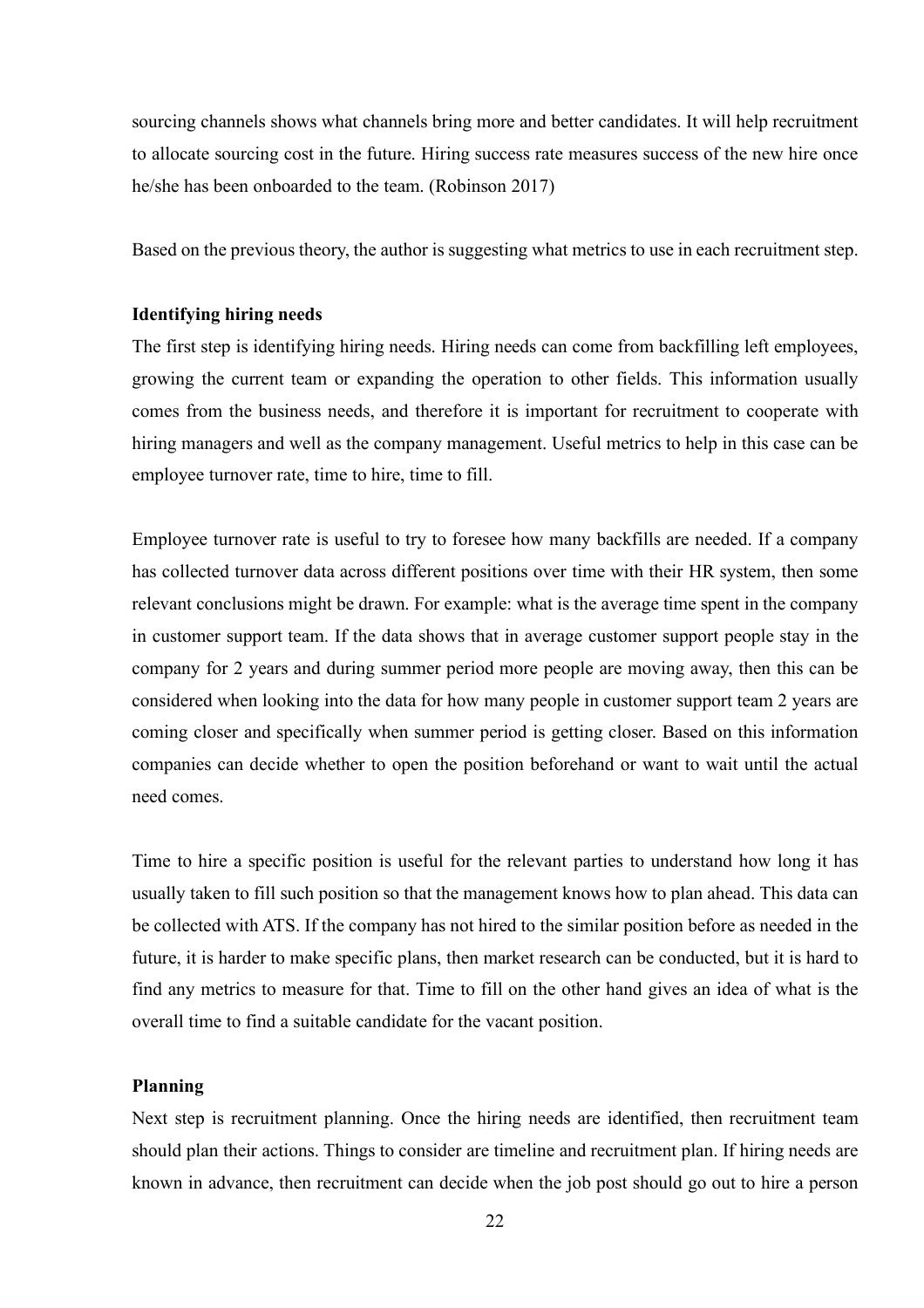for the right time. Recruitment plan should consist of the responsibilities of each party involved, job description and interview process. Metrics that can be helpful in this stage are time to hire and time to fill which might have been covered on the previous stage, candidate pipeline conversion, candidate NPS and feedback.

As mentioned before, time to hire can give an indicator of how long it has previously taken to fill such position and is there something that can be done to improve it. That gives an idea of when to start advertising the role. Data for this can be found from ATS.

Candidate pipeline conversion rate gives the recruiter an idea of how many people should apply for this job to get one successful hire. It can also be looked into how many people proceeded into the next interview round, and there might be some things to change as well to save interviewers' time to get one successful hire. For example, if a company is looking for product engineers and the interview process consists of prescreening interview, product interview, technical interview and final interview. Moreover, if the pipeline conversion shows that 80% of the candidates are falling out of the process in the technical interview, then it is a clear sign that a lot of time and energy is wasted on prescreening and product interviews. Then it is time to evaluate how to revamp the process so it can be identified earlier who does not succeed the product interview. Perhaps already before the prescreening interview, the candidates can be asked to do a technical task to eliminate those candidates who are not technically strong to pass technical interview anyway. This can save a lot of time for recruiters and also for team members who are interviewing. Candidate pipeline conversion rates can also be taken from ATS.

Candidate NPS and feedback is a good metric to track to understand how satisfied candidates have been with the interview process. Feedback is qualitative information while NPS can give a numeral value to it. Candidate feedback can give recruiters good insight on how to improve their process so that candidates are more satisfied with it. This information can be tracked with some ATS's and also survey tools.

#### **Creating a job advertisement and choosing the channels**

The third stage is creating a job advertisement and choosing the channels to advertise. As there are many new companies and job boards coming to the market all the time, then it is important to stand out with the job advertisement amongst others who are looking for similar talent. Also, to reach the right candidate pool, it is needed to choose right channels to advertise and source from.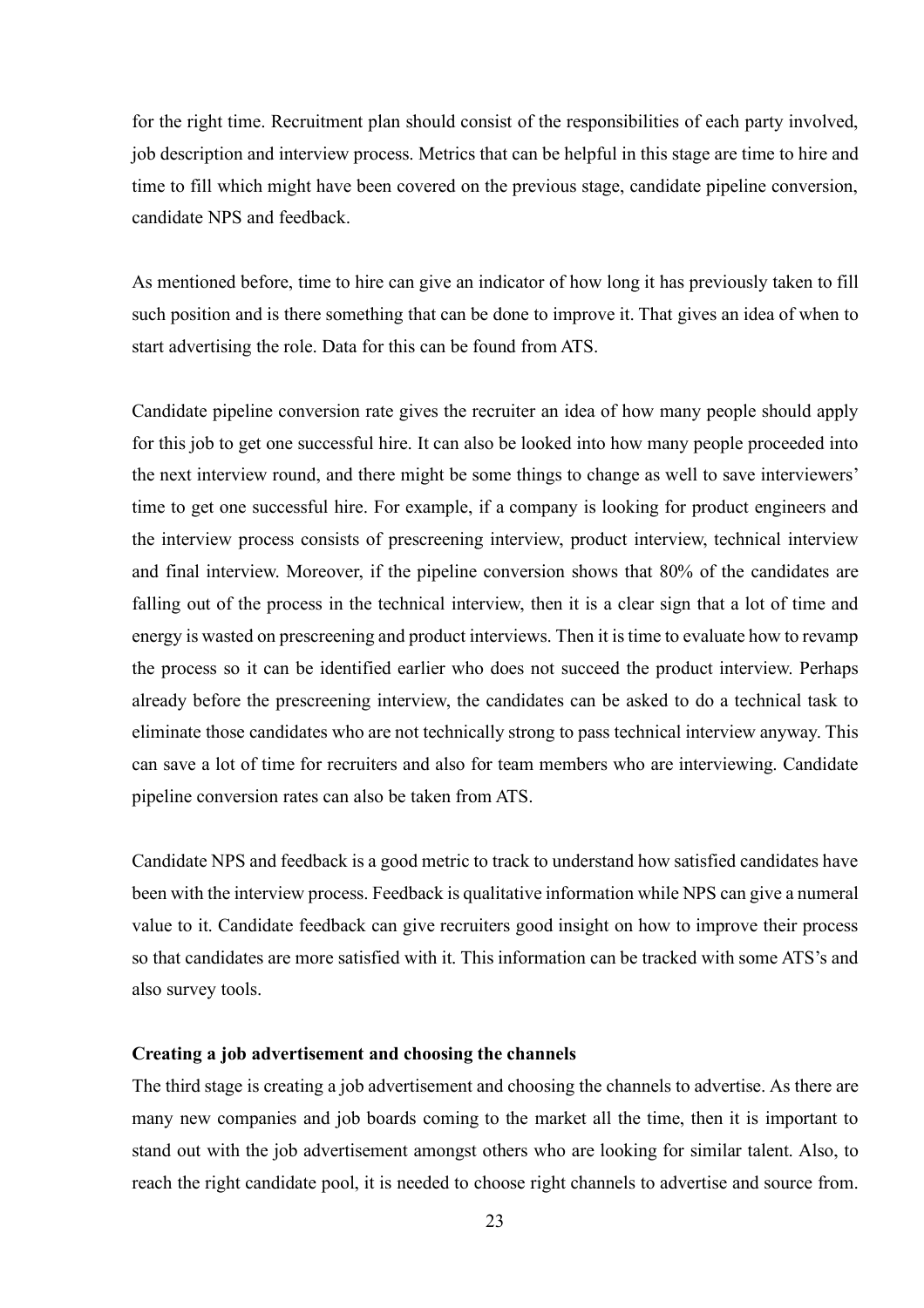Metrics used to make this stage more efficient are for example also candidate and coworker feedback, the source of candidates and response rate of headhunted candidates.

Candidate feedback can be collected via ATS or survey tools to understand what they liked about the job ad and what not, what else would they have liked to see in there to make the job ad more appealing. This information, of course, should come from previous experience and if to start looking for a position that has been hired before, then the candidate feedback from before can be taken into account. Also, feedback from coworkers can be collected when preparing a job ad, this can be either collected with a survey tool or personally.

Source of candidates is a good metric to look into when start choosing channels. First of all, all channels usually cost money and understanding which channels are effective is part of cost optimization. Besides cost, it is also time-consuming to advertise in many different channels. This metric can be also tracked with ATS used. Many job boards, however, do not have integration with ATS's and therefore it requires manual work. Channels might or might not convert good candidates. So, before advertising, it would be useful to look into historical data to see which channels have proven to be most successful when hiring a certain position.

Next metric – a response rate of headhunted candidates. Headhunting is a common practice to fill hard to find roles. To make headhunting more successful, one can track candidates' response rate and optimize it towards the maximum. As mentioned before, one aspect of being data driven is making hypothesis and learning point. With headhunting messages response rate one hypothesis might be that when the messages being sent to relevant people are changed, then the response rate will increase. A way to evaluate this hypothesis is to do A/B testing with the messages and then compare the results between each study group. The more respondents one can get, the higher the chance to get a good hire from these people.

#### **Interviewing**

The fourth stage in the recruitment process is interviewing. Once the hiring need is identified, recruitment process planned and job advertisement and channels are chosen and jobs posted, then it is time to interview the qualified candidates. Some metrics that can be measured at this stage are also candidate pipeline conversion, time to hire and candidate feedback and NPS – all of them have been explained previously.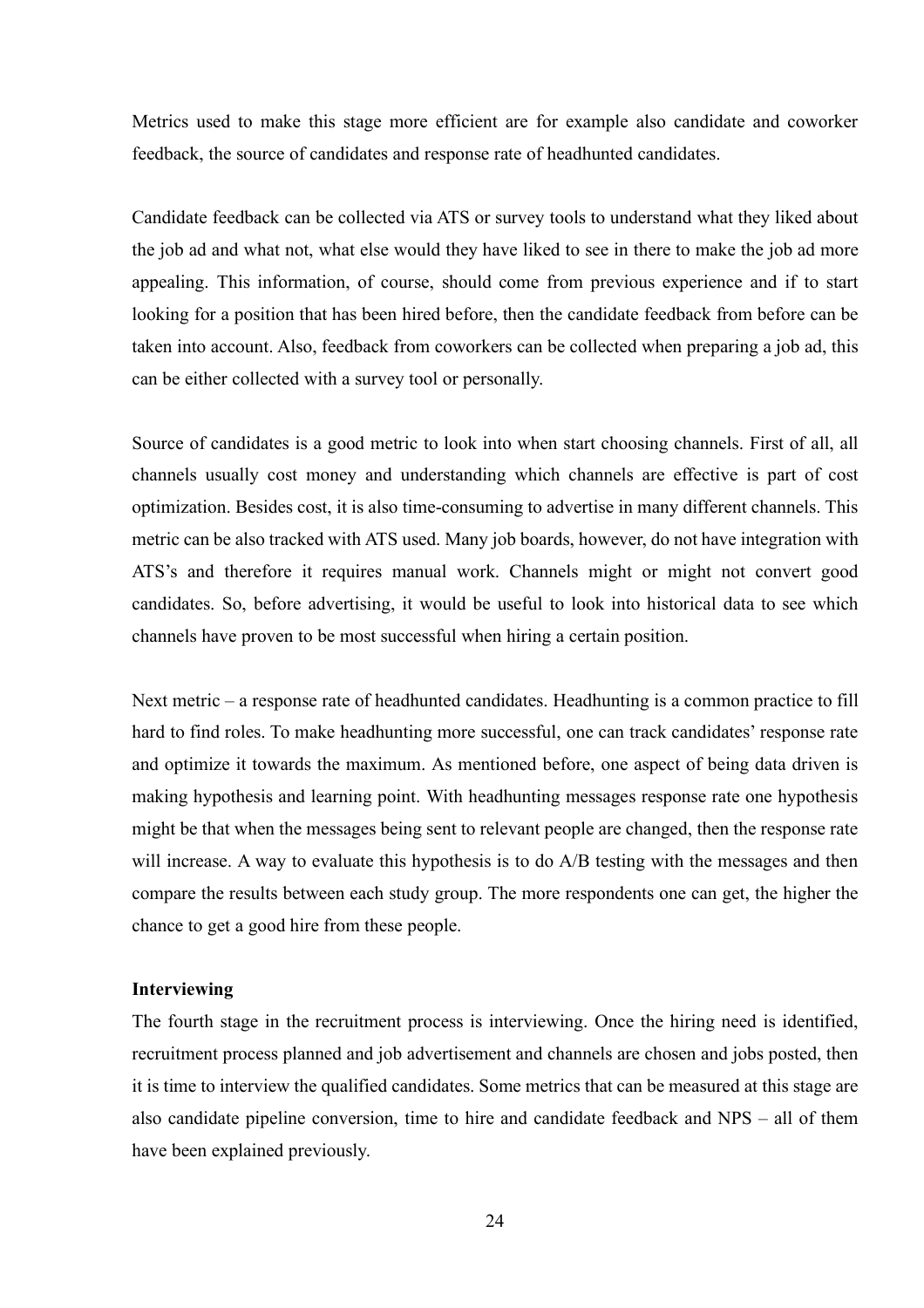## **Hiring**

Final, the fifth step, is hiring the suitable candidate. This means making an offer and candidate accepting the offer as well. A useful metrics here to track are candidate feedback as well as rejection reasons.

Candidate feedback about the offers previously made as well as rejection reason can give valuable insight on what is important to candidates and if the rejection rate is high, then most likely it is time to look into what are the reasons that candidates did not accept the offer. Some recurring themes might come up, and then it can be decided whether or not these are something the company can improve. Rejection reasons can be tracked with ATS.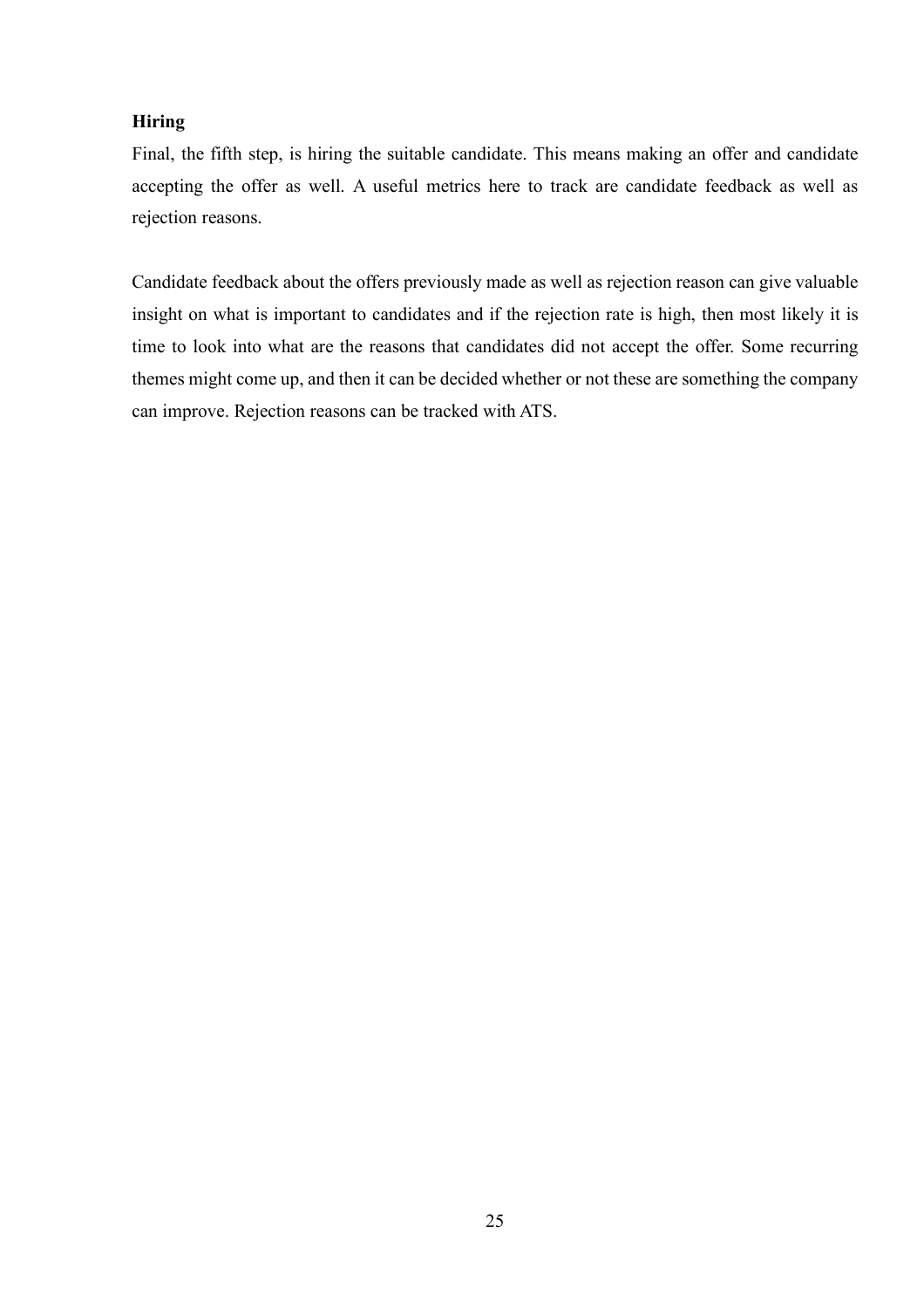# **2. RESEARCH**

In this chapter, the author is presenting the description of the empirical data collection and analysis in more detail. The structure is built up so that at first, the research approach is looked more closely. After that, the research design is described and also the data collection is presented.

As confirmed in the literature part, there have been few studies about data driven recruitment. There are, however, many non-academical materials and blog posts written about it. In this thesis, a pilot study was conducted within fast-growing companies and startups in Estonia as well as in one big corporation and in one recruitment agency to get additional comparable information. The aim of the study was to understand how companies are collecting and using data to make better recruitment decisions and improve their hiring efficiency.

Before going into the details of the research, it is important to highlight some principles that make teams data driven: team gathers actionable metrics and learns from the data.

Firstly, data driven teams to focus on actionable metrics in oppose to vanity metrics. As we learned before, vanity metrics can give us an overview of the current state of the observed metric – but it does not provide any information what was driving the result, and it can not be relied on to predict the future. So in this research, we have to understand if recruiters are focusing on actionable metrics.

Another principle that makes a team data driven is learning aspect. This means that teams are supposed to make a hypothesis to generate learning aspect when trying to change something. Based on the interviews and research, the author of the thesis tries to understand how teams, who are more data driven, have improved their processes.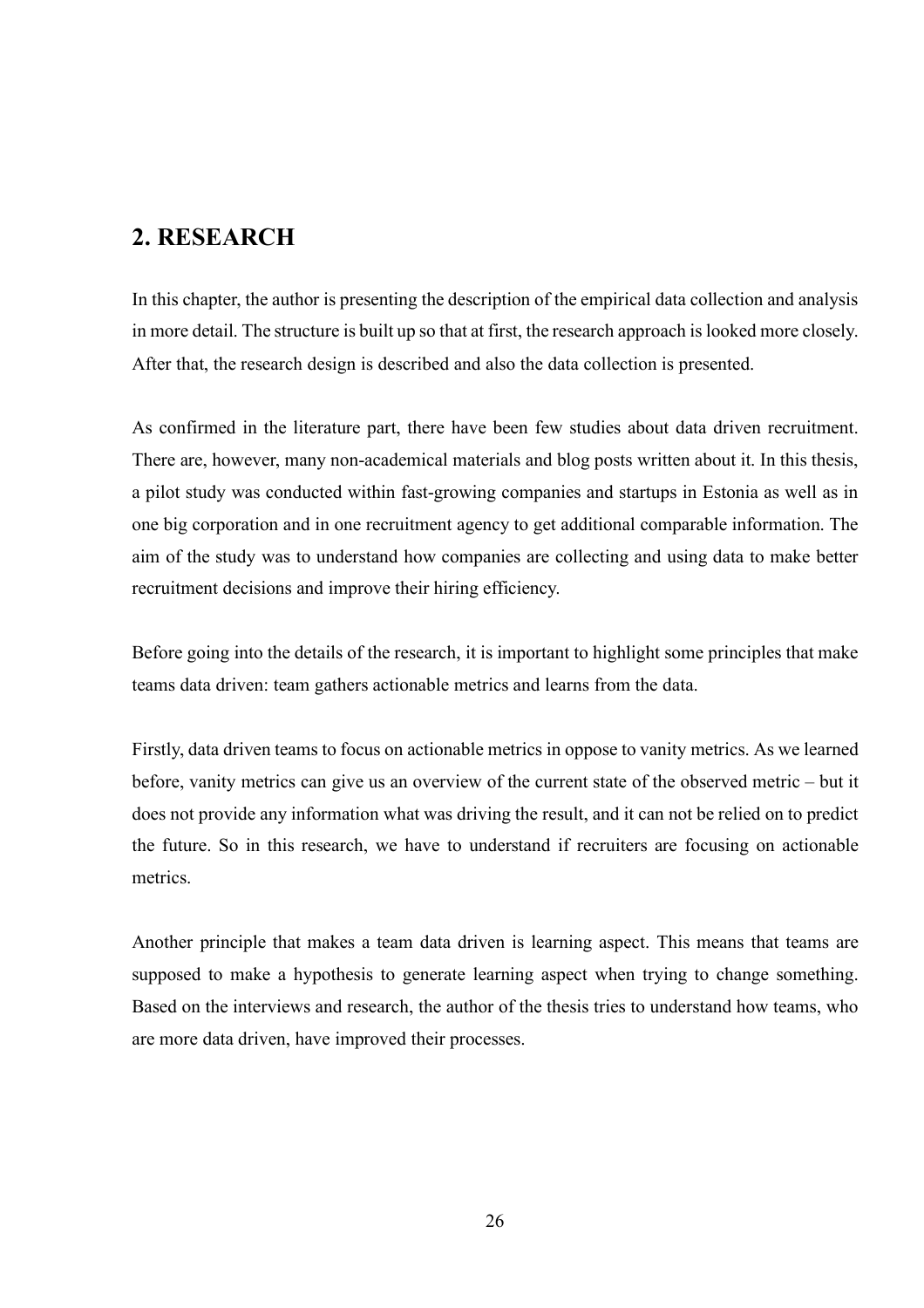## **2.1. Methodology**

In current thesis, exploratory qualitative research was conducted. The base of qualitative research is to describe the real life. First of all, it seeks to find and present facts to the public instead of proving already existing (truth) allegations (Hirsjärvi et al 2005, 152 referenced in Õunapuu 2014, 53). The data collected with the qualitative research enables to understand if data driven recruitment is important for startups in Estonia and how it has helped the teams to make better decisions. The research question, that the author is looking to get answer to, is how data driven decision has helped recruiters to make their processes more efficient.

In the research part, 12 recruiters were interviewed to understand if they are using data driven decision making in their recruitment process. First of all, the author wanted to understand if they think that they are data driven and then, based on the interview it was evaluated if they actually are data driven. The evaluation was based on the theory written in the first section of the thesis. If the recruitment teams were data driven, then it was looked into more details how the metrics that are important for these teams have changed over time. This is to understand if decisions made based on data and evidence are actually bringing desired results.

## **2.1.1. Sample group**

The sample group of this thesis consists of 12 recruiters and HR managers from 12 different companies: fast-growing startups, slowly growing startups, big enterprises and a recruitment agency. The main focus was on startups but to get some comparison, then one big enterprise and one small recruitment agency were added to the sample group.

The selection of the sample group was based on the theoretical selection strategy, taking into account the convenience criteria, meaning that the sample was created of people who were found most easily at the time of the survey in view of the above criteria (Laherand 2012, 71). The interviewees were found through different channels, five of them were acquaintances of the author and others were reached personally via LinkedIn. Two interviewees were reached out in a HR conference.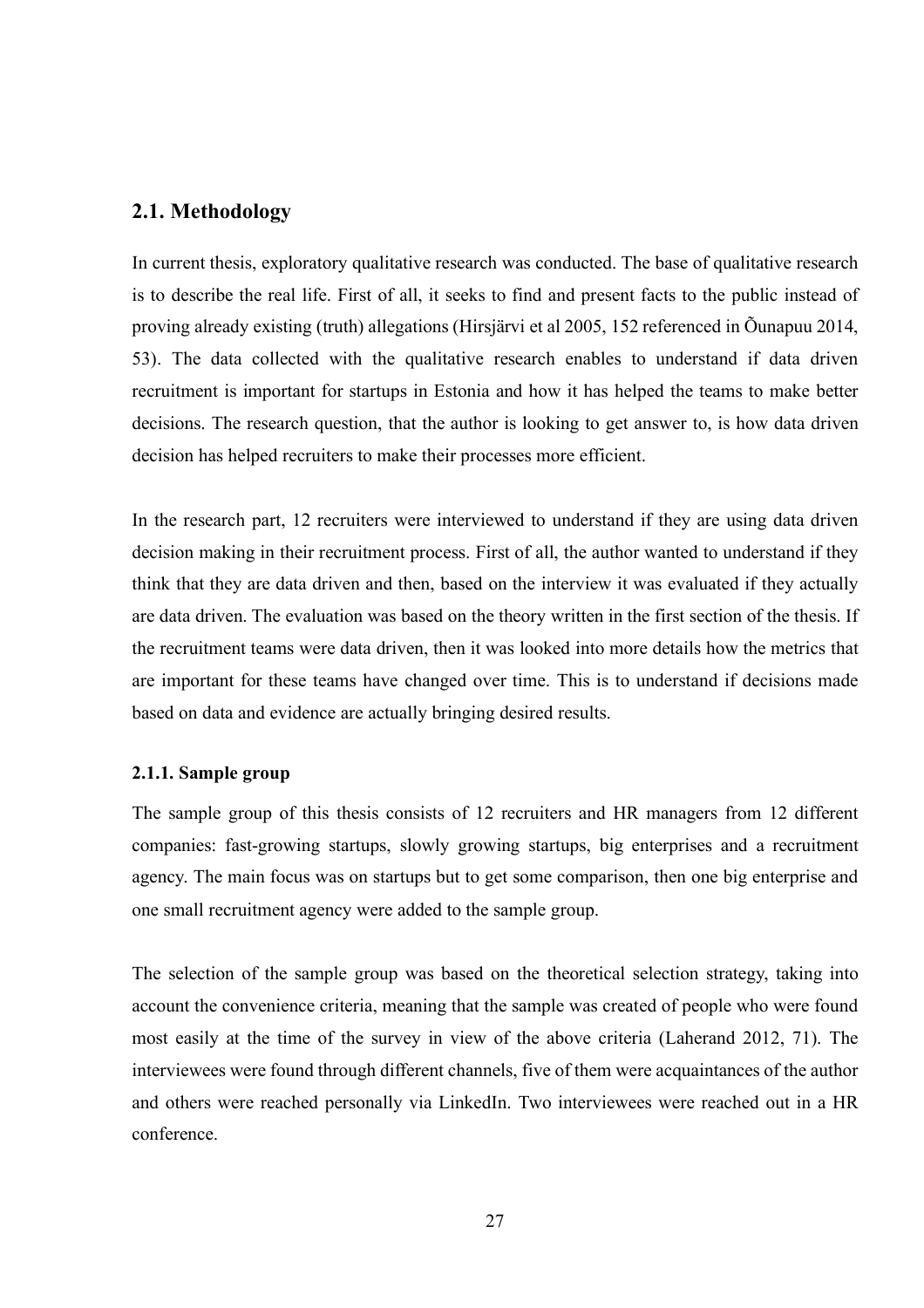To get relevant insight, the companies within the sample group vary from size and age. The employee numbers of the companies interviewed who are doing in-house recruitment varied from 16 to over 2000. One large corporation interviewed, had more than 2000 employees, rest of them had mostly between 60-1000. A recruitment agency interviewed had two employees. The companies interviewed also varied from the location of the business, one was local Estonian company, and others were international companies. Due to the non-importance of the company identity, it was agreed with the interviewees that they would remain autonomous. Information that can identify the companies will not be mentioned in this thesis. Overview of the sample can be found from Appendix 1. The company age, size and number of hired people are not exact but divided into groups. Company age is divided into being younger or older than 1 year, or older than 3, 5 or 10 years. The size is divided into more or less than 15 people, more than 50, 100, 200 or 2000. People hired are divided into more than 10, 20, 50, 100 and 200. That being said, some of the companies have hired around 300-500 people. To keep them anonymous, it is not being brought out.

#### **2.1.2. The course of the research and data collection**

12 semi-structured interviews were carried out with recruiters and HR managers from 12 different companies. The interviews were conducted within the timeframe from March  $10<sup>th</sup>$  2018 until March 31<sup>st</sup>, 2018. All the interviewees were given a choice to do the interview face to face or via Skype. Most people chose to interview via Skype call. One interview was also conducted face to face, and one was done over email conversation because the interviewee had a busy work schedule and could not find time to call. Semi-structured interview form was chosen to give interviewees a chance to describe their thoughts and experiences more freely, and it included 10 questions. Interview questions were created by the author on the basis of a theoretical framework. The interviews were conducted in Estonian with Estonians and in English with non-Estonians. Most of the questions expected the interviewees to be data driven. If turned out that some of the interviewees were not data driven then their thoughts about it were asked.

The interviews were held in a quiet environment in to make sure the interviewees can talk without interruption. The interview lengths varied from 28 minutes to 44 minutes as can be seen from Appendix 1. The main reason was the fact that some interviewees did not have as much to share than others about being data driven. Questions asked from the interviewees can be found from Appendix 2.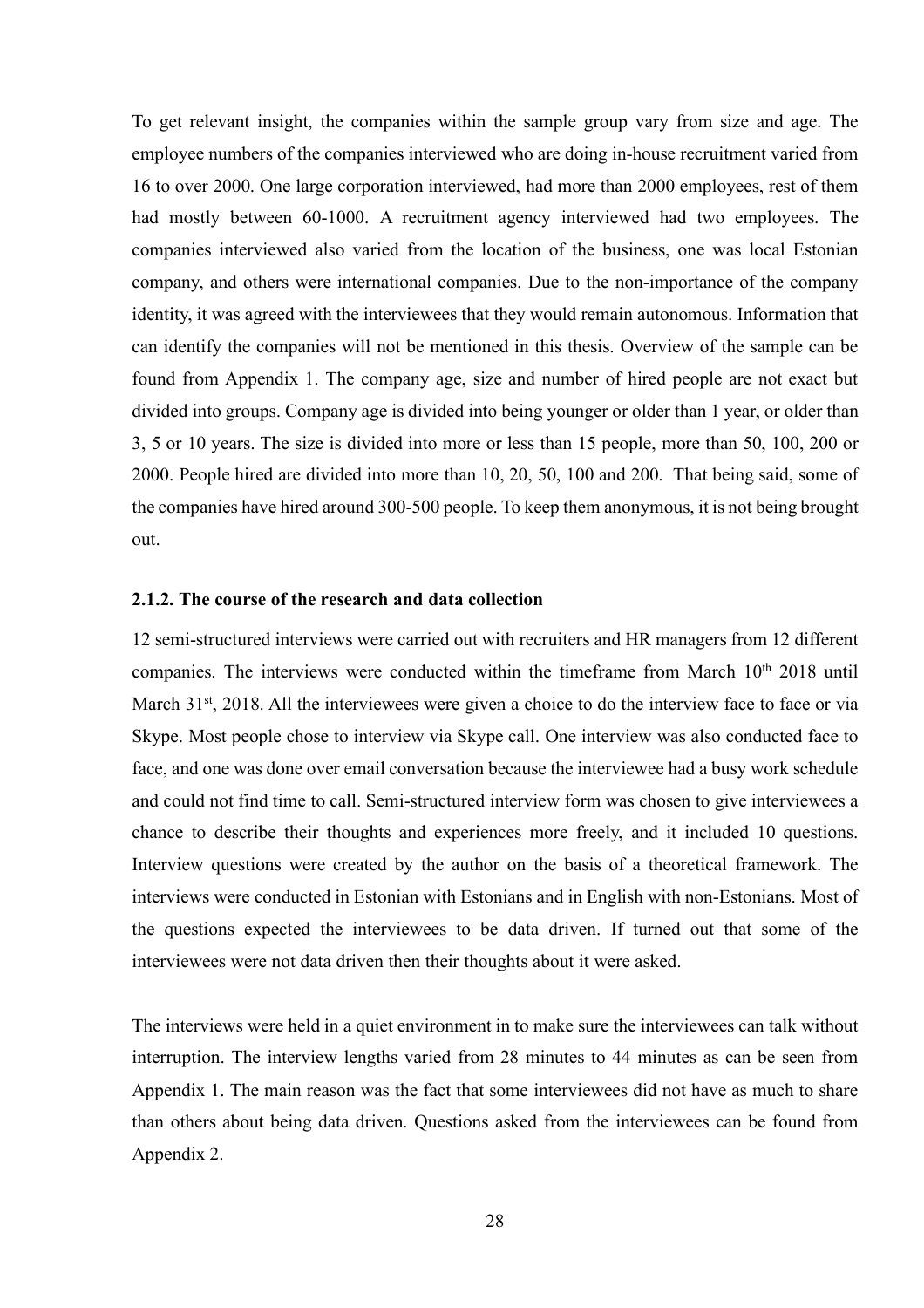#### **2.1.3. Analysis method**

The interviews were recorded with the consent of the respondents to the voice recorder. All the conversations were transcribed into MS Word documents. The transcription was done automatically at first, using Veebipõhine kõnetuvastus (http://bark.phon.ioc.ee/webtrans/) and then corrected manually.

In this thesis, the qualitative content analysis was conducted, and cross-case analysis technique was used. The relevance of this analysis method is that several case studies are considered at the same time to find recurring topics, similarities and differences. The analysis of the interviews was done manually, and no software was used.

Taking into account that the topic of this master thesis has not been studied in Estonia before, and the theoretical information is mostly absent, then it was decided to combine deductive and inductive approach. Theory part still greatly supports the research, but inductive content analysis helps to bring out facts that previous theory did not cover (Kalmus et al. 2015). The data was coded based on which recruitment process was addressed. Codes were divided into five categories: identifying hiring needs, planning, creating job advertisement and choosing channels, interviewing and hiring.

On the basis of the theory part of this master thesis, the author is suggesting a table in Appendix 3 that brings out the recruitment steps together with metrics that can be tracked as well as databases for tracking. The table is the basis of the whole analysis.

The results and analysis of the research are presented in the next part of the thesis. The direct quotes of the respondents start from the indent. Behind the citation, the number of the owner of the citation is written in brackets together with the year, e.g. (No 6 2018). The cropped part of the text is indicated by the symbol /.../.

## **2.2. Research outcomes and analysis**

In this part, the findings from the interviews are reflected, and interview answers analysed. The analysis of interview outcomes has been structured on the basis of the recruitment process steps. It has been analysed how many companies are tracking metrics on each recruitment step and what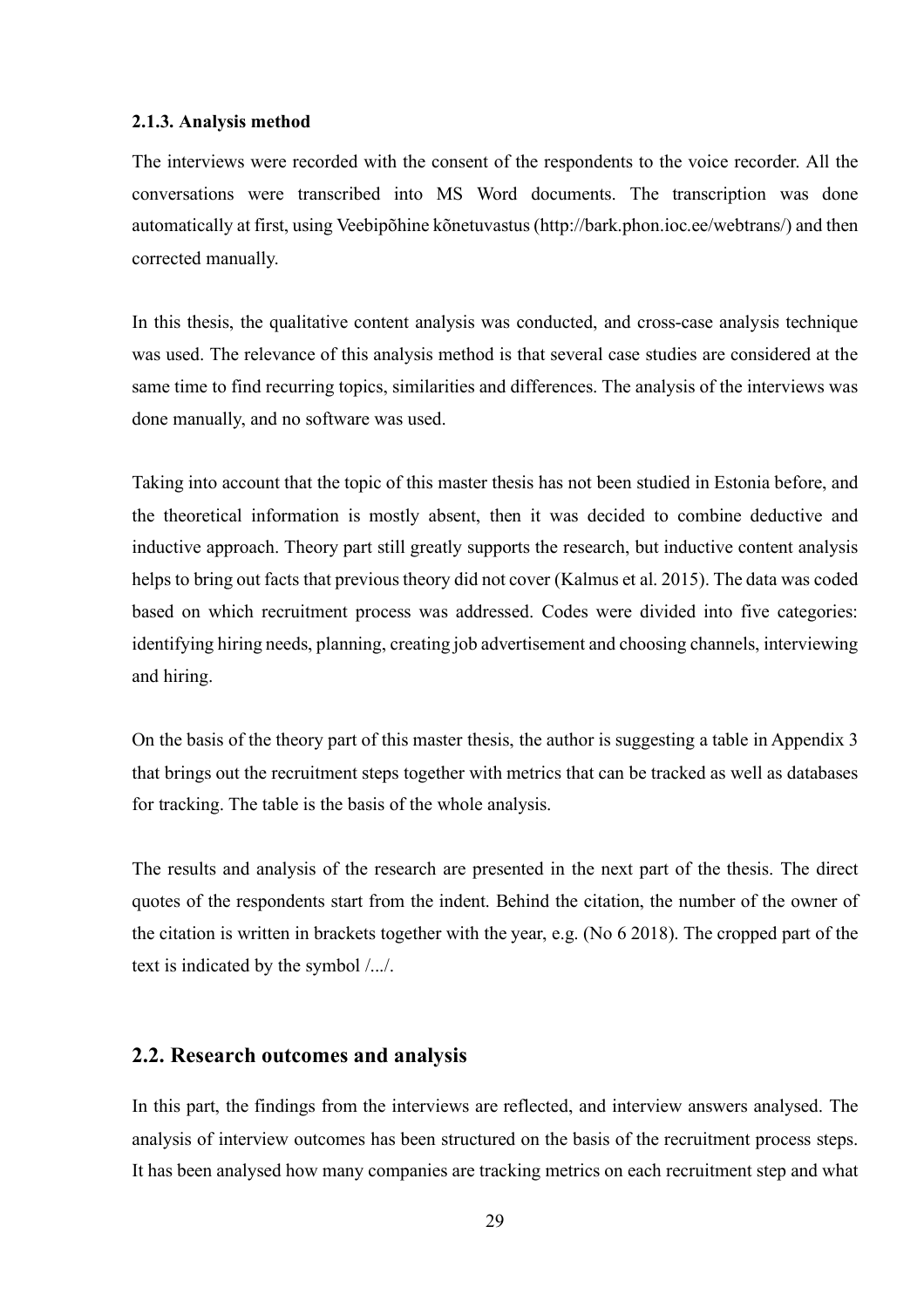are the metrics being tracked. Also, examples of how the insight of the data has improved the recruitment process for the companies. Overview of metrics used by each company can be seen from Appendix 4.

#### **2.2.1. Identifying hiring needs**

It came out from the interviews that only 4 companies out of 12 are tracking something in regards to identifying hiring needs. Company No 1 mentioned that they would track time to hire and employee turnover rate. However, at the moment they are too young and does not have any relevant data in regards to it. They are using an ATS with good reporting to track this data.

A well-established company No 8 who has been in the market for more than 10 years now with more than 2000 employees and also has well-established recruitment team, said that hiring needs comes from Manager and HR partners who are working together with recruitment team. They are tracking how many people dropped out before probation period and how many dropped out before one year. This data is used to understand what to improve to make people stay or attract candidates who are more likely to stay. They are keeping and tracking this data in excel sheet. (No 8 2018) As a suggestion, this data can also be used to forecast the future hiring needs.

Company No 6 said that they started looking for attrition to understand what it has been historically to understand if it is possible to forecast the turnover in the future. This data is tracked in Looker – an analytical tool which gets its data from HR system or from ATS. They are also tracking the number of hires via their ATS – how many people were hired according to plan and how many we hired off the plan. This makes it easier to understand how many hired people were not foreseen. That information is shared with hiring managers. This can help the hiring managers to take into account how many people each quarter they have hired without knowing the need before and take it into account when start hiring again to make plans more realistic for their own team as well as for recruitment team.

*"Well, at one point we tried tracking attrition, what it has been historically, alright? To understand if it's possible to forecast how many people are leaving the team, for example. We did not get too far with it."* (No 6 2018)

*"Another thing we've been trying to track, if the hires are on plan or off plan to understand how many are those hires that we can not plan /.../ so that together we can plan, yes.. these*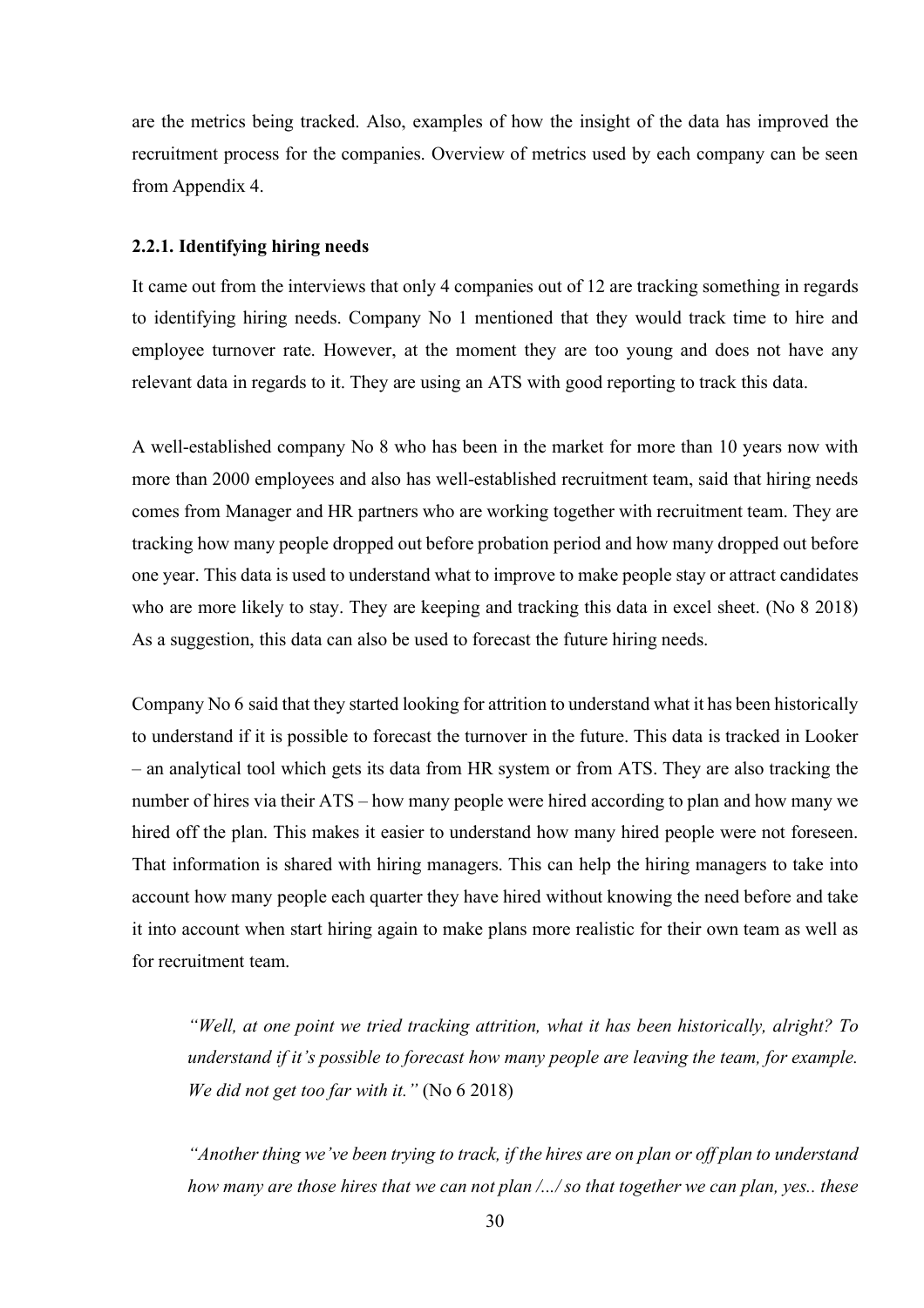*are the hires we know what we need but perhaps, as historically each quarter has been 3 hires who have came from who-knows where, then we know how to forecast better."* (No 6 2018)

It was mentioned by the recruiter of company No 6, that even though the company has data, there is still no good outcome of it because the company growth rate is still unknown and there are still a lot of people hired off the plan. As the company itself does not know how fast it is growing and who is needed, so recruitment team is always behind planning their own need to hire for recruitment team.

Company No 10 said that they are tracking employee turnover rate, but it is done to keep an eye on it and make conclusions. The data is taken from ATS but is being tracked in excel sheet. It is not something they are trying to fix. When asked about why they are tracking turnover rate and what information does it provide, then the answer was:

*"Interesting questions, right. Why do I track it? I guess I want it to be as low percentage as possible. /.../ It's good to keep an eye on it and make summaries. Can I forecast something or make things better based on that? Good question. Perhaps it should be done in a smarter way."* (No 10 2018)

Company No 7, who has been starting to track more data now but so far has not been really data driven as it has been hard to track, said that it is hard to identify hiring needs as they are reactive because plans are not certain. Everything depends on the projects that are coming in. Even top management does not know exactly what are the needs for the next two quarters.

*"We are rather reactive than proactive. We're hiring where needed. /.../ Cannot forecast too long ahead. /.../ right now field managers nor top management can say what are the plans for the next two quarters."* (No 7 2018)

Also, many companies said that they are not tracking turnover as there have not been many people leaving and therefore there has been no need for it (e.g. No 4 2018, No 5 2018, No 7 2018, No 9 2018). Two companies (No 1 2018, No 11 2018) do not have any data yet, even though they think it is important to track it. Company No 1 is less than a year old and Company No 11, has been just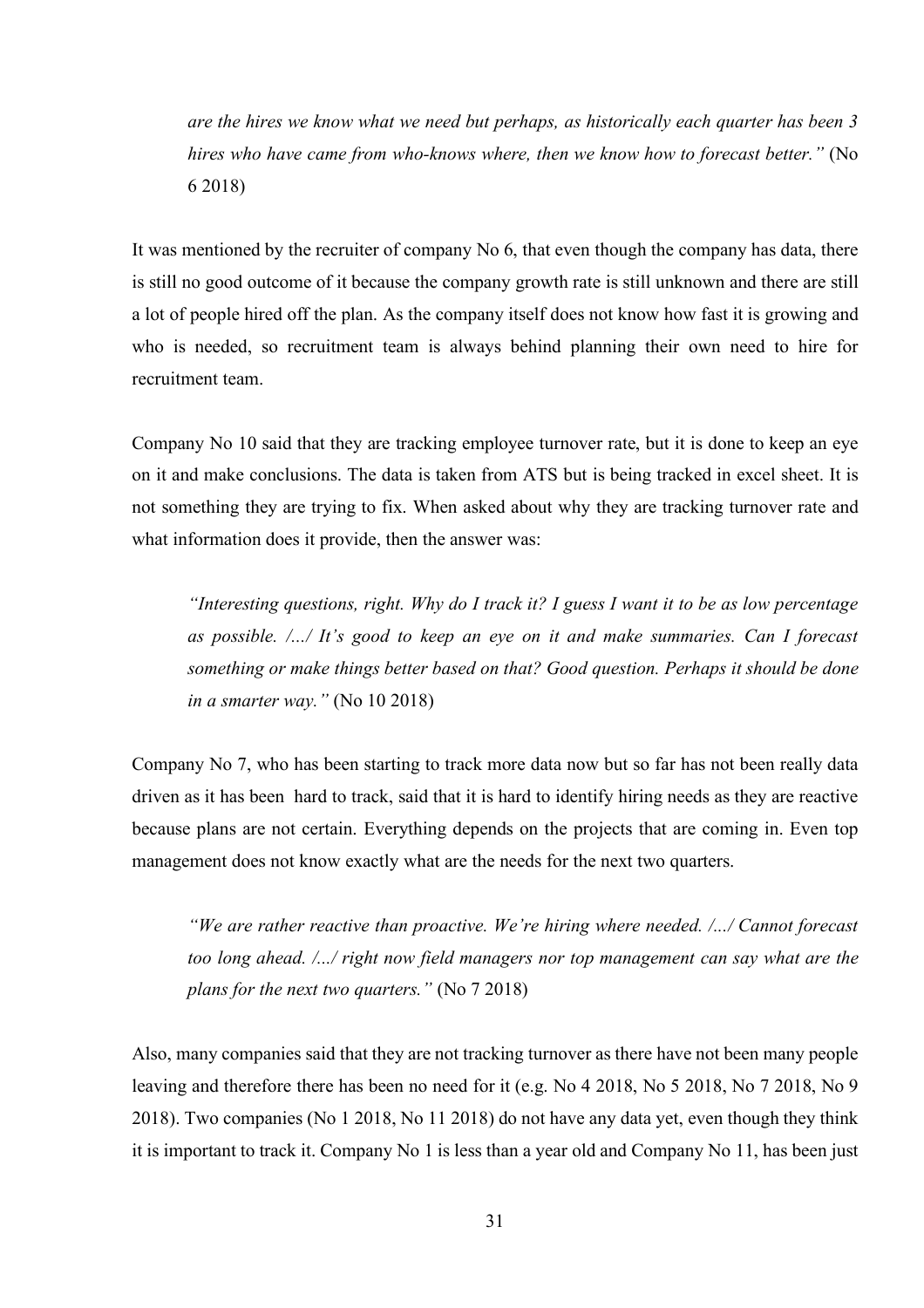tracking it since a new recruiter started a couple of months before the interview. Headhunting agency No 12 is also not tracking it because it is not relevant for them (No 12 2018).

All the interviewees confirmed that it is hard to identify hiring needs as business needs are constantly changing, and it is hard for the management to foresee the hiring need. Even so, some companies are trying to track turnover rate and time to hire, but non of the companies had a good example how they have managed to make this step more efficient relying on data.

One highlight here is that the number of hires seems like vanity metric at first. However, looking at the comments of Company No 6 about why they are tracking the number of hires, then it actually proves that it is an actionable metric.

Highlight:

- 4 out of 12 companies are tracking data at this stage;
- Data being tracked does not lead current companies to be more efficient;
- A number of hires proved to me most useful out of these interviews.

### **2.2.2. Planning**

It turned out that 8 out of 12 companies said that they are tracking metrics for planning. All of those eight companies were tracking time to hire, five companies were also tracking time to fill, and one company was also tracking pipeline conversion.

Company No 3 is tracking time to fill and time to hire metrics for planning interviewing and besides that pipeline conversion via ATS. They have improved the interview process throughout the year a lot. For example, a couple of times a year recruiter is meeting with the hiring manager to look into interview process – how long it takes to fill a role, how many applicants went into each step and analysed how to make it better. They analyse the candidate's pipeline conversion. For example, they look into the results of the tests candidates have to take and decide if the test task is suitable or should it be changed based on the number of applicants who proceed to the next stage and who drop out. They also analyse if they can do something to cut out some of the candidates more at the beginning of the process to not waste time on interviewing not suitable candidates. (No 3 2018)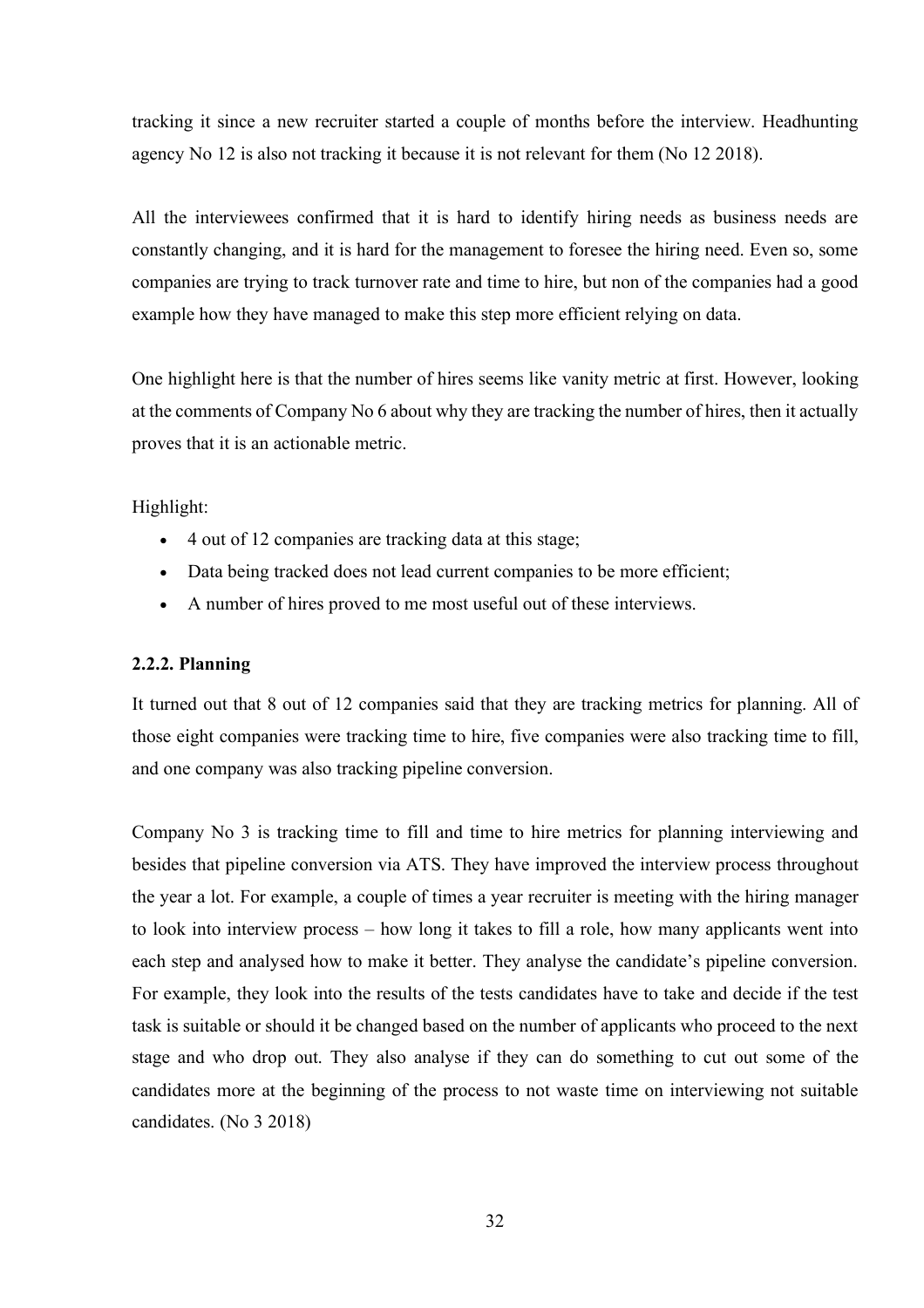Two of the main KPIs of the company No 6 are time to hire and time to fill, and it is tracked via ATS and analysed in Looker.

*"We're trying to understand how fast we can put candidates throughout the interview process and the other one is how long does it take us to work with one role to forecast in the future. Okay, it takes us, well, about 70 day to find that person, then we know that in the future we have to start looking for this position at least 70 days before we want them to start."* (No 6 2018)

*"Okay, pipeline, where are the bottlenecks. People are coming in very fast /…/ and somehow they also pass phone screening and then suddenly they will stop on the 1st interview stage. Is it because we can not get feedback or availability or what is happening."* (No 6 2018)

A recruiter from company No 11, said that in her previous job they knew that some areas have bigger movement and turnover, so they were more proactive. For example with junior positions. It is known timeframe when juniors are graduating from school, and there is a pattern of availability that the company can keep in mind, e.g. hire juniors during summer time after graduation. (No 11 2018)

Time to hire is a good metric to track because it can give an overview what has the length of the hiring process been historically, once the candidate submits the application, and is there something that can be improved to shorten the time. Time to fill is also a metric to track because it can give an overview of how long has the overall process been, from opening the position to hiring someone to fill the vacancy.

Highlight:

- 8 out of 12 companies are tracking metrics in this stage;
- Time to hire and pipeline conversion seemed to be most useful metrics for the companies;
- Based on previous hiring numbers, it can be improved upcoming hiring.

## **2.2.3. Creating job advertisement and choosing channels**

The third stage, creating job advertisement and choosing channels, is somewhat tracked by most of the companies. All companies, being actual data driven or not, are tracking what channels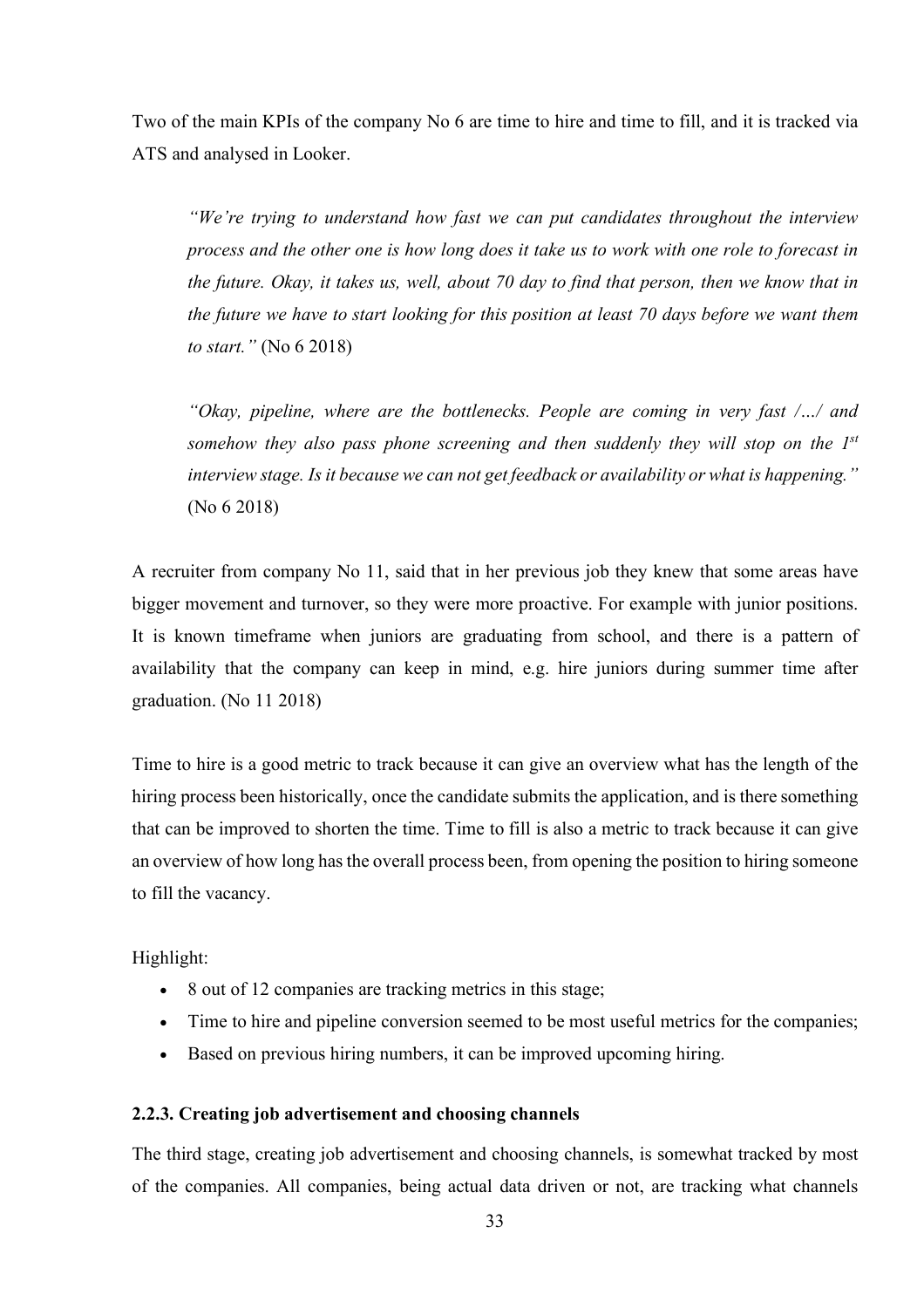perform better to understand where to post jobs and what channels to use to get more qualified candidates. It is related to cost as well. Choosing wrong channels can become costly for the company. Of course, the sources will vary depending on the role, but conclusions can be drawn already during the first hiring process. Besides this metric, two companies are also tracking response rate for headhunted candidates, and one company is also tracking from clicks to the application in their job advertisements.

For example, the company No 1, who is still young and has not been hiring too many people yet but will expand its team by approximately 30 people this year, said that they are already looking into the source of the candidates amongst other metrics that are being tracked. This information allows them to make better hiring decisions. The data shows which sources are effective and which are not. With this information, they know where to advertise more and what channels to drop. The recruiter said that they will win time and when not having to post and manage jobs in places which are not performing and they can spend on places through what they can actually get good candidates. This data is being tracked with ATS that provides good reporting.

*"For example, we advertised in India, and we spent a lot of time reviewing and interviewing those candidates but they were not successful, so we decided to drop targeting this country."* (No 1 2018)

Also company No 2, who is fast growing startup and has been in the international market for many years now, said that they are not measuring anything else at the moment but are looking into the source of the candidates. They said that active sourcing for candidates had been proven to be the most successful especially in those roles that are high demand, for example, IT talents. As this is the best way to find qualifying candidates, then they are focusing on this source. They are trying out A/B testing of reach-out emails. One email is sent to one sample group, and another kind is sent to another sample group. Then the results will be compared, and better performing message will be taken as a starting point for a new A/B testing. So far, company No 2 has learned that the response rate on personalised messages is 41% while on the generic message it is 23%. In both cases, 20% of the responded people were interested in the position. (No 2 2018) It turns out that attracting people is important to get bigger response rate because it also means that more people will be interested in the position.

Company No 5 who is only tracking the source of candidates said the following: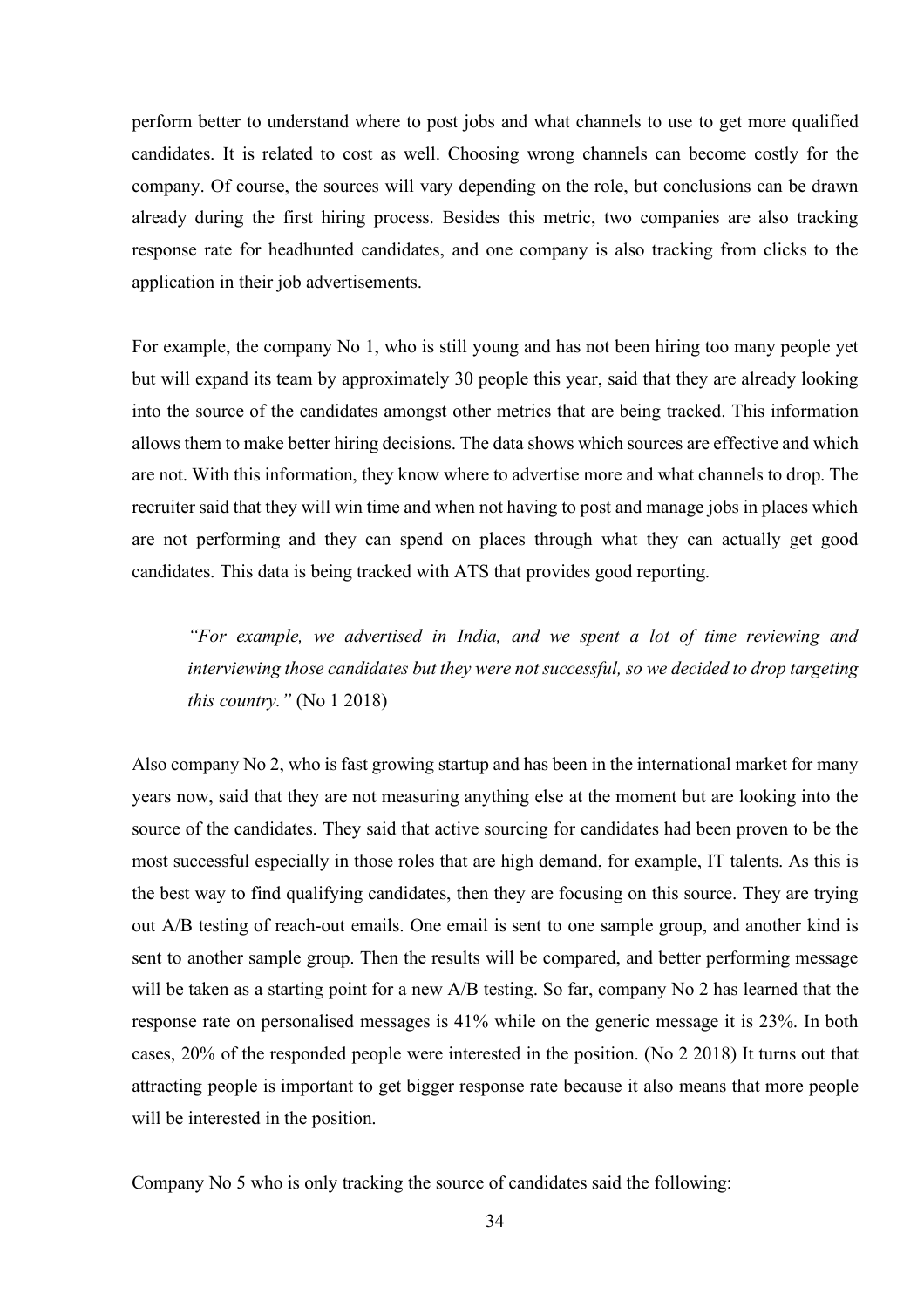*"We are indeed looking at source of hires, for example, we're not using CV online anymore because the candidates' quality was very poor. Well, we're pushing referrals as this has proven to work best and also sourcing from LinkedIn works well for us."* (No 5 2018)

Company No 7 said that they are not tracking the source of candidates yet, but previous experience of the recruiter has shown what channels are performing well and what not. They will start tracking with their new ATS which will give them a better overview of the sources of candidates, as well as other metrics they start, will start tracking. For job description, they are already using textio and copywriters to write more appealing job advertisements. Textio gives an indicator what words to use and what not. This is not data driven approach however they also ask feedback from their own employees on the job descriptions and based on the feedback they are improving it.

One good example was given by Company No 10 about the job advertisements. They are analysing what works and what does not. As an example, they said:

*"Once we started recruiting for a new position and we wrote the job ad based on our need and the job analysis that we did. As a result most of the candidates who applied were overqualified and they applied from all over the world. We however actually needed someone who has approximately 3 years of experience and who is willing to learn fast from local market but we did not receive such candidates. So, we closed the position and rewrote the job ad with new and more relevant requirements and did not advertise in LinkedIn."* (No 10 2018)

They did not ask any feedback from candidates nor other people as they saw that they wrote the job ad to attract wrong people. Recruiter sat down together with the hiring manager and analysed the people they attracted to the previous job post and whom they are actually looking for. After rewriting the job ad and advertising only in the local market, they received more qualified candidates and hired one.

Another good example of writing job advertisement came from Company No 6. They said they have started tracking why people are joining. In their application form, they are asking following questions: why do you want to join and how did you hear about us. Based on the results they redid their job ads and put more information in it about the things that candidates care most about to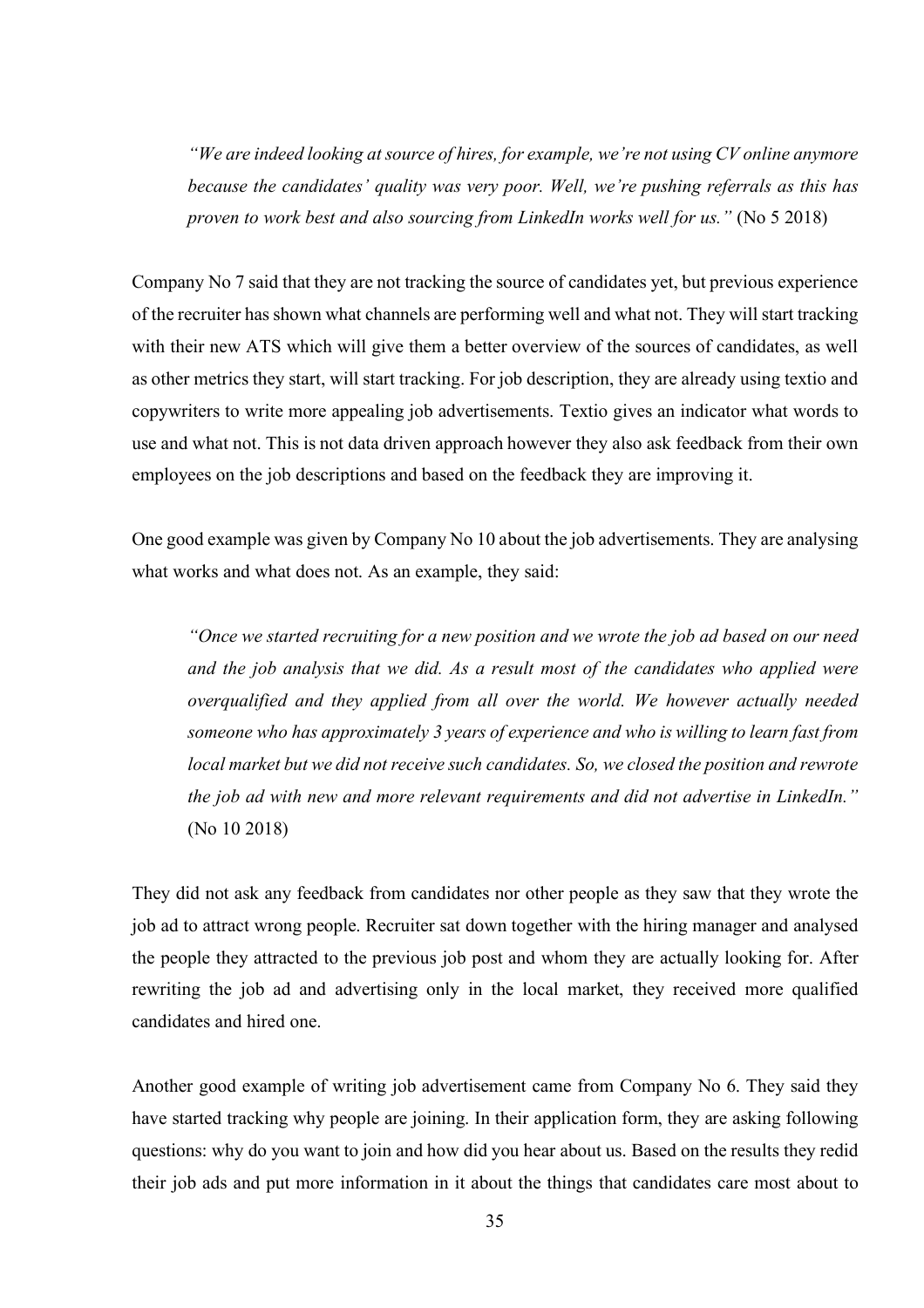attract them more. Also, the questions about where candidates hear about the company will give them an idea of what to do more, for example, write more blog posts or talk in events. Besides that, company No 6 is also tracking how many people out of those, who click on the job advertisement, actually also applied. This data is available via their ATS. Tracking this can give them information how their job applications have improved. It can either prove or disprove their hypothesis' about making certain adjustments in their job ad in a belief to attract more candidates.

As can be seen, the source of hires is the most tracked metric by the companies, even by those who do not track anything else. It can give information where to turn one's attention and money to get most qualified candidates. Also, as headhunting becomes more important to get good hires, some companies are showing a good example how tracking response rate and doing A/B testing can be useful.

## Highlights:

- 12 out of 12 companies are tracking data in this stage;
- Source of candidates is the most tracked metric by all companies; probably because it is hard for everyone to find good IT talent;
- Another useful metric tracked by some companies is response rate of headhunted candidates.

## **2.2.4. Interviewing**

50% of the companies interviewed are also tracking metrics in their interviewing stage. Metrics mostly tracked in this stage are candidate feedback/satisfaction and NPS, which is tracked by five companies and pipeline conversion, which is also tracked by five companies. Also, time to hire and time to fill has been track not only for planning purposes but also for interviewing purposes. The number of companies who track them for this stage is smaller than the number of companies who track it for planning purposes. Time to hire is tracked by five companies and time to fill is tracked by four companies.

Company No 6 said that one of their main KPIs includes time from application to offer and time from role open to close. Each recruiter also looks into candidate pipeline conversion to identify bottlenecks in which stage candidates stops moving within the interview process and analyse it and then try to fix it to make the process faster. This metric is relevant for this company in interviewing stage, as they have the roles constantly open and as a result of looking into the data,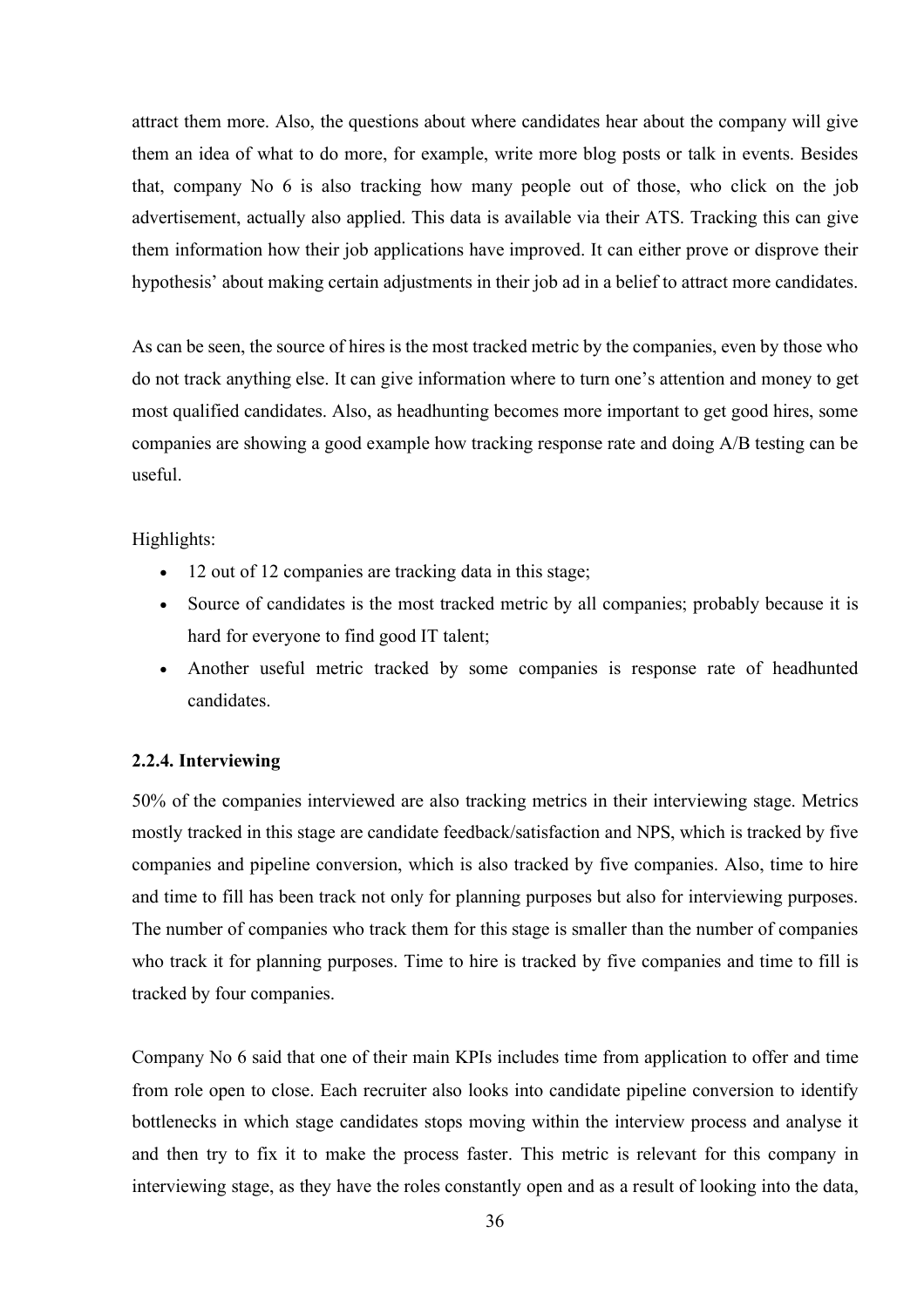the interview process can improve. The data for this metric comes from ATS. For example, in their hiring process of one similar role, at first they did not have a unified process for it. Each hiring manager had their own process for the same role. They saw a problem there because interviewers were not exactly sure what they should evaluate in their interviews and candidates had different processes for the same role based on who was the hiring manager. They started fixing it. All the hiring managers came together and had a meeting with their recruiter and made universal interview process for all interviews and currently, everyone understands what the process is and who is responsible for evaluating what in each interview step. Since then, interviewers have become more confident in their decisions. It also made hiring easier.

*"I, as a recruiter, could tell the candidates what is the process and candidate did not drop out anymore. All product managers also could understand themselves what's going on /.../ what was evaluated in each interview process /.../."* (No 6 2018)

An example how this improved the hiring is the following example. Before the unified process, they hired one person for this role per quarter, and now they are hiring on average six people for the role per quarter. Everyone was involved, and the hiring process was more clear and faster.

Besides that, company No 6 is also asking candidate NPS and feedback as candidate experience is important to them, and it also gives a good insight on what to keep on doing in their interview process and what to improve. Company No 6 is using a good ATS that lets them collect and analyse candidates' feedback as well as other metrics.

Company No 7 has not tracked anything so far, but they start tracking candidate pipeline conversion, time to hire and time to fill and interviewer quality as soon as they have changed into a better ATS that enables them to get reports about the metrics. The recruiter knows that hiring managers who are faster in filling in feedback forms after interviews are hiring more people. When it is tracked with ATS, it can also be shown in the paper to others, that data shows that interviewers who fill in scorecards faster are also hiring faster, so it is important to improve their speed in giving feedback.

*"We have 30 Hiring managers./.../I can see myself, that those hiring managers who are faster have managed to hire 4 people here within three months. But those who are just*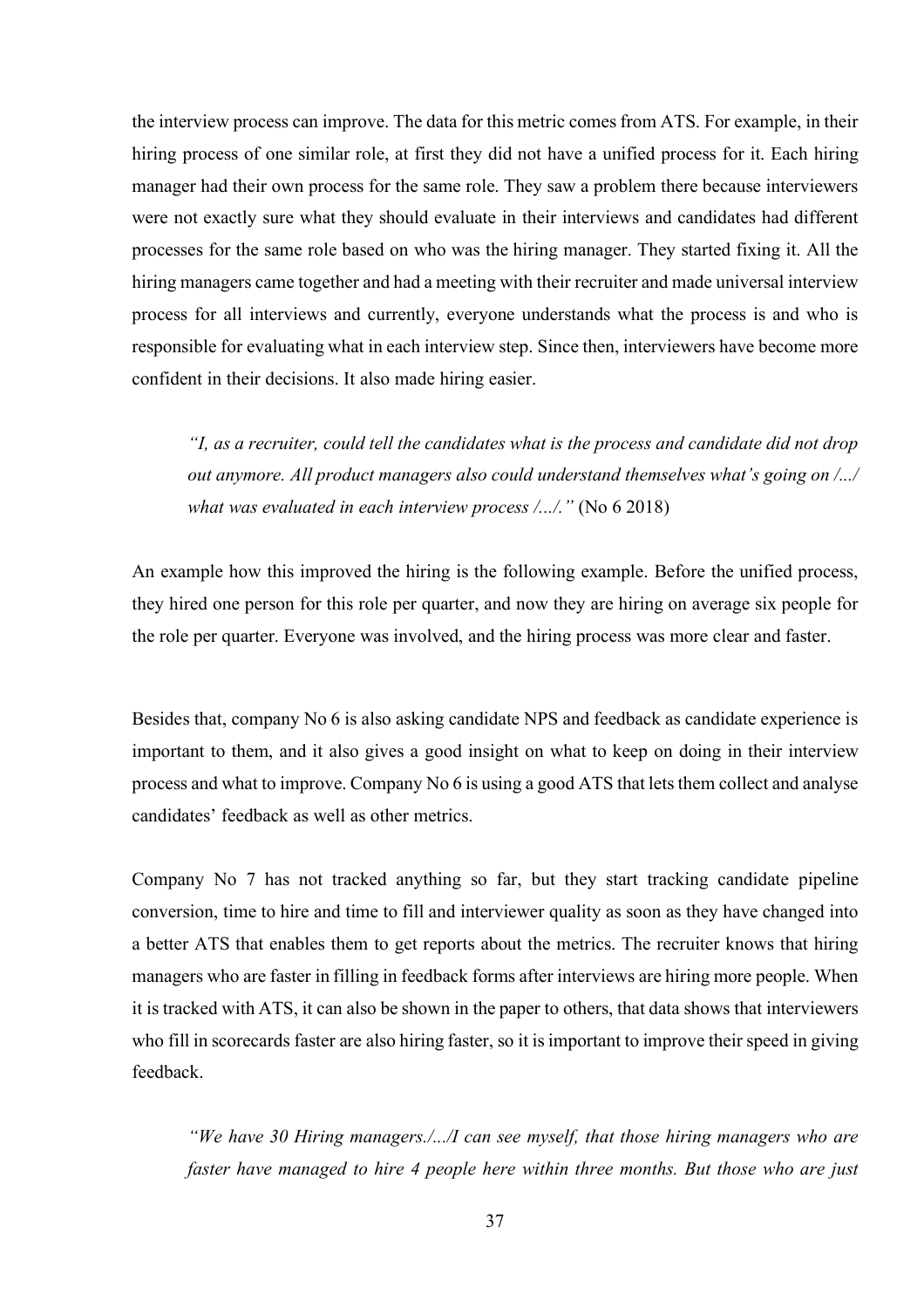*vegetating and who does not deal with this matter can not hire anyone. So, then they tell me that this team needs people, but I can say that it does not stand behind me. Then I can show it based on data that okay, the bottleneck is certainly there."* (No 7 2018)

In the future, they also want to start tracking candidate feedback, but at the moment they do not find it to be a priority.

Company No 8, said that only recently they have started collecting candidate's satisfaction, but do not have any results yet.

Company No 9 said that they are trying to be very fast in their interview process and therefore does not track any metrics. The fastest they have hired a person is less than a week. They are asking feedback about the interviews from the people they have hired personally but do not track it systematically.

Company No 10 is tracking time to fill and time to hire also pipeline conversion and candidate feedback from candidates who have done at least one interview round with them. All the data coming in from these metrics will be analysed in excel and looked into how to improve. As an example, they looked over the candidate pipeline for one role and changed the interview process. At first, they did the first interview before and then proceeded with the test, but many candidates did not pass it, and they also did not have any hires. Then they changed the process so the test comes first and that already excluded many candidates who otherwise would have gone through the interview process. That saved a lot of time as those who do not qualify after test were not even interviewed. The result on the example above was the following. At first, they received 78 candidates, 29 of them did the first interview but no-one was hired so they wasted time interviewing these candidates. After that, they started all over again. Then they received 42 candidates, 7 received home tests, and all of them went to the screening, technical interview and some proceeded to the final interview. After that, they hired one person. ( No 10 2018) That can clearly show how modifying interview process can save time and also bring better results.

A recruiter from company No 11 also said that previously has tracked and will start tracking in current company time to hire, time to fill, time spent on each stage as well as candidate feedback. The recruiter said that when looking into the data received, it can be analysed and interview process can also be improved.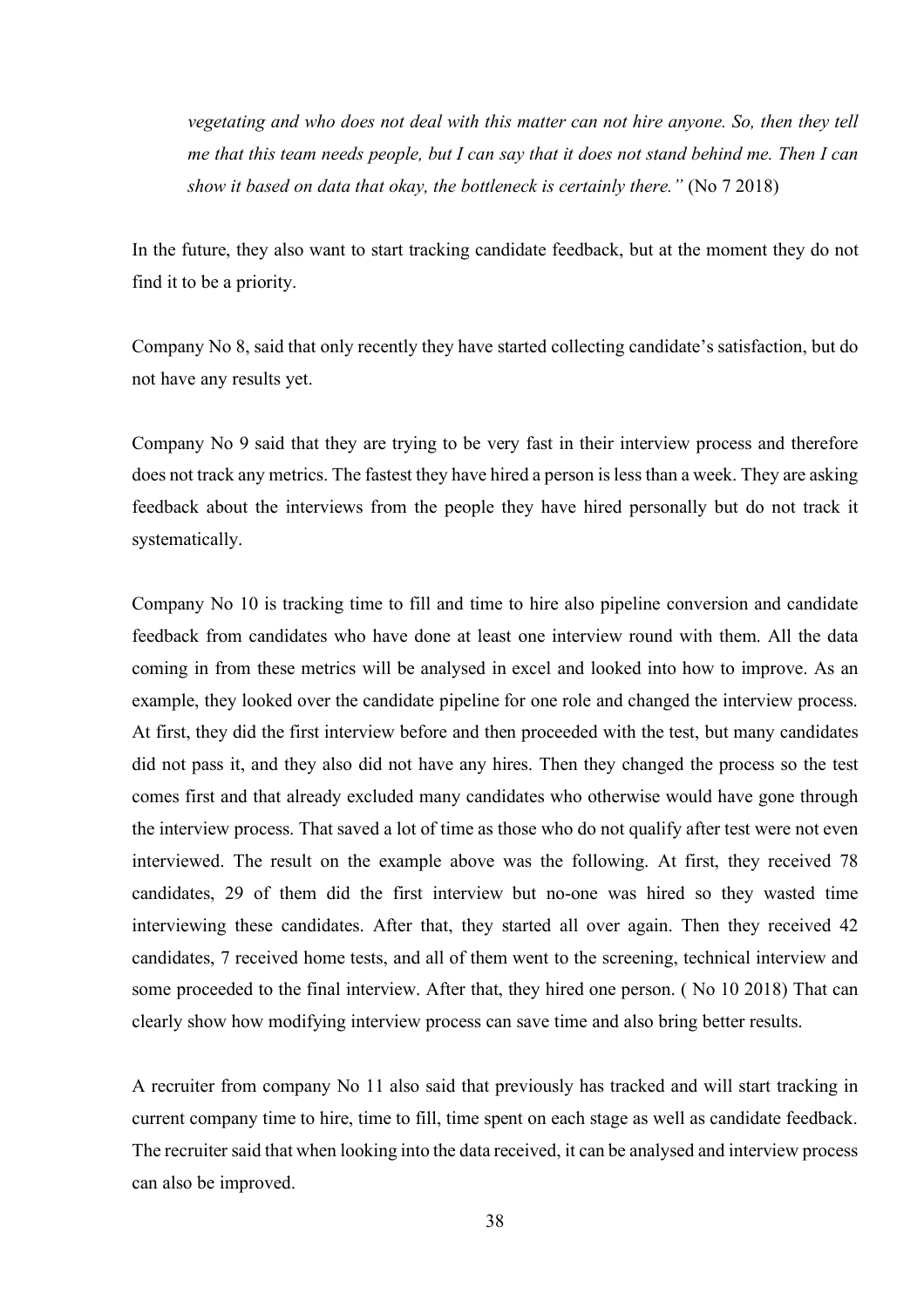It can be clearly seen from these examples, that looking into and analysing data can lead to modifying interview processes and can lead to better results as proven by the examples of company No 6 and company No 10. As proven by company No 7, data can also be useful to show the reasons for failing in hiring to relevant parties so that it can be seen from paper and then, hopefully, it can lead to improvement.

## Highlights:

- 6 out of 12 companies are tracking data at this stage;
- Metrics being tracked in this stage could have been tracked in other stages as well. Like time to hire could have been tracked in the planning stage. However, the need to track it depends on whether the company keeps roles open for a long time to fill many positions or are they only looking to fill one position;
- Candidate pipeline conversion, candidate satisfaction and time to hire are most tracked and useful at this stage.

## **2.2.5. Hiring**

Only 3 companies out of 12 are tracking some metrics in the offer stage. Two companies are tracking offer rejection reasons, and one company is tracking time to offer.

Company No 1 is tracking rejection reason via ATS. However, it is too early to draw any conclusions. Company No 6 is also tracking rejection reasons and how long does it take to close people meaning how long are people in offer stage. ATS gives them all the data needed.

*"Last quarter, for example, 8 engineers did not accept offer, because /.../ the salary was not high enough. Then you can already go to the hiring manager and say: "I don't know if we have a problem with salaries but we should talk about it".* (No 6 2018)

After talking to the hiring manager, they can already decide what can be done about it.

Company No 10 also asks candidates the reason why the offer was rejected but does not collect it systematically. Company No 11 said it is something worth tracking but so far does not have data yet.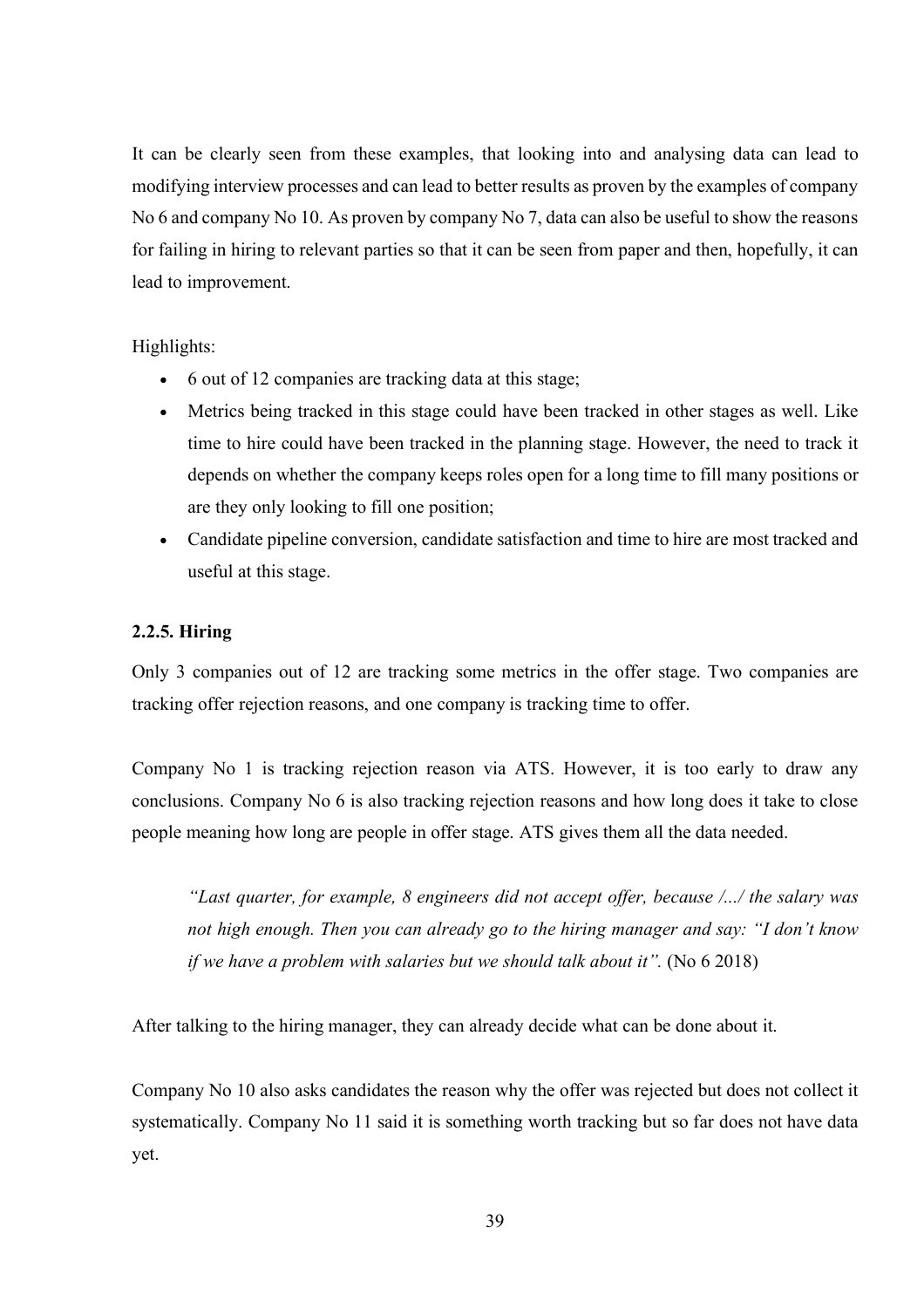Highlights:

- 3 out of 12 companies are tracking data at this stage;
- Only a few metrics can be tracked at this stage;
- Candidate rejection reason seemed to add the most value to recruitment at this stage.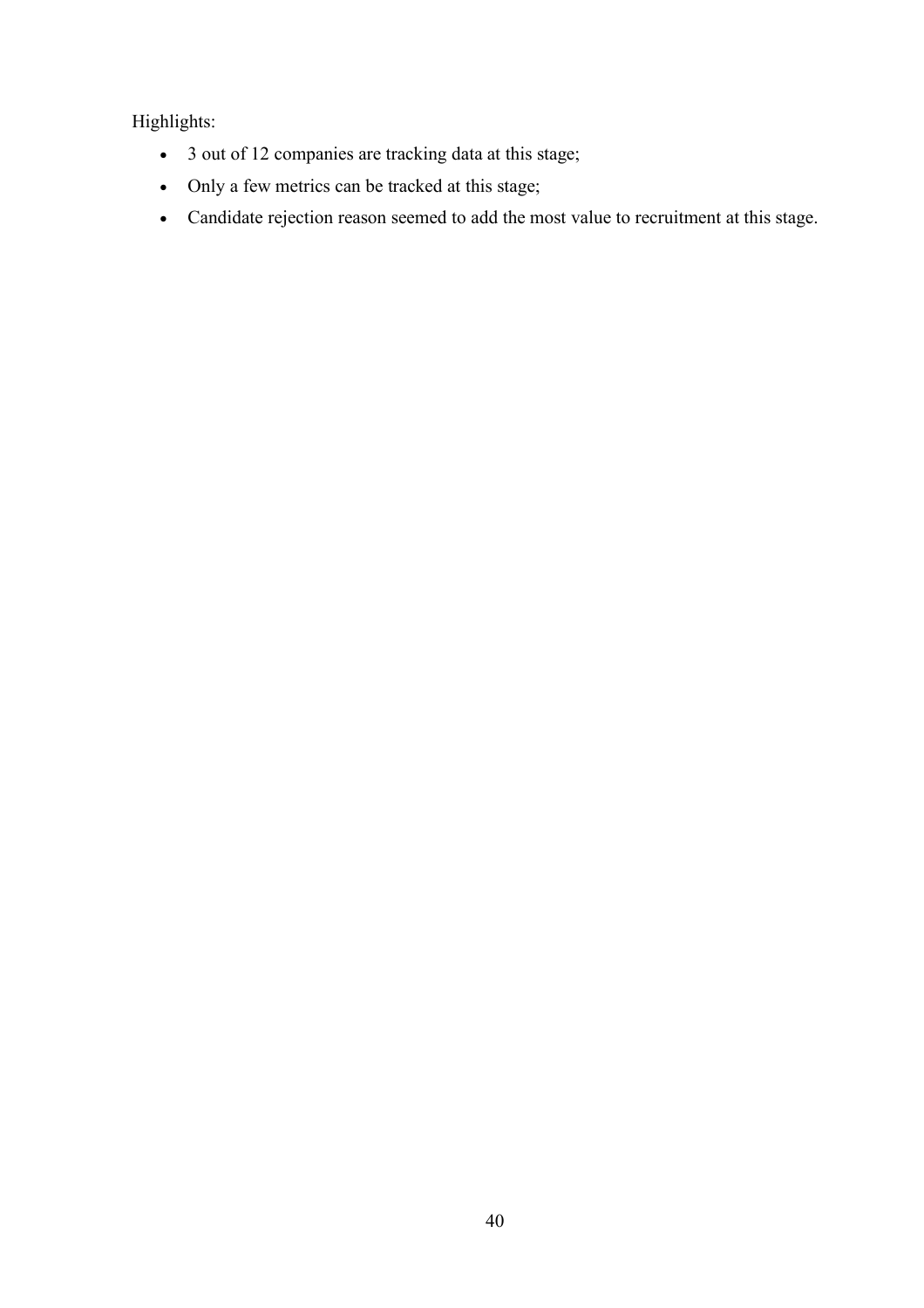## **3. RESULTS AND DISCUSSION**

In current part of the master thesis, it is looked into the main results and conclusions of the study and answers will be given to the set research questions.

## **General**

Overall, it came out that 50% if the interviewed companies thought of themselves as being data driven. It means that they are tracking data for at least in 3 recruitment process steps. Based on the theory and being looked into the meaning of being data driven, the author of the thesis found that only 25% of the interviewed companies are actually data driven. The main reason for the difference is the fact that companies also tracked many vanity metrics. A table with conclusion what companies are actually being data driven can be found from Appendix 5. Some companies, e.g. No 7 said that they would start looking into data, but did not have the process ready yet, so it was concluded that so far they have not been data driven. Appendix 6. Shows how many companies said that they were data driven at each stage and how many actually are.

Only 3 of the companies have been tracking data for long enough to have time to make any conclusions and start improving the processes to improve their Key Performance Indicators (KPIs) and metrics.

Other 50% of the interviewed companies said that they are measuring some data but are not really data driven overall. It was brought out by many companies, that at the moment they do not see value in it. One reason that was brought out by some companies (e.g. company No 4 and No 9) who are not being data driven is that it is because the recruitment team consist of one person and therefore they are storing the knowledge and data in their heads. However, they both agreed that they see value in it if the team grows.

It also came out that most of the companies are being reactive in their recruitment process as even leadership often does not have a clear understanding of the hiring needs for the next year or even quarter. It was said many times that it is good if recruiters can get one-quarter notice in regards to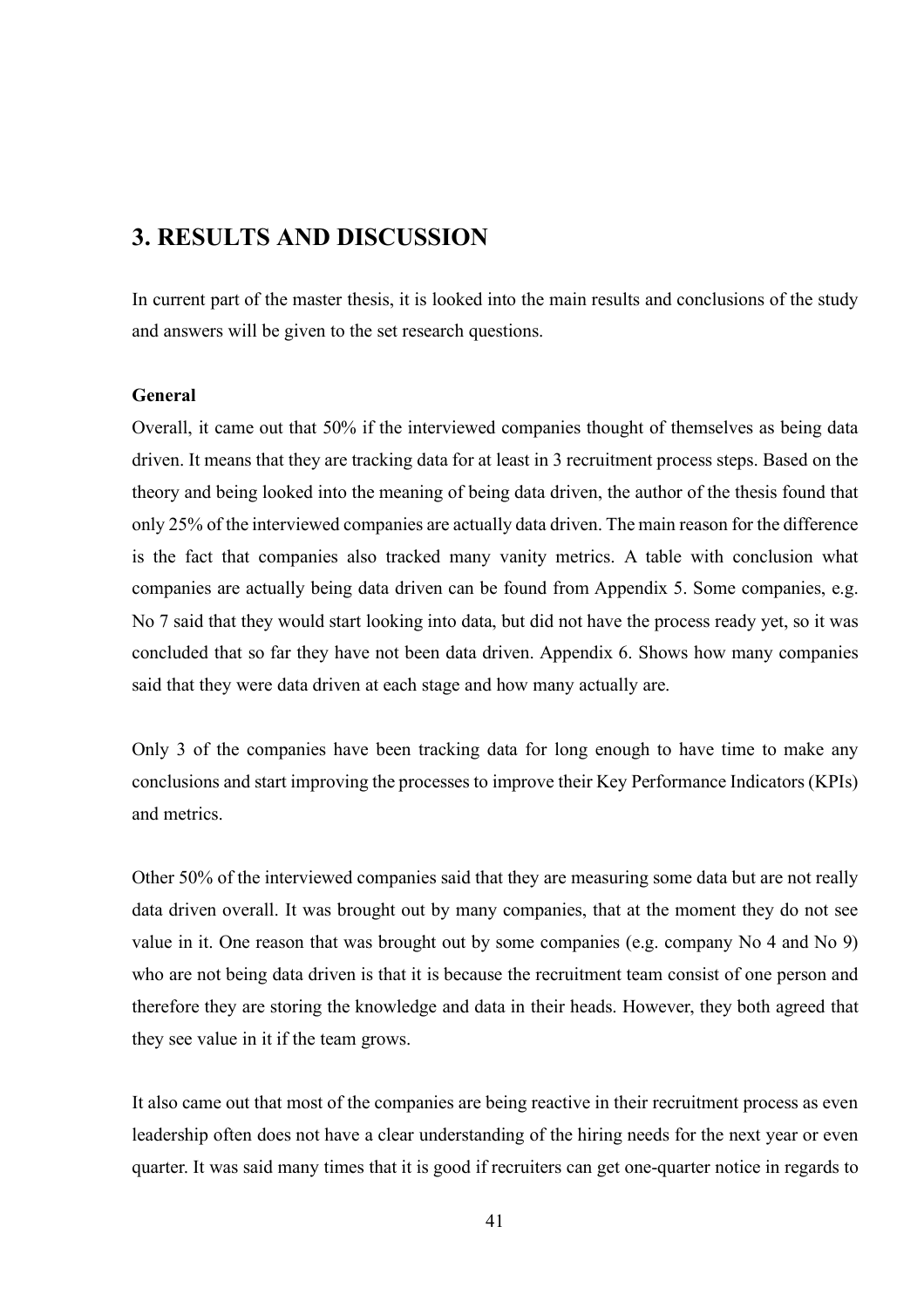hiring needs. This was not only relevant to the fast-growing startups but also for the companies who are hiring more slowly.

In regards to databases used to collect and analyse data, it turned out that most of the companies are still using Excel and Google sheets to track metrics. Many companies are using some sort of ATS, but not good enough to allow reporting. Only 4 companies are using a good ATS that can also be used to track different metrics. One company is also using Looker – an analytical tool to analyse data besides an ATS. It was interesting finding that some companies who are hiring more than 200 people a year are not using a good ATS, which can actually help them to track more easily without putting too much effort in it. It was discovered that companies who are using Greenhouse and Lever ATS could get good reporting from it and therefore tracking and analysing data is not difficult. On the other hand, companies who are using other ATS's like Easycruit, Recruiterbox and Workable, have to use Excel and Google sheets as an extra to track and analyse data. However, they are not good enough to allow efficient reporting to analyse better.

It can be inferred that companies who have become to an understanding that data is important to them and it actually can help them to be more efficient in their processes have also chosen to use an ATS that helps with it. At the same time, it can be other way around, if companies have chosen the ATS first and then learn that it also provides good reporting, only then they start looking into the data and start seeing patterns and pain points that need to be dealt with.

From all the interviews it came out that the need to track metrics are not coming from the company side, but rather it has been an initiative of the recruiters themselves. Only one recruiter said that management could sometimes give an indicator of what to start tracking. It was an interesting finding because mostly the companies who were interviewed were startups. However, startups are data driven in all aspects, meaning they have to track customer conversion, marketing campaign results etc. As being data driven should be written in startup's DNA, then it is surprising, that management in many companies has not thought of expanding it to also recruitment team. Especially because recruitment plays an important role in the growth and development of the company. However, the fact that recruiters themselves have found it to be useful and needed proved the theory that in startups the structure is indeed flat and teams are autonomous. So it is the recruitment team's responsibility to come up with strategy and improve their processes.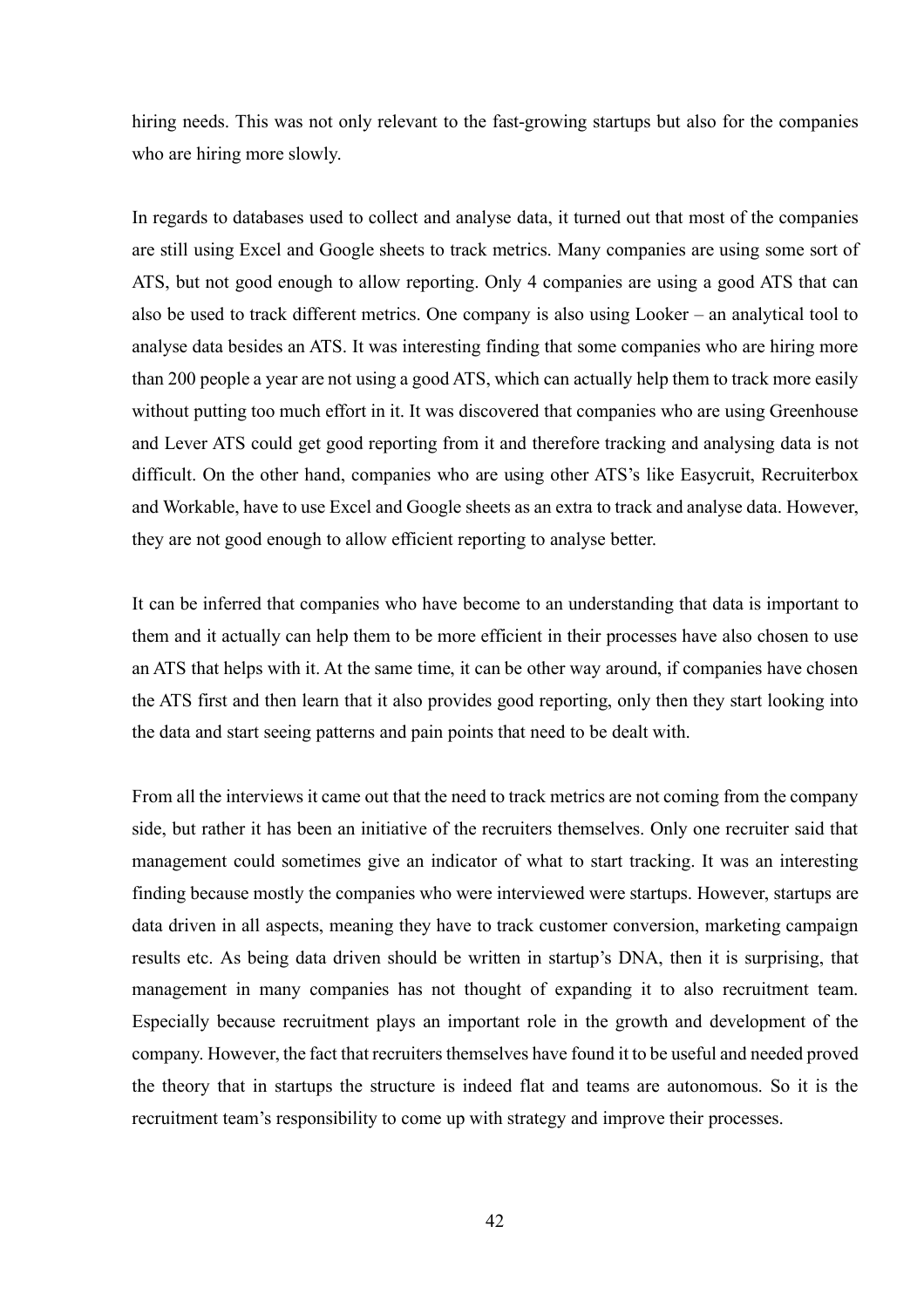#### **Recruitment process and metrics**

The study revealed that those companies who are intentionally tracking data have only chosen some metrics to track. The interviewees had not made a strategic plan for improving all the steps of the recruitment process. Even though from the analysis it came out that 3 companies are tracking metrics for each recruitment step, then it was not their initial intention. One of those companies have just started tracking metrics, and this decision was made since the very beginning of their recruitment process. Moreover, due to that, also a relevant ATS was chosen. However, this company has operated too little time for them to have any concrete examples of how data has helped them to improve their recruitment process. The other two companies who have been systematically tracking data for some years already have found the need from the pain points they have had. The same goes for other companies as well, everyone said that the need to measure something comes from the pain points in the process. As many companies are not measuring many things, then perhaps they are satisfied with the current process and have not thought that perhaps it still can be improved.

It was found, that identifying hiring needs is the second least measured step in recruitment process but actually the least improved one. Even if some companies are measuring something, it was not clear to them why they measured it, or it did not lead to any result. For example, company No 6 was struggling with hiring the number of people needed, and therefore they started tracking attrition and also people who have been hired on-plan and off-plan. Unfortunately, their effort on tracking attrition did not lead to any success. It seems that to have any success in tracing employee turnover or other metrics for identifying hiring needs, the company growth should stabilise. Because if companies cannot even forecast what their growth rate will be or what positions are needed, then focusing on turnover perhaps does not seem like a priority.

It can be concluded that even though there are some metrics that in theory can help recruitment and management to identify hiring needs, then it is hard for fast-growing startups to foresee it. Even if data is collected, then it is hard to draw any conclusions. A good suggestion came from company No 6. Even if it is hard to know the hiring need for the future, then companies can make tentative hiring plan. Moreover, when tracked people who were hired on-plan and off-plan, then it can give some insight how many extra hires should be added to the hiring plan to get more realistic numbers. This can help the company in many ways. For example, this can help recruitment team to plan their own working time and headcount. Moreover, that can lead to smoother and faster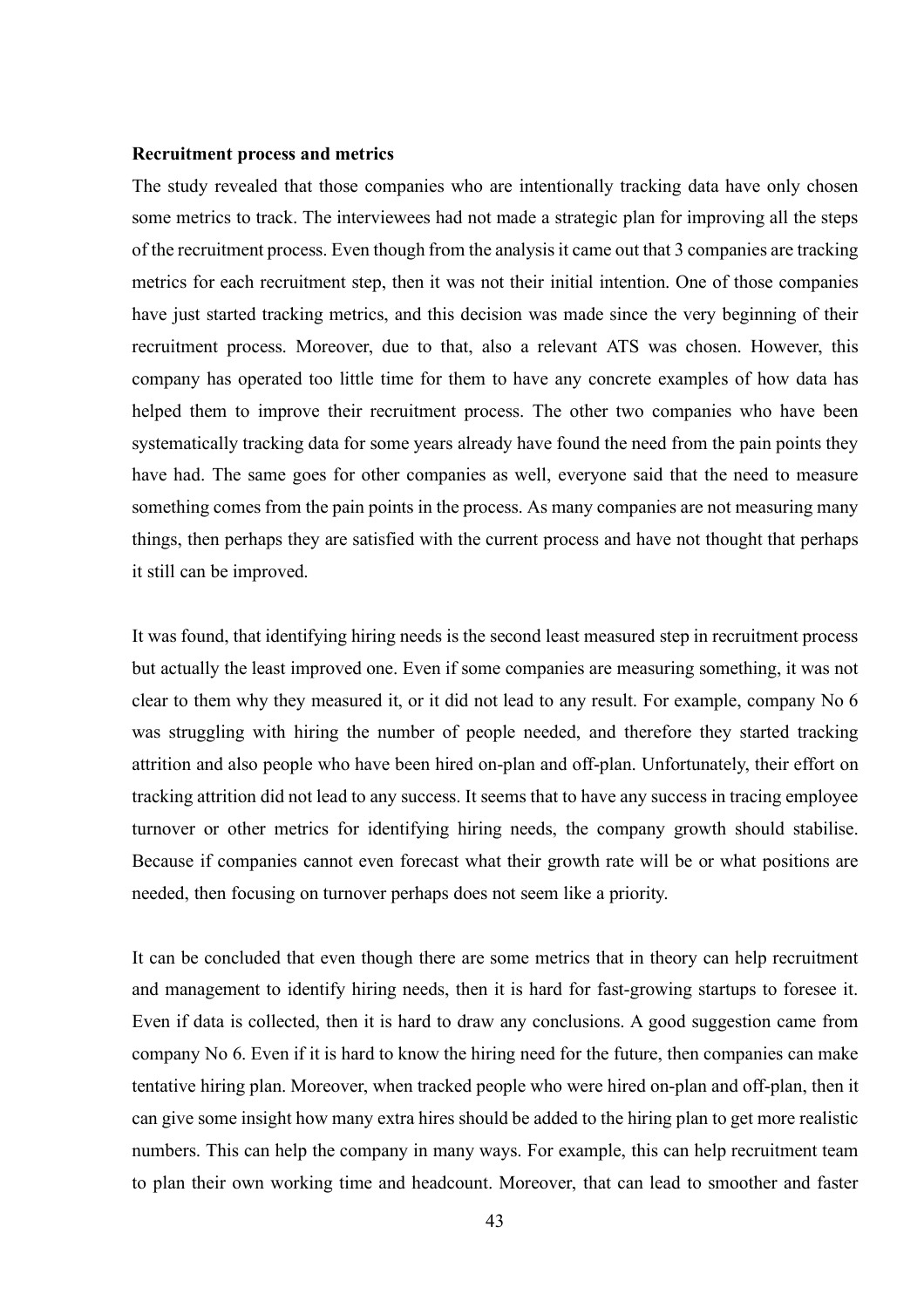hiring process for the hiring team. If there are as little surprises as possible, then recruitment team can work more effectively and provide better results.

Half of the companies interviewed found it important to track some metrics for planning purposes. All the pre-proposed metrics were tracked by one or another company except for candidate feedback and NPS. Mostly recruiters found that it is important to track time to hire. Time to hire is a good metric to track because it can give an overview what has the length of the hiring process been historically once the candidate submits the application, and is there something that can be improved to shorten the time. Also, time to fill is a metric that many tracks. It can give an overview of how long has the overall process been, from opening the position to hiring someone to fill it. Candidate pipeline conversion has been tracked by some companies to plan better, but it would be suggested for more companies to track it for planning. However many companies are actually tracking candidate pipeline conversion, but they are tracking it for the interview stage. The common theme for that can be the fact that many companies do not even close the roles and are hiring continuously. Therefore there is not much planning to do. The same goes for candidate feedback about the interviews. Some companies are asking it, but it is mainly in the interview step to get quick feedback and improve the process while it is already in process. Yet the same conclusion can be drawn that due to recruitment team being more reactive than proactive, then it is also not easy to track metrics for planning purposes.

The most measured metric was source of hires in the step of creating job advertisement and choosing channels. As mentioned before, recruiters are tracking what seems to be the biggest pain point for them. It is understood that attracting talent is becoming more challenging every day and at the same time recruitment is costly for the company. To advertise in right channels, it is important to understand what channels convert. That can save recruiters' time and money for the company as well as lead to better hiring quality. Yet another good example of how this stage has been improved by companies came from company No 10 and company No 6. They described how analysing job posts and data that came from candidates gave them better results.

Most useful metrics tracked in interviewing stage has been time to hire, candidates pipeline conversion and candidate feedback. Company No 6 brought a good example how their time to hire improved for one specific role after the interview process was improved. Also company No 10 changed their interview process after reviewing candidate pipeline conversion, and as a result, they did not spend so much time on interviewing not qualified candidates and also received a better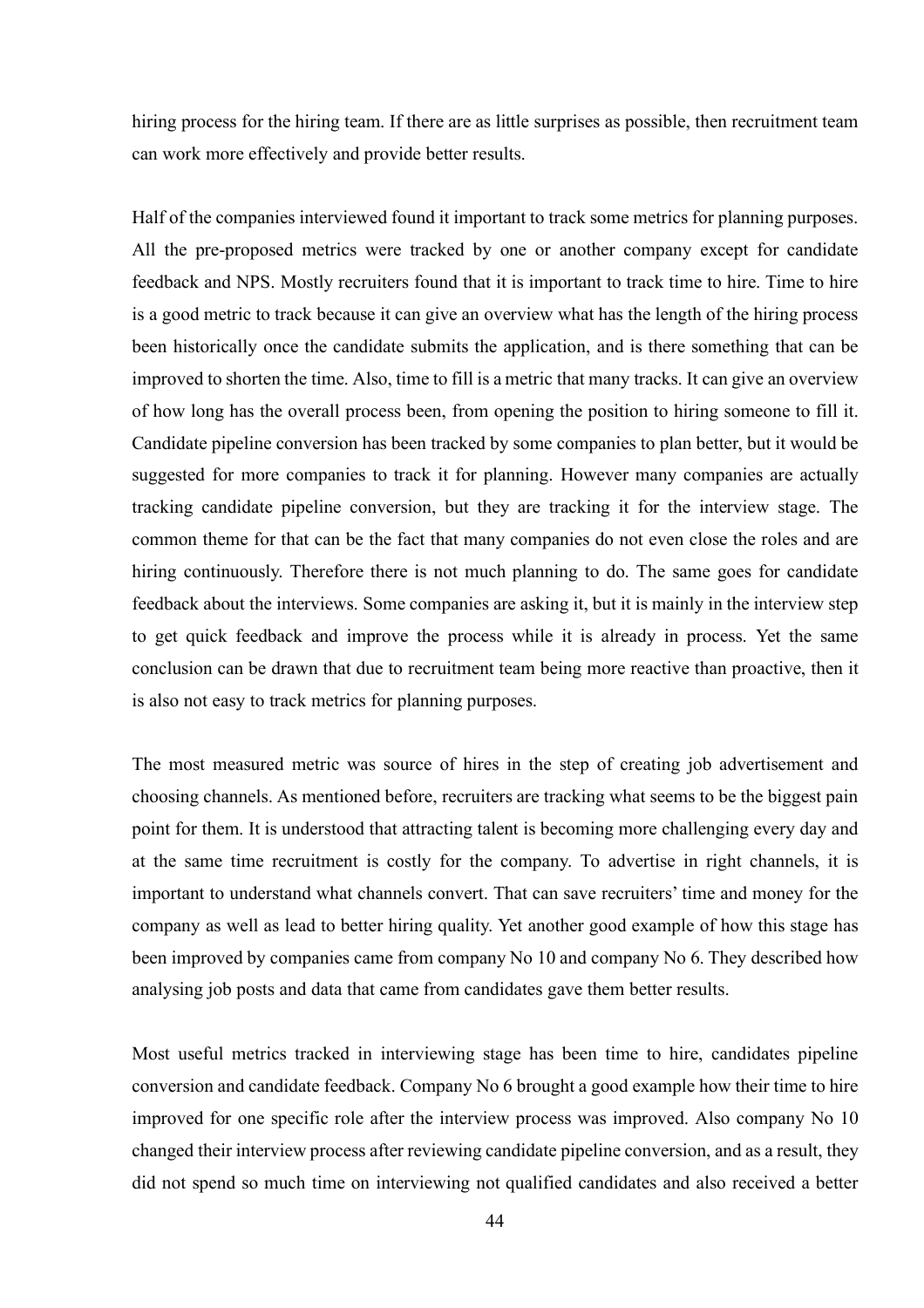result. Offer stage is very little tracked, yet example brought by the company No 6 shows that tracking rejection reason can give a good insight on what to improve. It can be clearly seen that tracking these metrics and analysing them can be beneficial for the company, yet not many companies are actually measuring them. Once again, perhaps this step has not been a pain point for those, who are not measuring any metrics at this stage.

Overall it can be concluded that being data driven is important to some companies and it has become more important in recent years. Many companies told during the interview that they have thought of becoming more data driven but have not done so yet. As one of the aims of the research was to identify how data driven Estonian companies are, then from the interviews can be concluded that some companies are data driven and others not so much. It seems though that the trend is raising.

Another aim of this research was to get an answer to the question how the companies who are data driven, have become more efficient. It came out that there have been very good examples how companies have improved their processes when looking into and analysing data. In author's opinion, the most data driven company interviewed was company No 6, they also confirmed that it had been their recruitment strategy for almost two years now. As they said, the main KPIs they are tracking company-wide are number of hires (who were hired as on-plan and off-plan), candidate satisfaction, time to hire and time to fill to show how they have improved, then the following table (Table 1) is illustrative, how these KPIs are correlated with each other.

|                                        | Number of<br>hires | Candidate<br>satisfaction | Time to hire | Time to fill |
|----------------------------------------|--------------------|---------------------------|--------------|--------------|
| 23rd Sept 16-22 <sup>nd</sup> March 17 | 132                | 73%                       | 46 days      | 70 days      |
| 23rd March 17-22 <sup>nd</sup> Sept 17 | 284                | 78%                       | 45 days      | 50 days      |
| 23rd Sept 17-22 <sup>nd</sup> March 18 | 317                | 82%                       | 36 days      | 46 days      |

Table 1. Company performance within the last 1.5 years

Source: No 6 2018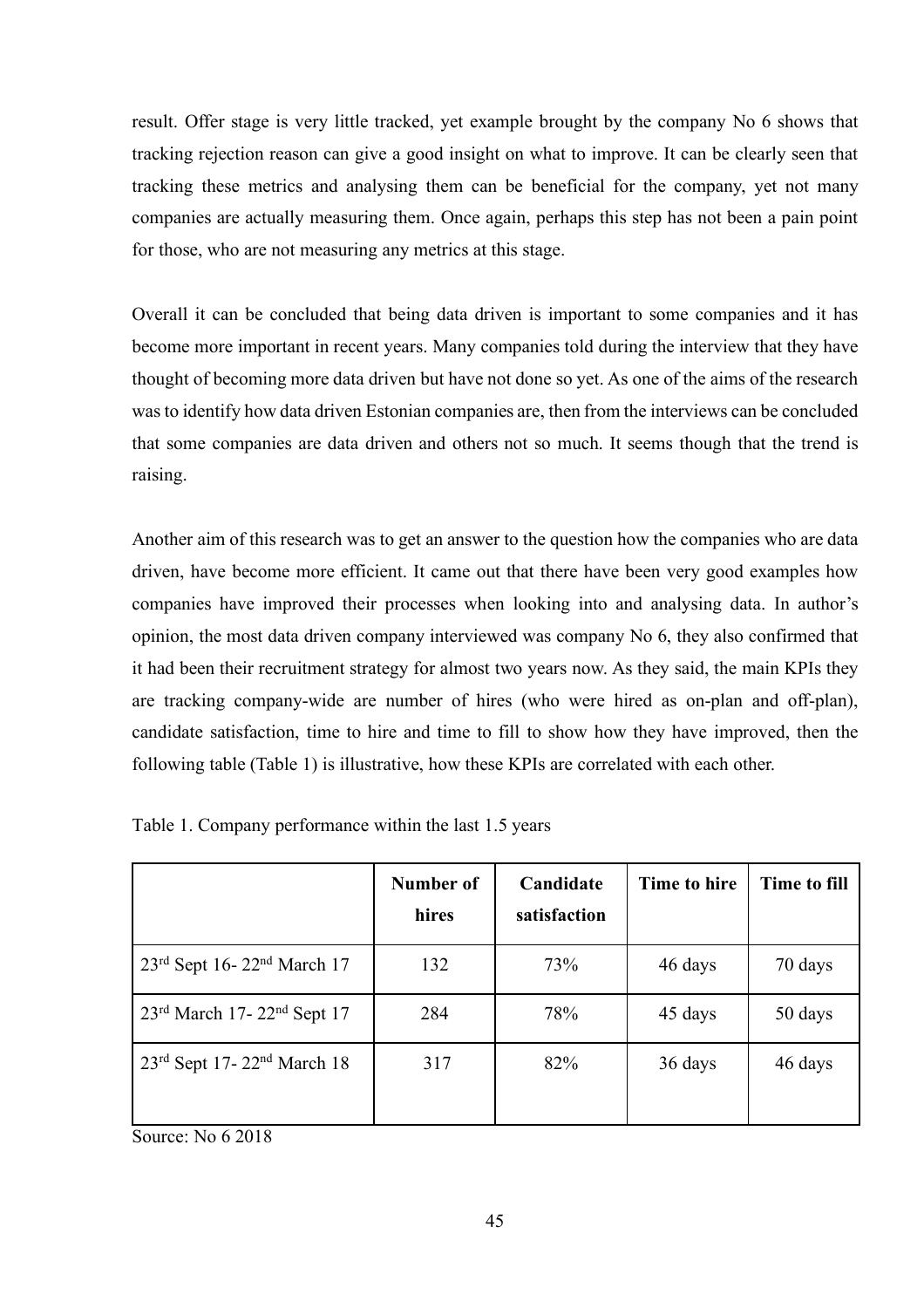As can be seen, all the KPIs have improved with almost the same number of recruiters in a team. Even though the number of hires has grown, which means the workload is higher, then the quality of the interviews have risen as candidates are more satisfied with the process. Also, time to hire and time to fill have dropped. Other metrics that the company is tracking has helped to improve those KPIs, like source of candidates, candidate pipeline conversion and offer rejection reasons. It can be clearly seen that if data driven recruitment becomes a strategy, then it can lead to the more efficient recruitment process.

*"You should be aware of what you're doing and data is the best way of being aware.*" (No 6 2018)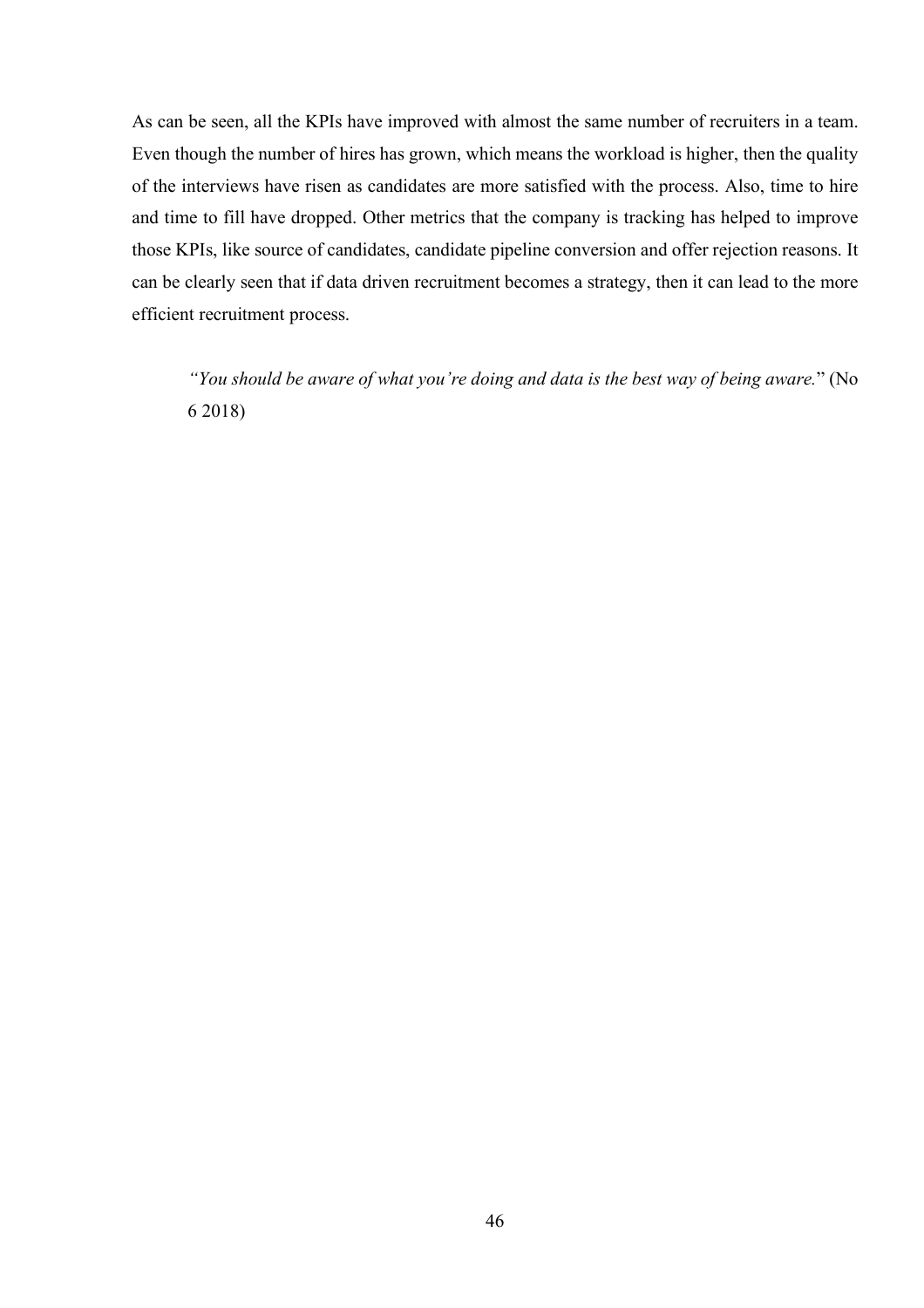# **CONCLUSION**

The aim of the current thesis was to investigate, how Estonian fast-growing startups and companies have used data driven decision making and how it has improved their recruitment process.

The theoretical framework of current thesis lays out the evolution of data driven approach. It starts out with giving an overview of the history of how data driven approach has evolved which then leads to recruitment processes and how to use data in recruitment to become more efficient.

As the empirical research, 12 semi-structured interviews were carried out with 12 recruiters from Estonian fast-growing startups and companies. The research question, the author wanted to get an answer to, is how recruiters from Estonian companies have used data to make calculated decisions and how it has affected their recruitment process. 5 recruitment process steps that were proposed by the author at the end of the theory part were the basis for analysing how data driven companies are and what metrics are used to make these steps more efficient.

The study revealed that 50% if the interviewed companies thought of themselves as being data driven, meaning they are tracking data for at least in 3 recruitment process steps. When analysing the answers on the basis of the theory – what actually being data driven means, it was found that only 25% of the interviewed companies are actually data driven.

The most data driven recruitment step among companies was creating job advertisement and choosing channels. As all the companies are hiring IT talent, then their common pain point was to get quality candidates into pipeline fast and therefore knowing what channels to use to attract talent was measured most.

Second most measured recruitment steps were planning and interviewing – yet only 33.3% of the companies were tracking metrics in these steps. In the planning stage, the most measured metrics was time to hire. That shows how long candidate spends in the process before being hired. When analysing the whole time as well as time spent on each interview stage, recruiters can make adjustments to make the process faster as well as this information can be used to plan the next hiring round. In the interviewing stage, the most measured metrics were candidate satisfaction and NPS, candidate pipeline conversion and once again, time to hire. Candidate satisfaction and NPS gives an input of what candidates thought of the recruitment process, and it can be modified based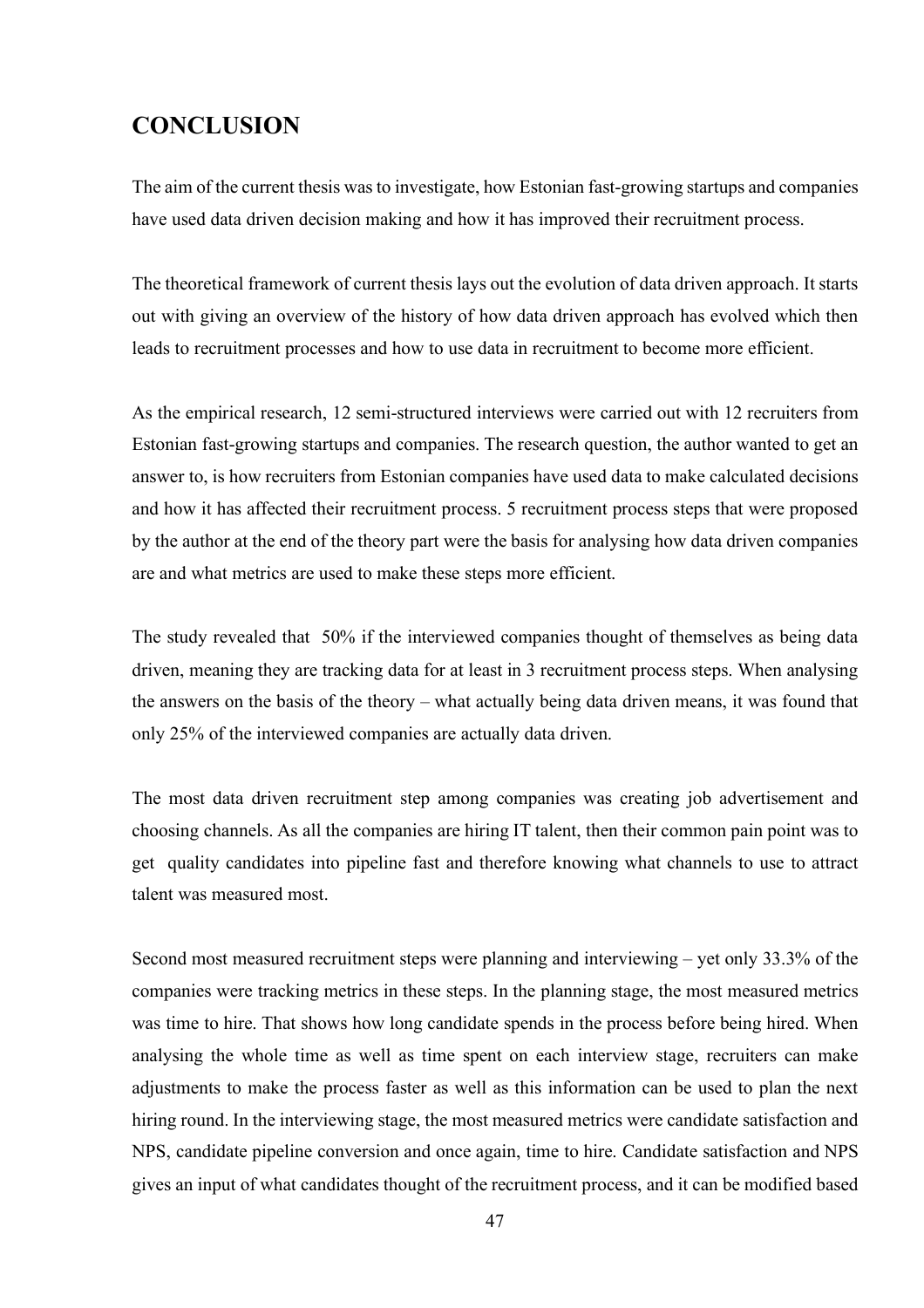on their feedback. Candidate pipeline conversion shows granularly how many candidates move within the pipeline. It can be analysed, for example, what is the percentage of people passing each interview step. If it is found that a big number of candidates drop out in one certain stage, then it can be looked into, how to improve the interview process to identify not successful candidates sooner.

The least measured steps were identifying hiring needs, and hiring stage - only 25% of the companies were data driven in these steps. It was confirmed by interviewees, that it is hard to identify hiring needs as the companies are growing fast, so even leadership does not know who is needed to be hired in the future. Yet, companies tried tracking employee turnover rate but without any action taken, because the data did not provide them with any actionable information. The only useful metric used in this stage was time to hire. This was tracked for on-plan hires and off-plan hires to understand how many hires cannot be foreseen and adjust the hiring based on this data. In offer stage the useful metric tracked was offered rejection reasons. This gives the company insight on what candidates want and to improve in their offers if possible.

The main finding was that companies, who have made data driven decision making their strategy, are being more successful and they had made good improvements in their recruitment processes. For example company No 6 hired six times more people with same time and resources or company No 10 eliminating not qualified candidates earlier in the process. It was figured, that it takes a long time to collect data to start improving processes on a larger scale. However, even short-term data can be useful in some cases. For good data collection, a good ATS is needed that allows granular reporting. The most data driven companies have been data driven for years now and can clearly demonstrate improvements in their processes while companies who have recently started tracking data are more vague about it. The commonality in the most data driven startups is that they have been on the market for over 6 years and are hiring at a fast pace.

Based on the research outcomes, the author suggests all companies make strategic data driven plans for their recruitment no matter how fast their company is growing. That allows them to become proactive instead of being reactive in their processes. To get good data, it is important to use a good ATS that allows effortlessly pull reports and analyse them.

Author finds that there are many possibilities for further researches. For example, it can be researched different metrics and possibilities within them more gradually. Also, research can be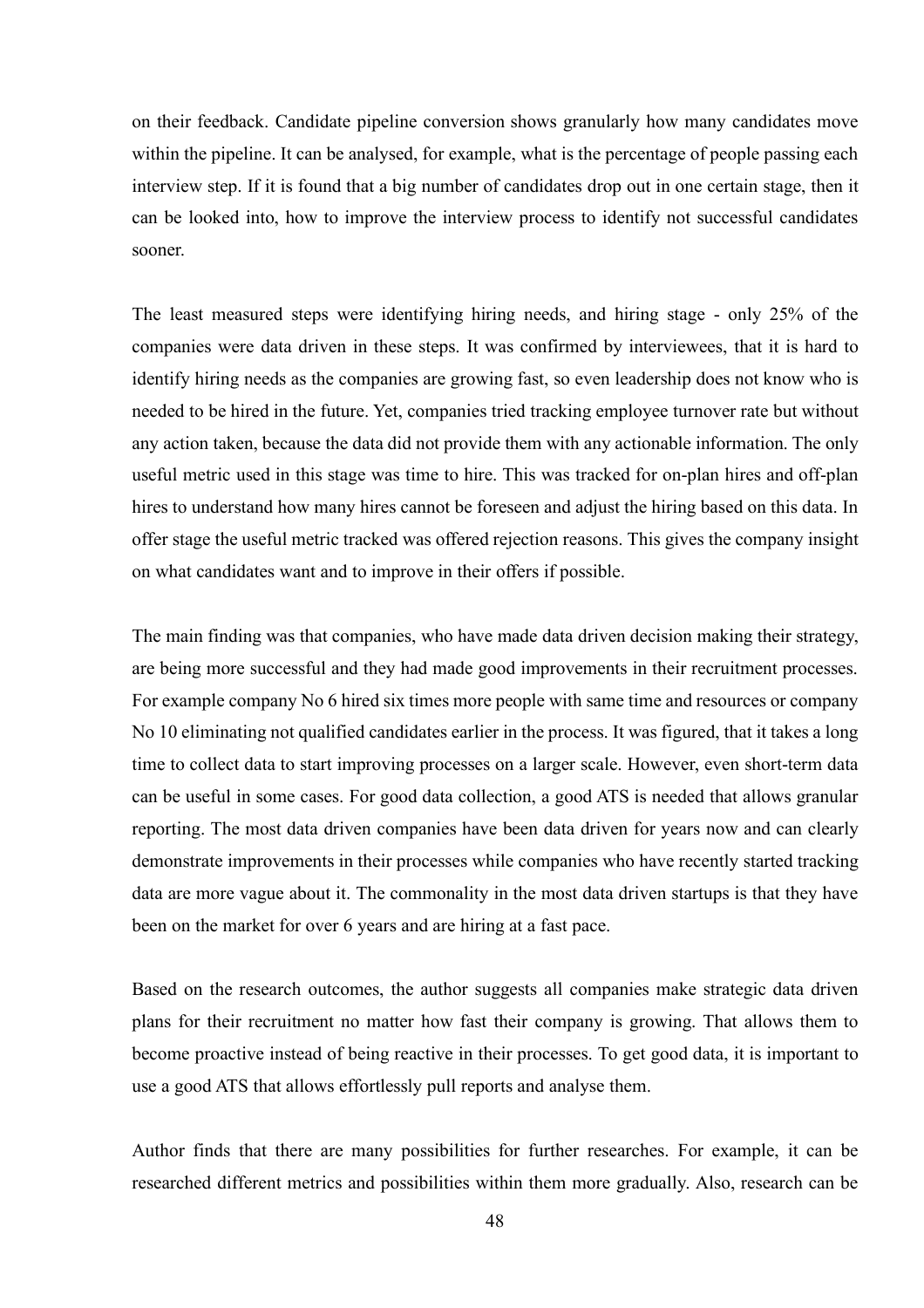expanded to hired candidates quality. How to use data to identify high performers early in the process etc. There are countless opportunities for further research on data driven decision making in recruitment.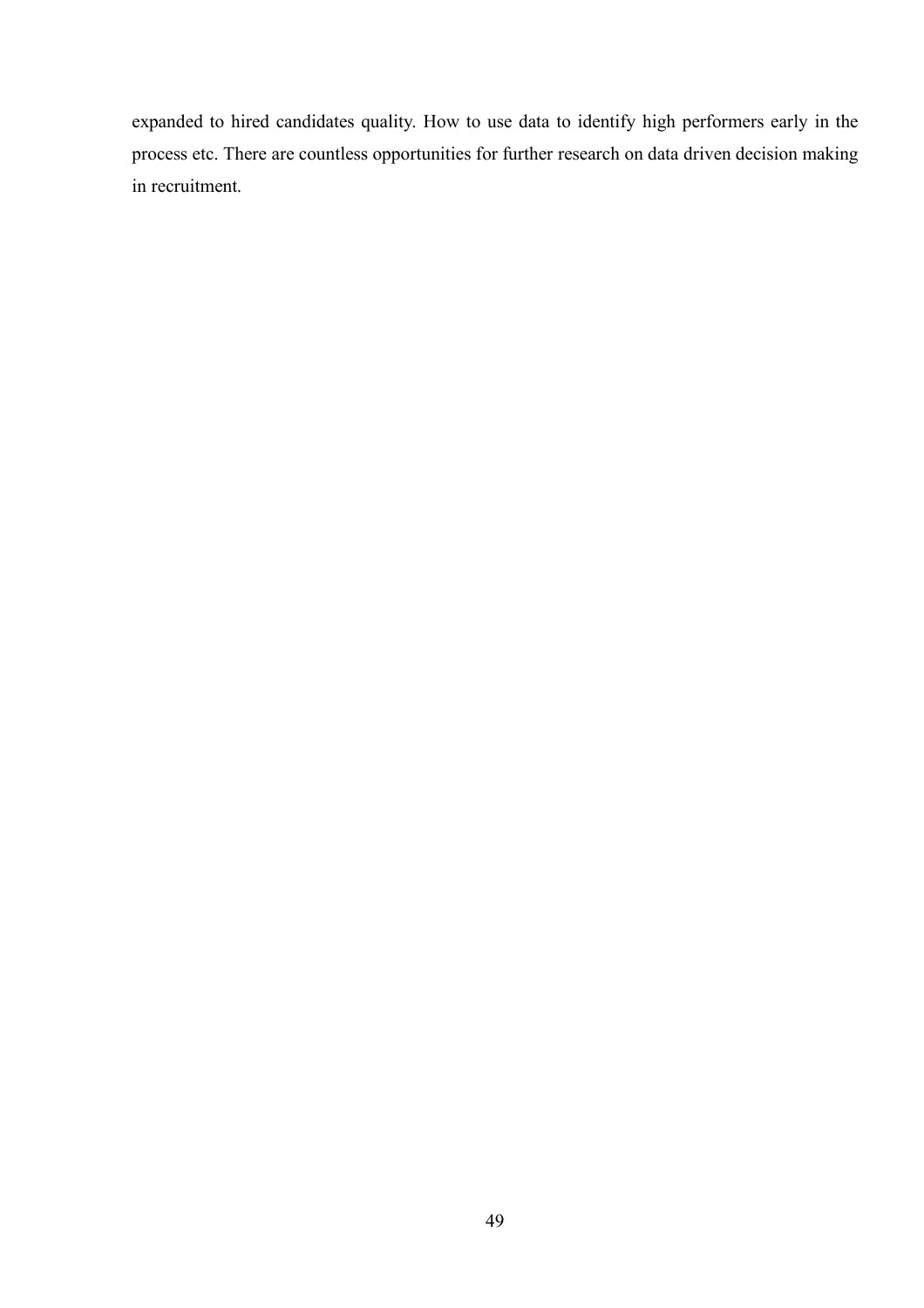# **KOKKUVÕTE**

## **ANDMEPÕHINE OTSUSTE TEGEMINE VÄRBAMISEL**

## Liisi Eenmaa

Viimaste kümnendite jooksul on tavaliseks saanud idufirmad, mis oma ambitsioonidega konkureerivad tihti mitte ainult kohalikul turul, vaid ka üle maailma. Konkurentsivõime säilitamise eesmärgil on muutunud ka ettevõtte struktuur. Lameda struktuuriga ettevõtetes ei ole ainult juhid need, kes otsuseid langetatavad, vaid valdkondi esindavad meeskonnad. Selline lähenemine toob kaasa rohkem lojaalseid ja vastutust võtvaid töötajaid.

Tarkade, kalkuleeritud otsuste tegemiseks, mis võivad viia äri eduni, on vaja tugineda andmetele, mitte ainult intuitsioonile. Andmepõhiste otsustuste tegemist kasutatakse tänapäeval palju, eriti just idufirmades, aga ka väikestes kiiresti arenevates agiilsetes ettevõtetes. Praeguseks on juba mitmed valdkonnad saanud kasu andmepõhisest otsuste tegemisest, alustades toote arendamisest kuni turunduseni. Kuna värbamine mängib keskset rolli ettevõtte talentidega varustamises, hakkavad tasapisi ka paljude organisatsioonide värbamismeeskonnad otsuseid andmepõhiselt langetama. Kuna ettevõtted võitlevad talentide nimel kogu maailmas, siis on oluline, et värbamisprotsess oleks võimalikult tõhus, eriti kui värbamise vajadus on suur. See võimaldab ettevõtetel värvata arukamalt ja kiiremini − saada rohkem ja paremaid kandidaate tööle vähema aja ja jõupingutustega.

Uurimuse teema on asjakohane, sest andmepõhine otsuste tegemine kogub Eesti ettevõtete seas autori arvates populaarsust. Praeguse hetkeni ei ole Eestis tehtud uuringuid andmepõhise värbamise kohta.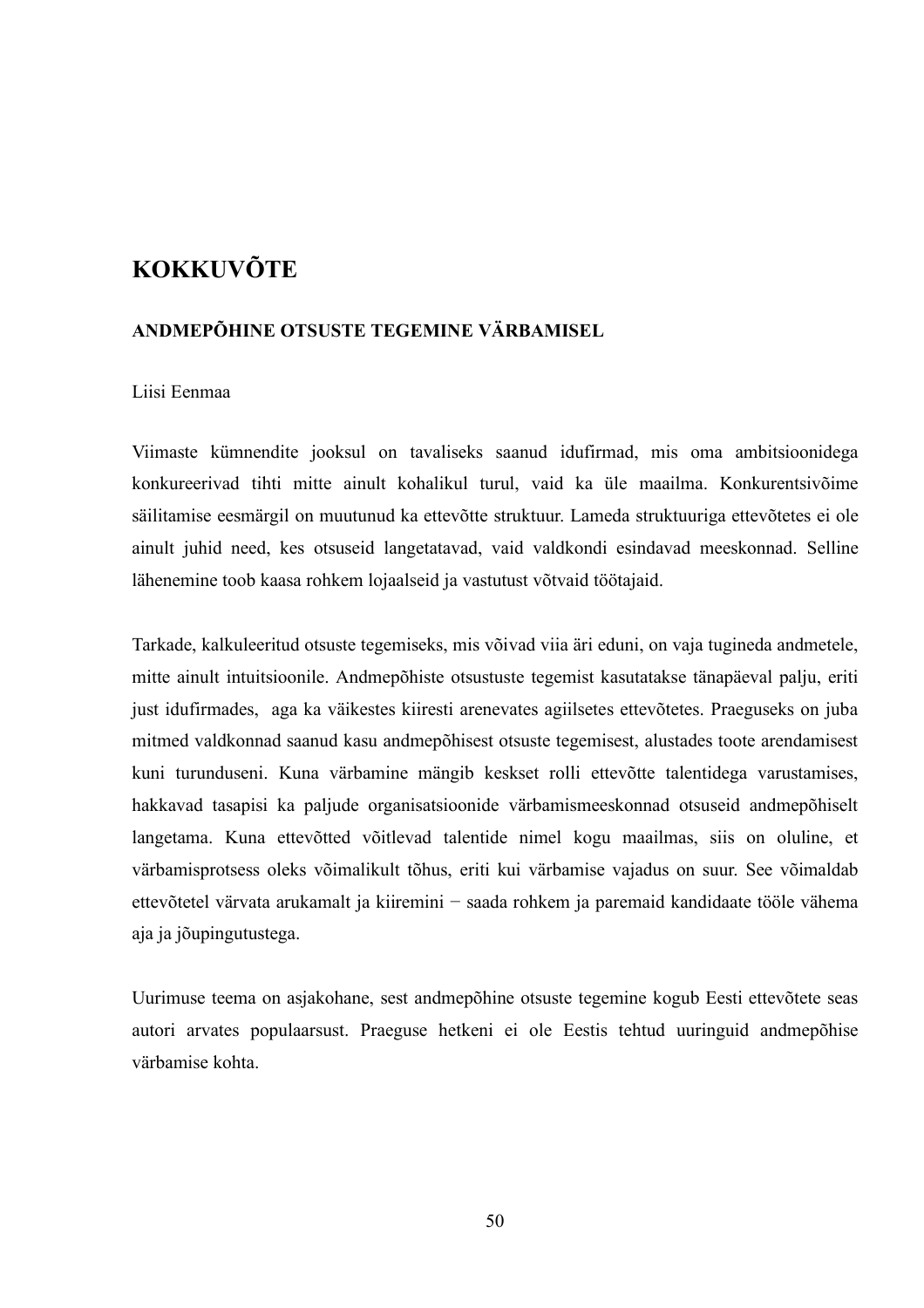Antud töös uuris autor, kuidas erinevates värbamisprotsessi etappides otsuseid tehakse, ja selgitas, mismoodi andmepõhine otsuste tegemine aitab Eesti kiiresti kasvavatel ettevõtetel värbamist efektiivsemaks muuta.

Uurimisküsimus on, kuidas andmepõhine otsuste tegemine on aidanud ettevõtetel oma värbamisprotsesse tõhusamaks muuta. Vastuse saamiseks viis autor läbi avastusliku kvalitatiivse uuringu ning tegi kvalitatiivse sisu- ja juhtumipõhise analüüsi. Uuringu tarvis intervjueeriti Eesti ettevõtete 12 värbajat.

Lõputöö esimeses osas kirjeldab autor andmepõhisuse teoreetilist raamistikku ja arengut. See hõlmab ülevaadet ajaloost, andmepõhise lähenemisviisi arengust ja selgitab mõisteid, nagu "lean manufacturing" ja "lean startups". Teoreetilisele osale järgneb värbamisprotsessi ülevaade ning selgitus, kuidas värbamist andmepõhist otsustamist kasutades tõhusamaks muuta.

Magistritöö teine osa keskendub uurimistööle. See hõlmab metoodika kirjeldust, mis käsitleb valimi moodustamist, uuringute läbiviimist ja analüüsimeetodeid. Teiseks esitatakse uurimustulemused. Kolmas osa on tulemused ja arutelud.

Uuringu tulemustest selgus, et 50%, intervjueeritud firmadest arvasid, et nad kasutavad andmepõhist otsustamist, mis tähendab, et nad jälgivad andmeid vähemalt kolmel värbamisprotsessi etapil. Analüüsides vastuseid teooriale tuginedes ning arvestades seda, mida andmepõhisus tegelikult tähendab, leidis autor, et ainult 25% intervjueeritud ettevõtetest on oma värbamisotsustes andmepõhised.

Kõige andmepõhisem värbamisetapp ettevõtete seas oli töökuulutuse loomine ja kanalite valimine. Kuna kõik ettevõtted otsivad ITtalente, siis oli nende jaoks suurim valupunkt kiiresti kvaliteetsete kandidaatide leidmine. Seega on oluline teada, milliseid kanaleid talentide ligitõmbamiseks kasutada.

Järgmisteks mõõdetavateks värbamisetappideks olid planeerimine ja intervjueerimine − 33,3% ettevõtetest jälgis nendel etappidel mõõdikuid. Planeerimisetapis oli kõige jälgitavam mõõdik värbamise aeg. See näitab, kui kaua veedab kandidaat aega protsessis enne, kui ta tööle võetakse. Analüüsides nii tervet protsessi aega kui ka iga intervjuuetapi aega, saavad värbajad teha muudatusi protsessi kiiremaks muutmiseks. Intervjueerimisetapis olid kõige mõõdetumad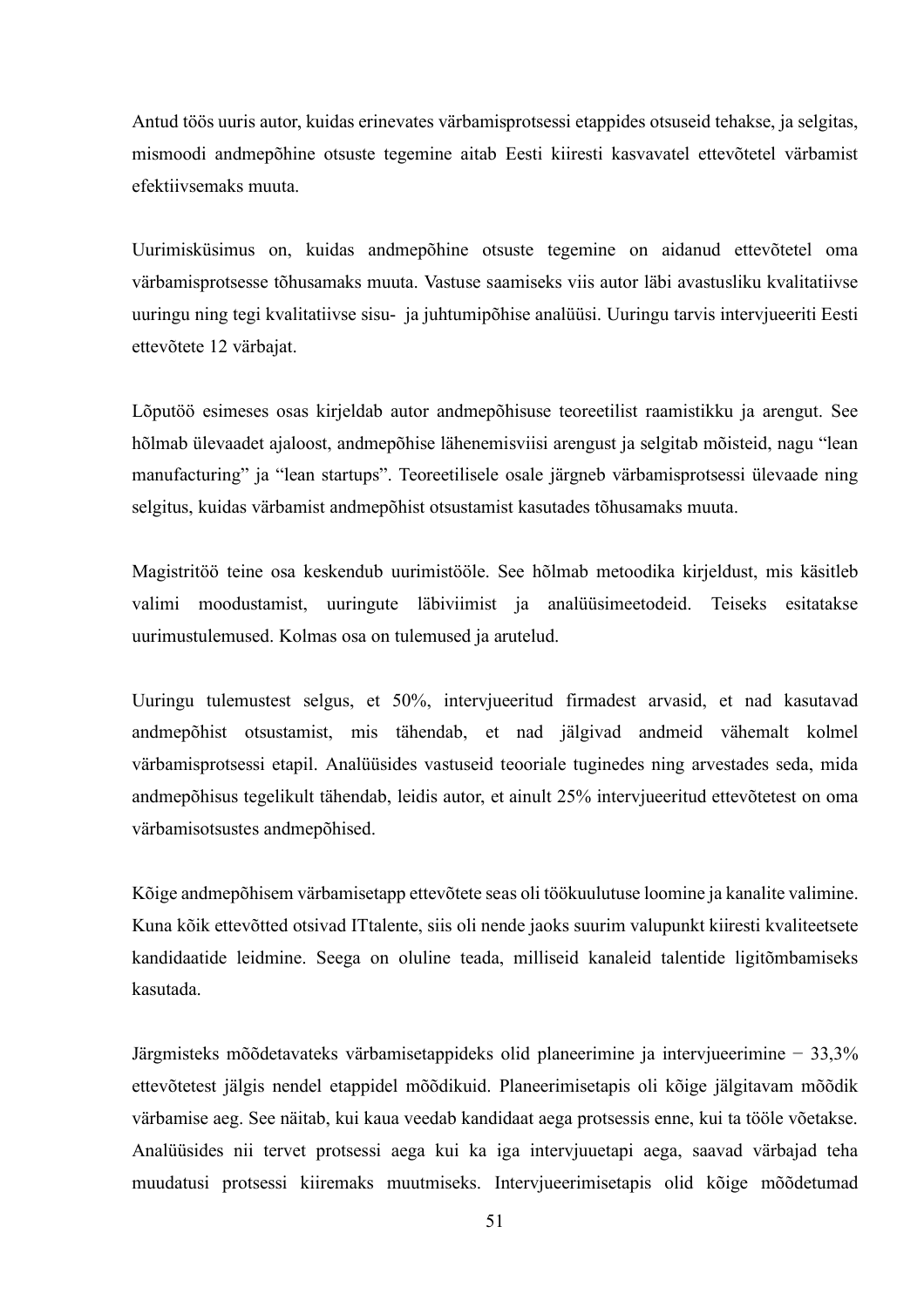mõõdikud kandidaadi rahulolu ja NPS mõõdik, kandidaatide lehter ja samuti töölevõtmise aeg. Kandidaadi rahulolu ja NPS annavad teada, mida kandidaadid värbamisprotsessist arvasid ning intervjuu protsessi saab vastavalt tagasisidele muuta. Kandidaatide lehter näitab detailselt, kui paljud kandidaadid liiguvad igas intervjuuetapis edasi. Kui näiteks leitakse, et suur hulk kandidaate langeb ühes konkreetses etapis välja, siis saab uurida, kuidas parandada intervjuu protsessi, et mitteedukaid kandidaate varem tuvastada.

Uuringu peamise tulemusena selgus, et ettevõtted, kes on teinud andmepõhise otsustamise oma strateegiaks, on oma värbamisprotsessi muutnud oluliselt efektiivsemaks. Näiteks ettevõtte nr 6 palkas kuus korda rohkem inimesi sama aja ja ressurssidega pärast andmepõhist otsustamist. Ettevõtte nr 10 kõrvaldas mittekvalifitseeritud kandidaadid protsessi alguses, säästes intervjuudele kulutatavat aega. Firmades leiti, et andmete kogumiseks kulub palju aega selleks, et saada head ülevaadet olukorrast ja sellest tulenevalt hakata muudatusi tegema. Hea andmekogumise jaoks on vaja head ATSi (*applicant tracking system*), mis võimaldab üksikasjalikku aruandlust. Uuring näitas, et kõige paremad tulemused olid neil ettevõtetel, kes olid andmepõhist otsustamist praktiseerinud mitmeid aastaid.

Uurimistulemuste põhjal soovitab autor kõikidel ettevõtetel teha strateegilisi andmepõhiseid värbamisplaane, olenemata sellest, kui kiire on nende ettevõtete kasv. See aitab ettevõtetel muutuda värbamisel proaktiivseks. Selleks, et andmetest kasu oleks, on vaja palju andmeid, mida saab koguda pikema ajaperioodi vältel. Kasulike andmete saamiseks on oluline kasutada head ATS-i, mis võimaldab kerget aruandlust ja analüüsi.

Autor leiab, et edasiste uuringute jaoks on palju võimalusi. Näiteks saab uurida erinevaid mõõdikuid ja nende võimalusi rohkem granulaarselt. Samuti võib uurimistööd laiendada palgatud kandidaatide kvaliteedi mõõtmisele − kuidas kasutada andmeid, et tuvastada efektiivsemad töötajad värbamisprotsessi alguses jne. Täiendavate uuringute tegemiseks on arvukalt võimalusi.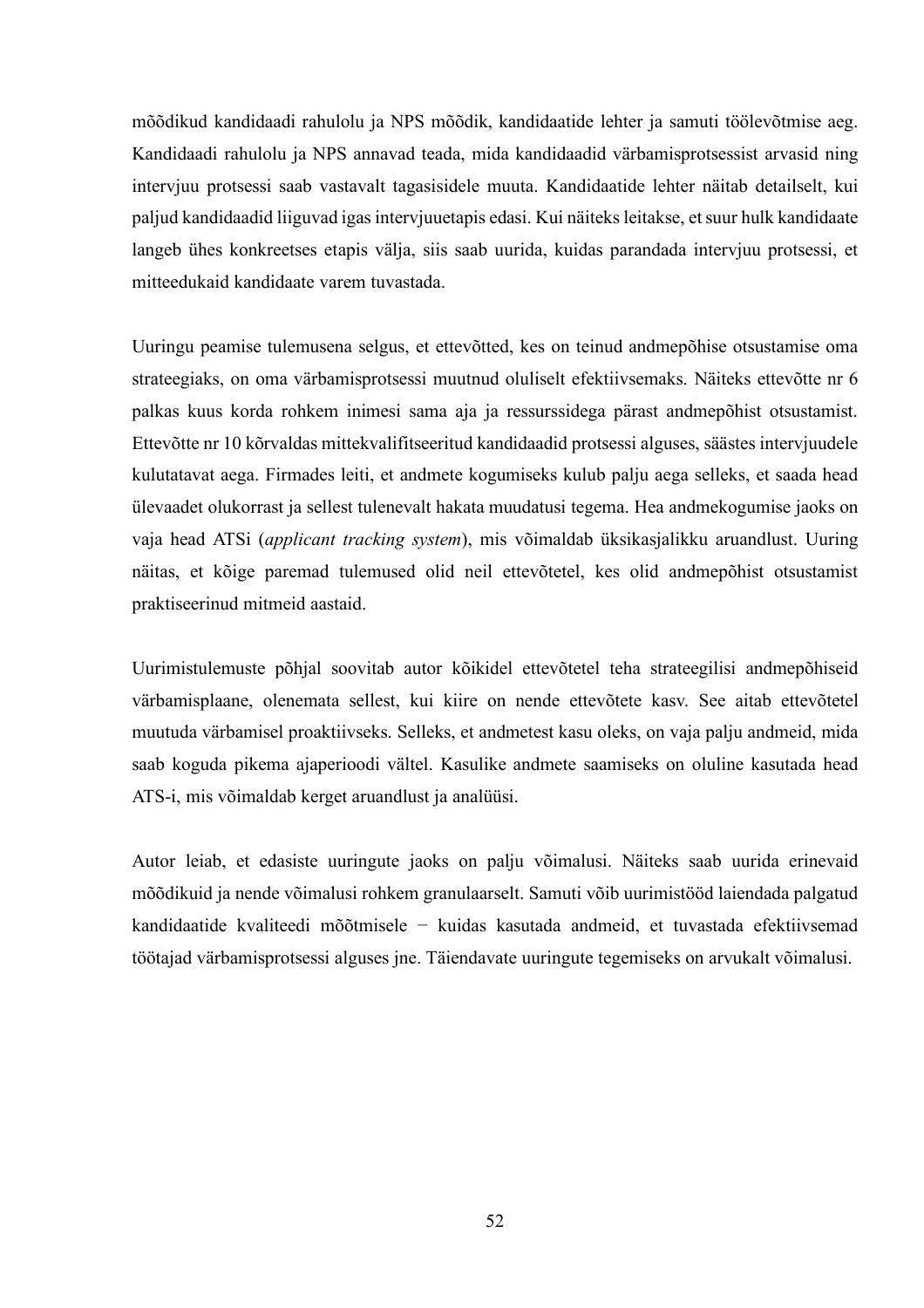## **LIST OF REFERENCES**

- *3 tips to make your data work harder.* (2016) Accessible: https://www.thinkwithgoogle.com/marketing-resources/data-measurement/data-drivenmarketing-business-growth/ (09 Feb 2018)
- Armstrong, M. (2009). *Armstrong's handbook of human resource management practice*. 11th ed. United Kingdom: Kogan Page.
- Armstrong, M., Taylor, S. (2014). *Armstrong's Handbook of Human Resource Management Practice*. 13th ed. United Kingdom: Ashford Colour press Ltd. Accessible: https://otgo.tehran.ir/Portals/0/pdf/Armstrong's%20Handbook%20of%20Human%20Re source%20Management%20Practice\_1.pdf (26 Feb 2018)
- Baba, V.V., HakemZadeh, F. (2012). Toward a theory of evidence based decision making. *Management Decision.* Vol. 50, Issue 5. 832-867.
- Blank, S. (2010). *Why startups are agile and opportunistic – pivoting the business model*. Accessible: https://steveblank.com/2010/04/12/why-startups-are-agile-andopportunistic-%E2%80%93-pivoting-the-business-model/ (28 Jan 2018)
- Blank, S. (2013). Why the lean startup changes everything. *Harvard Business Review*. May
- Byrne, C. (20 Sept 2011). *People analytics: How Google does HR by the numbers*. Accessible: https://venturebeat.com/2011/09/20/people-analytics-google-hr/ (11 Feb 2018)
- Byrne, G., Lubowe, D., Blitz, A. (2007). Using a Lean Six Sigma approach to drive innovation. *Strategy & Leadership*. Vol. 35, Issue 2. 5-10.
- Cheng, T.C.E., Podolsky, S. (1996). *Just-in-Time manufacturing, An introduction.* 2nd ed. London: Chapman & hall. Accessible: https://books.google.ee/books/about/Just\_in\_Time\_Manufacturing.html?id=WL95yzpj1 TIC&printsec=frontcover&source=kp\_read\_button&redir\_esc=y#v=onepage&q&f=fals e (12 Feb 2018)
- Cook, I. (2017). *5 Benefits of a Data-Driven Recruitment Strategy*. Accessible: https://www.visier.com/clarity/5-benefits-of-data-drivenrecruitment/?doing\_wp\_cron=1514483309.8147990703582763671875 (02 Jan 2018)
- Dhar, V. (2013). Data Science and Prediction. *Communications of the ACM*, Vol. 56, No. 12. 64-73.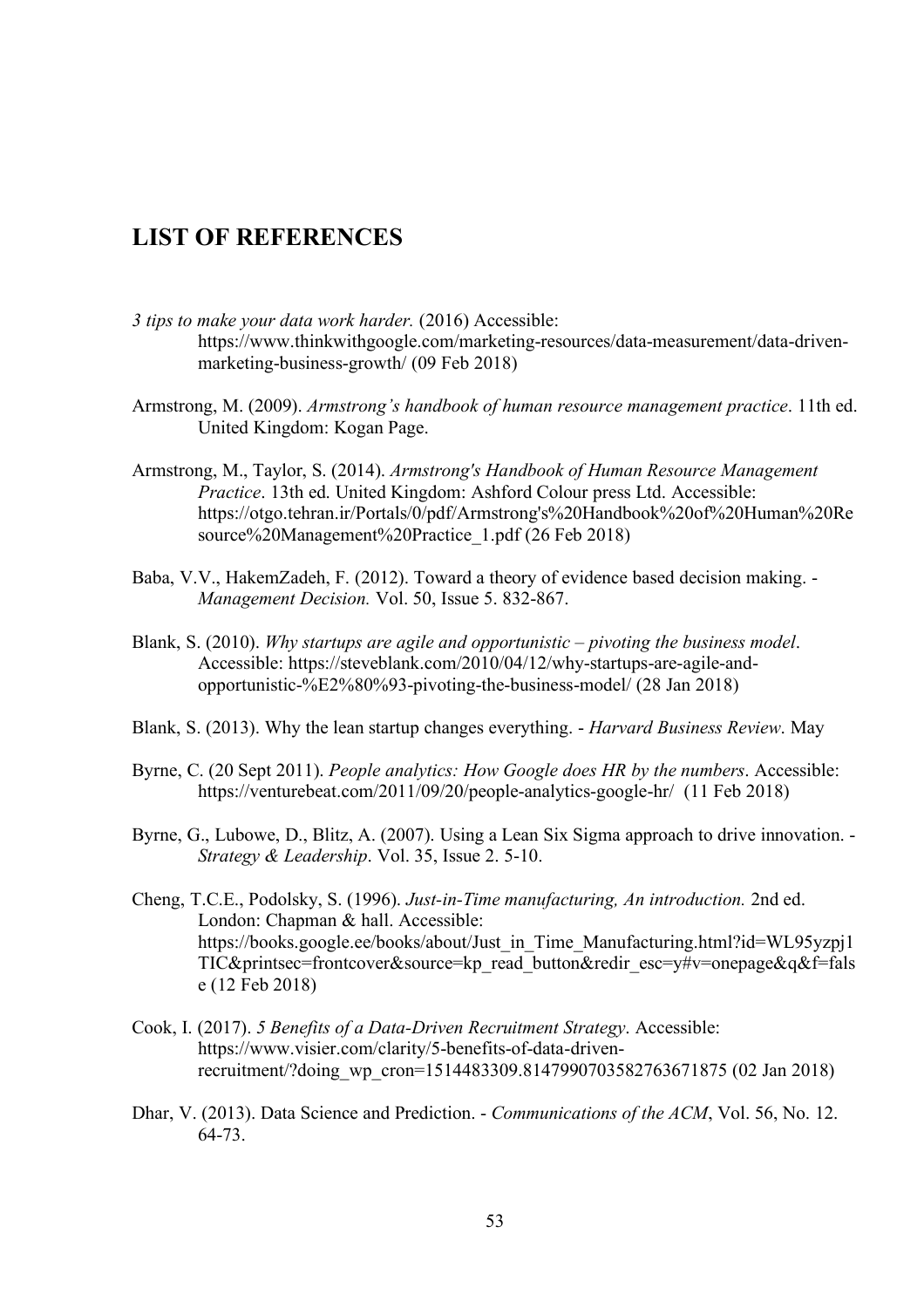- Ferriss, T. (May 2009). *Vanity Metrics vs. Actionable Metrics – Guest Post by Eric Ries*. Accessible: https://tim.blog/2009/05/19/vanity-metrics-vs-actionable-metrics/ (04 Feb 2018)
- Hallgren, M., Olhager, J. (2009). Lean and agile manufacturing: external and internal drivers and performance outcomes. - *International Journal of Operations & Production Management* Vol. 29, No. 10. 976-999.
- *How Analytics and Machine Learning Help Organizations Reap Competitive Advantage*. (2016) MIT Technology Review. Accessible: *https://services.google.com/fh/files/misc/whitepaper-mit-tr-analytics-machine-learning.pdf (*10 Feb 2018)
- Intezari, A., Gressel, S. (2017). Information and reformation in KM systems: big data and strategic decision-making. - *Journal of Knowledge Management*. Vol. 21, Issue 1. 71- 91.
- Jensen-Eriksen, K. (2016) The role of HR analytics in creating data-driven HRM. Textual network analysis of online blogs of HR professionals. - *Aalto University School of Business.* 2-128.
- Kalmus, V., Masso, A., Linno, M. (2015). *Kvalitatiivne sisuanalüüs*. SAMM. Accessible: http://samm.ut.ee/kvalitatiivne-sisuanalyys (27 April 2018)
- Laherand, M.-L. (2012). *Kvalitatiivne uurimisviis*. Tallinn: Sulesepp
- Laureani, A., Antony, J., Douglas, A. (2010). Lean six sigma in a call centre: a case study. *International Journal of Productivity and Performance Management*. Vol. 59, Issue 8. 757-768.
- Lee, R. (1994) Recruitment in Context.- *Librarian Career Development*. Vol. 2, Issue 2. 3-7.
- Lermusiaux, Y. (2005). Five steps to effective metrics. *Strategic HR Review*. Vol. 4, Issue 3. 7- 7.
- Loebbecke, C., Picot, A. (2015). Reflections on societal and business model transformation arising from digitization and big data analytics: a research agenda. - *Journal of Strategic Information Systems*. Vol. 24 No. 3. 149-157.
- Mader, D.P. (2008). Lean six sigma's evolution. *Quality Progress.* Vol. 41, No. 1. 40-48.
- Mandinach, E. B. (2012) A Perfect Time for Data Use: Using Data-Driven Decision Making to Inform Practice. - *Educational Psychologist*, Vol. 47, No. 2. 71-85.
- Marler, J., Fisher, S. (2013). An evidence-based review of e-HRM and strategic human resource management. - *Human Resource Management Review 23*. 18-36.
- Maurya, A. (14 July 2010). *3 Rules to Actionable Metrics in a Lean Startup*. Accessible: https://blog.leanstack.com/3-rules-to-actionable-metrics-in-a-lean-startup-7cf483b0a762 (04 Feb 2018)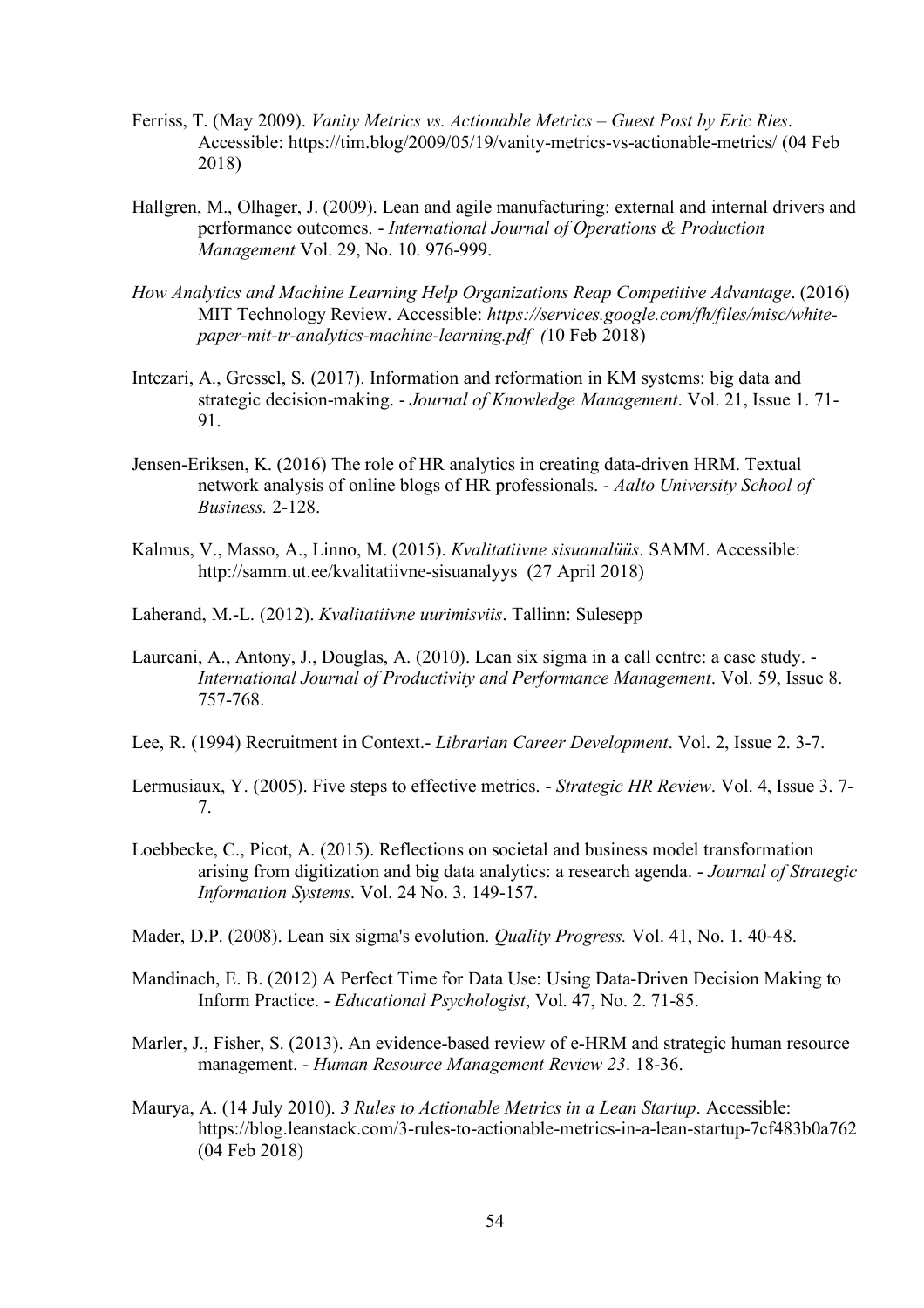- McAfee, A., Brynjolfsson, E. (2012). Big data: the management revolution. *Harward Business Review*. October. 60-69.
- McClure, D. (July 2011). *Startup Metrics 4 Pirates*. Accessible: http://500hats.typepad.com/ (04 Feb 2018)
- No 1. Author's face to face interview, Transcript, Tallinn, 10 March 2018.
- No 2. Author's Skype interview, Transcript, Tallinn, 13 March 2018.
- No 3. Author's Skype interview, Transcript, Tallinn, 14 March 2018.
- No 4. Author's Skype interview, Transcript, Tallinn, 15 March 2018.
- No 5. Author's Skype interview, Transcript, Tallinn, 15 March 2018.
- No 6. Author's Skype interview, Transcript, Tallinn, 31 March 2018.
- No 7. Author's Skype interview, Transcript, Tallinn, 21 March 2018.
- No 8. Author's Skype interview, Transcript, Tallinn, 22 March 2018.
- No 9. Author's Skype interview, Transcript, Tallinn, 12 March 2018.
- No 10. Author's Skype interview, Transcript, Tallinn, 23 March 2018.
- No 11. Author's Skype interview, Transcript, Tallinn, 23 March 2018.
- No 12. Author's email interview, Transcript, Tallinn, 30 March 2018.
- Olesen, P., Powell, D., Hvolby, H., Fraser, K. (2015). Using lean principles to drive operational improvements in intermodal container facilities: A conceptual framework.- *Journal of Facilities Management*. Vol. 13, Issue: 3, 266-281.
- Pande, P.S., Neuman, R.P., Cavanagh, R.R. (2000). *The Six Sigma Way: How GE, Motorola And Other Top Companies Are Honing Their Performance*. New York: McGraw-Hill.
- Powell, L. (2002). Shedding a tier: flattening organisational structures and employee empowerment. - *International Journal of Educational Management*. Vol. 16, Issue 1. 54-59.
- Puri, R. (19 Dec 2017). *5 Killer Examples of Data-Driven Marketing*. Accessible: https://www.wordstream.com/blog/ws/2016/08/25/data-driven-marketing (11 Feb 2018)
- *PwC's Global Data and Analytics Survey, Big Decisions™.* (2017). BwC, May. Accessible: https://www.pwc.com/us/en/analytics/big-decision-survey.html (09 Feb 2018)
- Raghavi, K., Gopinathan, N. (2013). Role of Human Resources as Change Agent in Enabling Equal Opportunity Practices. - *Journal of Economics, Business and Management.* Vol. 1, No. 3. 300–303.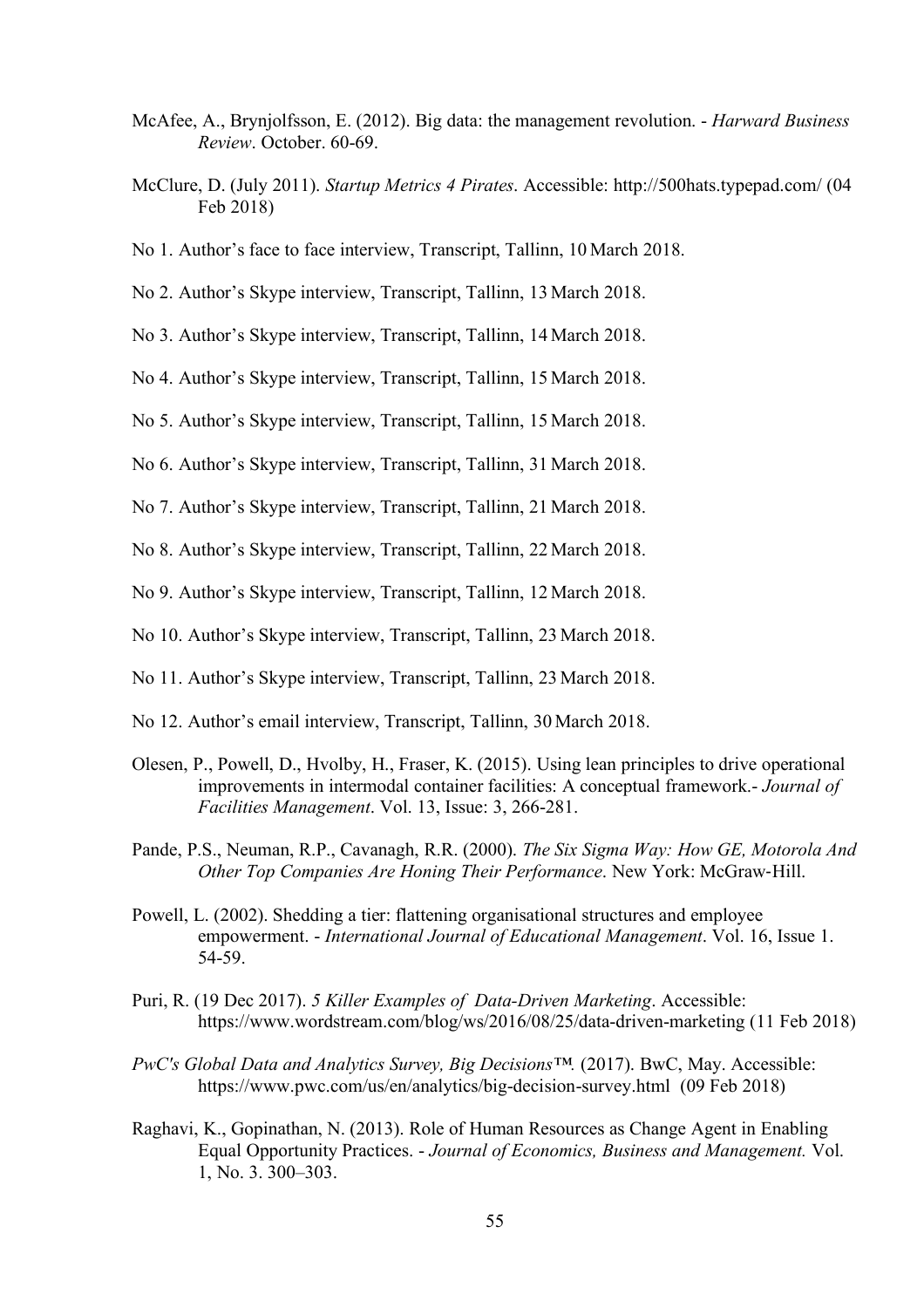- Ramnath, B. V., Elanchezhian, C., Kesavan, R. (2009). Inventory Optimization Using Kanban System: A Case Study. *ICFAI Journal of Business Strategy*. Vol. 6, Issue 2. 56-68.
- Rasmussen, T., Ulrich, D. (2015). Learning from practice: how HR analytics avoids being a management fad. - *Organizational Dynamics*. Organ Dyn. 1-7.
- Robinson, D. (23 June 2017). *Data-Driven Recruitment and Valuable Analytics*. Accessible: https://www.hellotalent.com/blog/data-driven-recruitment-and-valuable-analyticshellsagiro-talent/ (11 Feb 2018)
- Roush, W. (6 July 2011). *Eric Ries, the Face of the Lean Startup Movement, on How a Once-Insane Idea Went Mainstream*. Xconomy. Accessible: https://www.xconomy.com/sanfrancisco/2011/07/06/eric-ries-the-face-of-the-lean-startup-movement-on-how-a-onceinsane-idea-went-mainstream/ (4 Feb 2018)
- Rousseau, D.M. (2006). Is there such a thing as evidence-based management. *Academy of Management Review.* Vol. 31, No. 2. 256-69.
- Rousseau, D.M., Barends, E.G.R. (2011). Becoming an evidence-based HR practitioner. *Human Resource Management Journal* Vol*.* 21, No. 3. 221–235.
- Sagiroglu, S., Sinanc, D. (2013). Big data the review. *Gazi University Department of Computer Engineering, Faculty of Engineering*. Ankara, Turkey. 42-47.
- *Scientific management*. (9th February 2009). Economist. Accessible: http://www.economist.com/node/13092819 (29 Jan 2018)
- Sorescu, A. (2017). Data-Driven Business Model Innovation. *Journal of Product Innovation Management* Vol. 34, No. 5. 691-696.
- Spender, J-C., Corvello, V., Grimaldi, M., Rippa, P. (2017). Startups and open innovation: a review of the literature. - *European Journal of Innovation Management*. Vol. 20, Issue 1. 4-30.
- Stoilkovska, A., Ilieva, J., Gjakovski, S. (2015). Equal Employment Opportunities in the Recruitment and Selection Process of Human Resources. - *UTMS Journal of Economics* Vol. 6, No. 3. 281–292.
- Sule, M. (2012). Evaluation of recruitment methods: a case study of selected banks in tamale metropoli. - *Institute Of Distance Learning, Kwame, Nkrumah University of Science and Technology*.
- Taylor, S. (2005). *People Resourcing*. London: Chartered Institute of Personnel and Development
- Van der Togt J., Rasmussen T. H. (2017). Toward evidence-based HR. *Journal of Organizational Effectiveness: People and Performance*. Vol. 4, Issue 2. 127-132.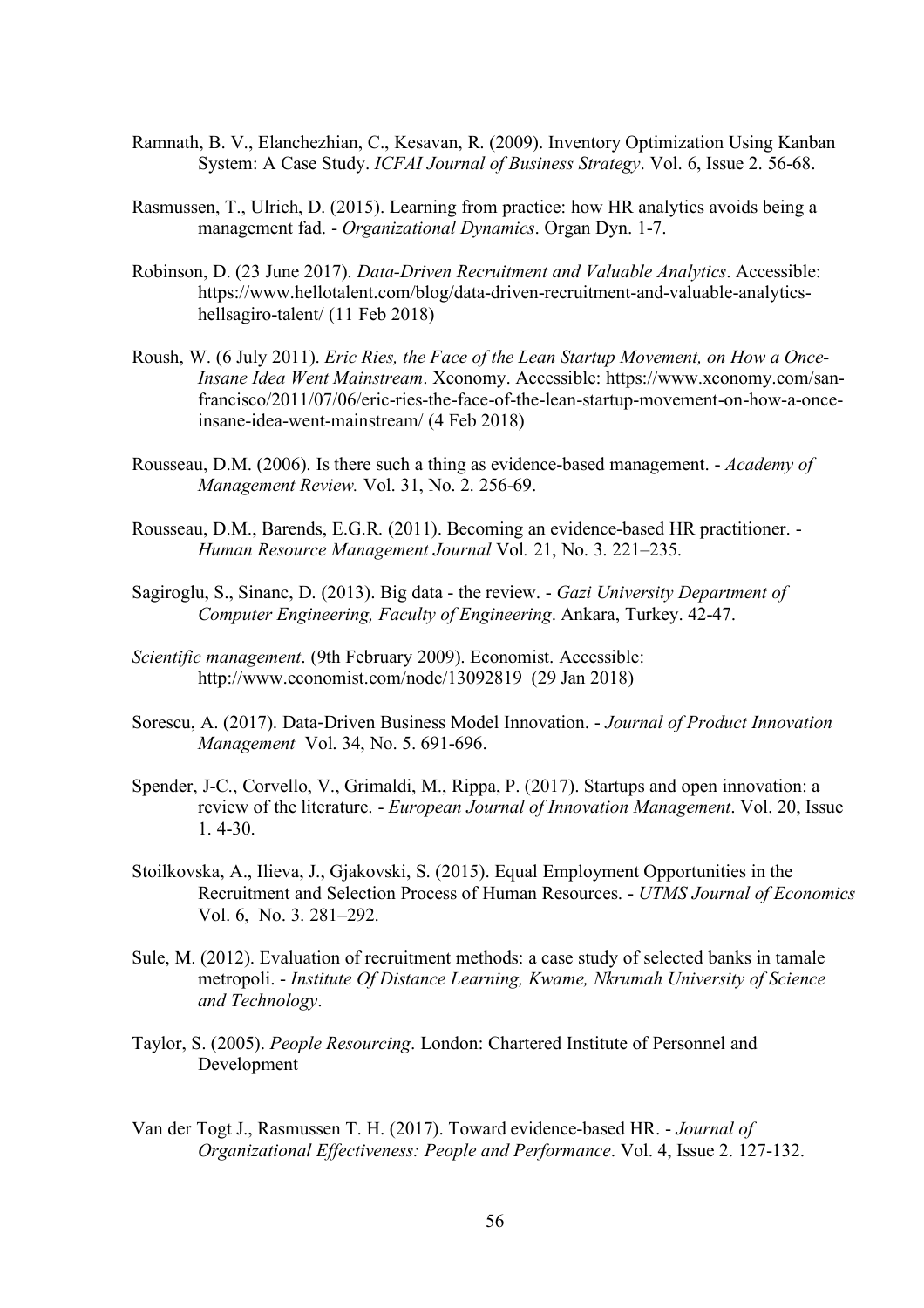- Õunapuu, L. (2014). *Kvalitatiivne ja kvantitatiivne uurimisviis sotsiaalteadustes*. Tartu: Tartu Ülikool.
- Watson, H.J., Marjanovic, O. (2013). Big data: the fourth data management generation. *Business Intelligence Journal*. Vol. 18, No. 3. 4-8.

Womack, J. P., Jones, D.T., Roos, D. (1990). *The Machine That Changed the World*. New York: Simon & Schuster. Accessible: https://books.google.ee/books?hl=en&lr=&id=\_n5qRfaNv9AC&oi=fnd&pg=PR7&dq= Womack+J.+P.%3B+Jones+D.T.,+Roos+D.,+(1990).+The+Machine+That+Changed+t he+World.&ots=cs3qF4GRy1&sig=xw0QqV-0Cv3eCG0B\_cr2xGGWQwQ&redir\_esc=y#v=onepage&q&f=false (16 Jan 2018)

Womack, J. P., Jones, D. T. (1996). *Lean thinking: banish waste and create wealth in your corporation*. New York: Simon & Schuster.

Zikopoulos, P.C., Eaton, C., Deroos, D., Deutsch, T., Lapis, G. (2012). *Understanding Big Data: Analytics for Enterprise Class Hadoop and Streaming Data*. USA: McGraw-Hill Companies. Accessible: https://mail.google.com/mail/u/1/#search/ingrid.oksaar%40ttu.ee/1633984c56ac0475?pr ojector=1&messagePartId=0.2 (17 Feb 2018)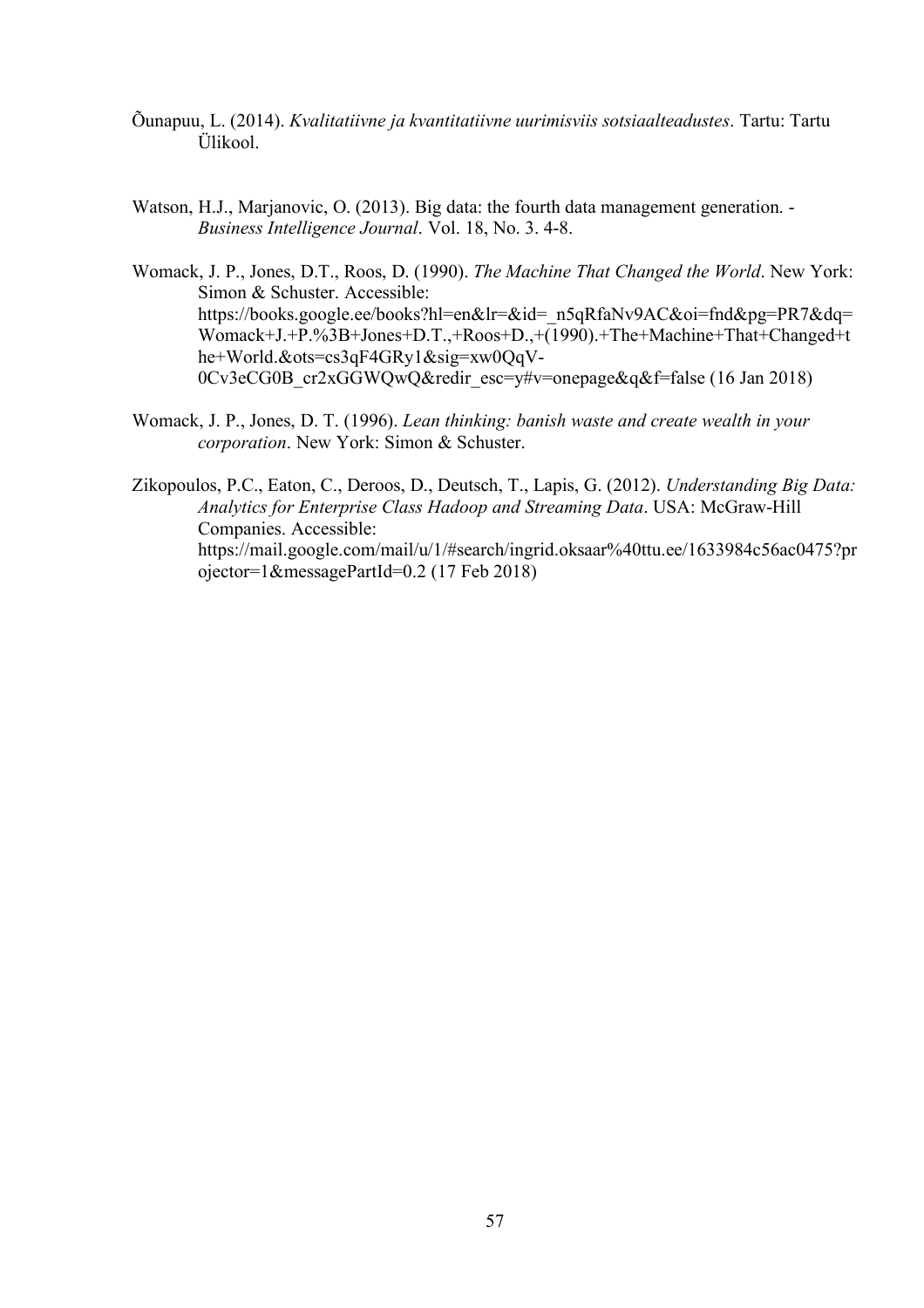# **APPENDICES**

| Company         | Organization                        | Company<br>age | Size      | People hired<br>last year | Interview<br>length |
|-----------------|-------------------------------------|----------------|-----------|---------------------------|---------------------|
| No <sub>1</sub> | <b>International Startup</b>        | $< 1$ year     | $>15$     | >10                       | 31:34               |
| No <sub>2</sub> | <b>International Startup</b>        | $>$ 3 years    | > 200     | > 200                     | 29:23               |
| No 3            | <b>International Startup</b>        | $> 5$ years    | > 200     | >100                      | 34:46               |
| No <sub>4</sub> | <b>International Startup</b>        | $> 10$ years   | > 50      | >20                       | 28:19               |
| No <sub>5</sub> | Local Startup                       | $> 5$ years    | > 50      | >10                       | 23:54               |
| No $6$          | <b>International Startup</b>        | $> 5$ years    | > 200     | > 200                     | 42:13               |
| No 7            | <b>International Startup</b>        | $>$ 3 years    | > 200     | >100                      | 34:18               |
| No 8            | <b>International Corporation</b>    | $> 10$ years   | ><br>2000 | > 200                     | 44:29               |
| No <sub>9</sub> | <b>International Startup</b>        | $>$ 3 years    | >100      | > 50                      | 34:42               |
| No 10           | <b>International Startup</b>        | $> 10$ years   | > 50      | >10                       | 35:23               |
| No 11           | <b>International Startup</b>        | $> 5$ years    | > 50      | >10                       | 34:52               |
| No 12           | International recruitment<br>agency | $> 1$ year     | < 15      | >20                       | Email<br>interview  |

# **Appendix 1. The organisation data and interview length**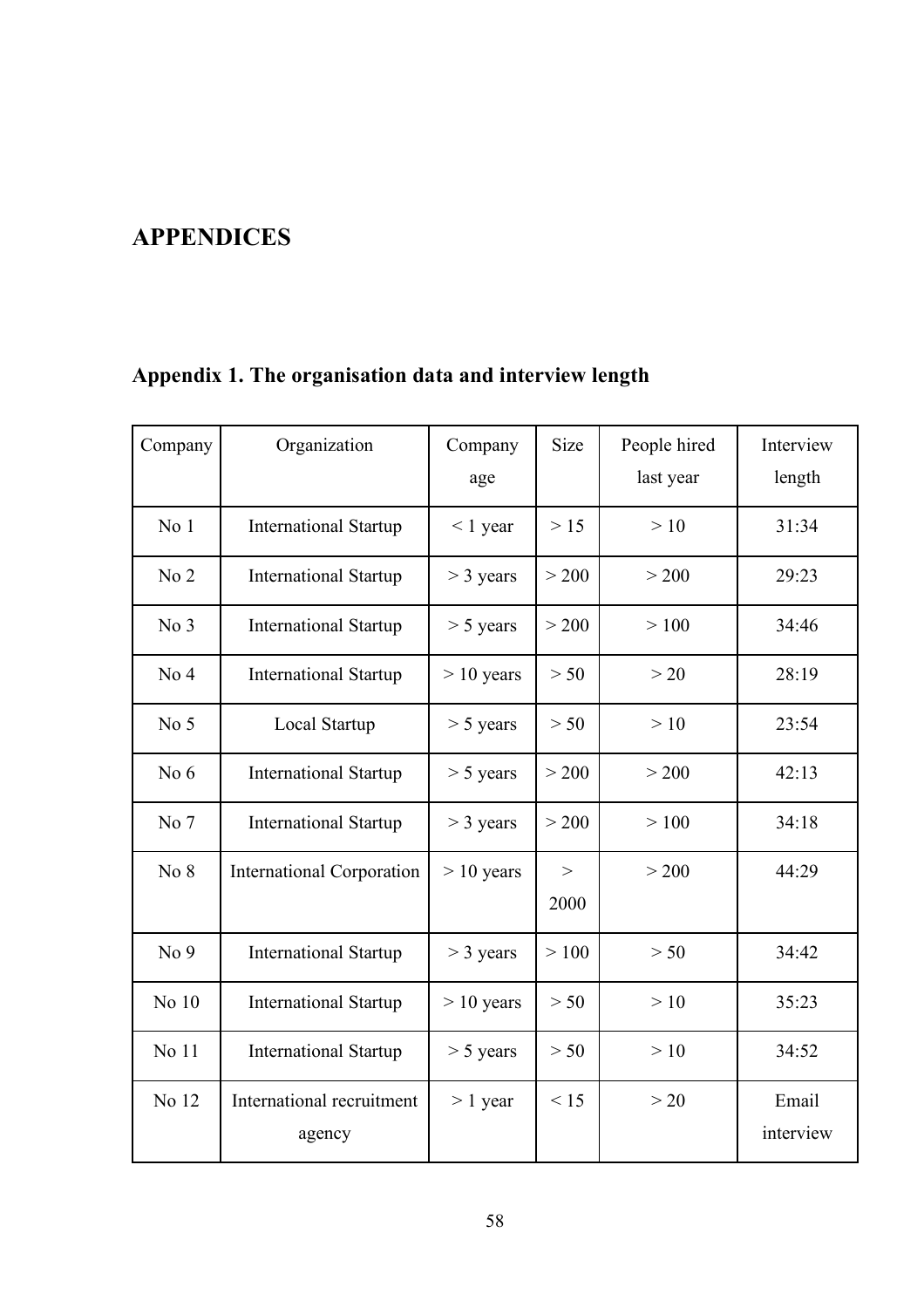## **Appendix 2. Interview questions**

- 1. How old is your company?
- 2. How many people do you currently have?
- 3. How many people did you hire last year?
- 4. How many people do you plan to hire this year?
- 5. What metrics do you measure and what is the database you are using for them?
- 6. What do you do with the input you get from the data?
- 7. Can you bring examples when you have made decisions based on the data?
- 8. What was the impact of the decisions and how the metrics have been improved over time since you start tracking them?
- 9. How do you know what is a good thing to measure?
- 10. Can you give an example how the metrics have changed since you started using data to make decisions?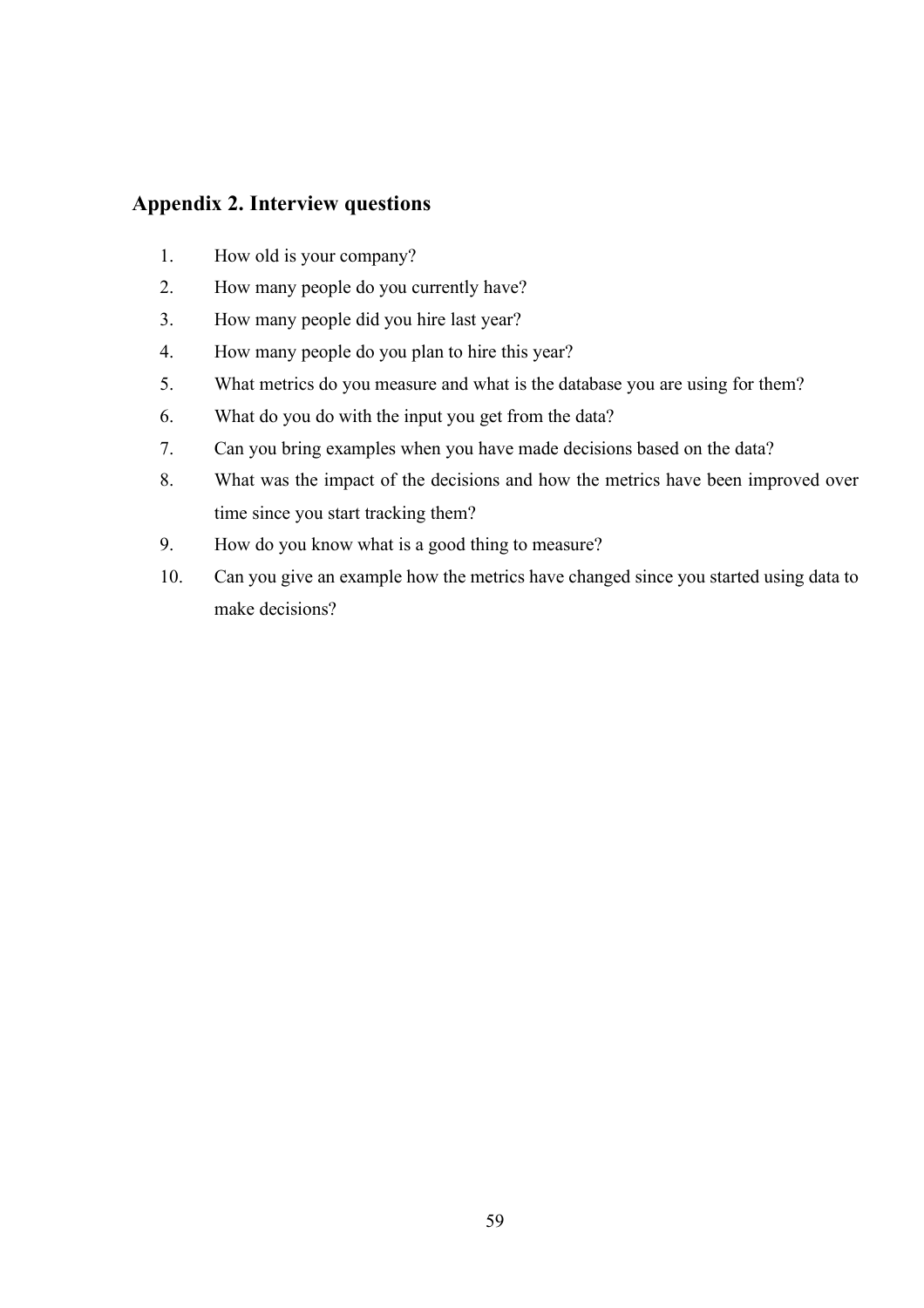| <b>Step</b>                                                                     | What metrics can be<br>measured           | Databases to track the<br>metrics       |
|---------------------------------------------------------------------------------|-------------------------------------------|-----------------------------------------|
| Identifying hiring needs and planning                                           | Time to hire                              | <b>ATS</b>                              |
|                                                                                 | Time to fill                              | <b>ATS</b>                              |
|                                                                                 | Employee turnover rate                    | HR systems (Navision,<br>Directo)       |
|                                                                                 | Candidate pipeline<br>conversion          | <b>ATS</b>                              |
| Planning (timeline, recruitment plan,                                           | Time to hire                              | <b>ATS</b>                              |
| interview steps - depending on the hiring<br>needs - backfill, expansion, etc.) | Time to fill                              | <b>ATS</b>                              |
|                                                                                 | Candidate pipeline                        | <b>ATS</b>                              |
|                                                                                 | Candidate NPS and<br>feedback             | ATS/Survey tools like<br>(Surveymonkey) |
| Creating job advertisement and choosing<br>channels                             | Feedback from candidates<br>and coworkers | ATS/survey tools like<br>(Surveymonkey) |
|                                                                                 | Source of candidates                      | <b>ATS</b>                              |
|                                                                                 | Headhunted messages<br>response rate      | ATS/LinkedIn                            |
| Interviewing                                                                    | Candidate pipeline<br>conversion          | <b>ATS</b>                              |
|                                                                                 | Time to hire                              | <b>ATS</b>                              |
|                                                                                 | Candidate NPS and<br>feedback             | ATS/survey tools like<br>(Surveymonkey) |
| Hiring                                                                          | Candidate feedback and<br><b>NPS</b>      | ATS/survey tools like<br>(Surveymonkey) |
|                                                                                 | Offer rejection reasons                   | <b>ATS</b>                              |

**Appendix 3. Recruitment process together with metrics and databases**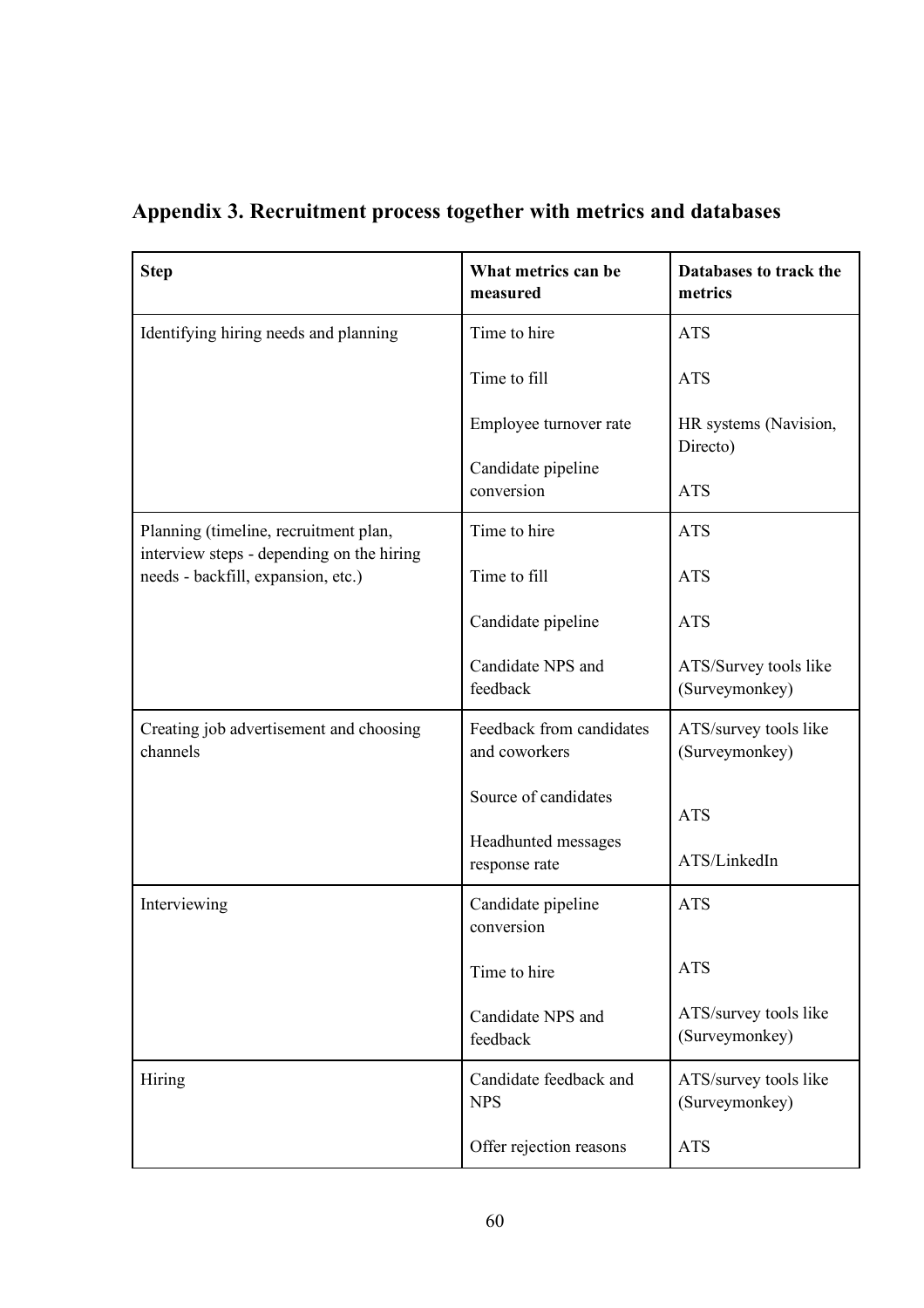| Recruitment<br>step<br>Company | Identifying<br>hiring needs                     | <b>Planning</b>                                         | <b>Creating job ad</b><br>and choosing<br>channels                                                        | Interviewing                                                          | <b>Hiring</b>                                   |
|--------------------------------|-------------------------------------------------|---------------------------------------------------------|-----------------------------------------------------------------------------------------------------------|-----------------------------------------------------------------------|-------------------------------------------------|
| No <sub>1</sub>                | Time to hire<br>Employee<br>turnover rate       | Time to hire                                            | Source of<br>candidates                                                                                   | Candidate<br>feedback (NPS)<br>Pipeline<br>conversion<br>Time to hire | Rejection<br>reasons                            |
| No 2                           |                                                 |                                                         | Source of<br>candidates<br>Response rate                                                                  |                                                                       |                                                 |
| No 3                           |                                                 | Time to fill<br>Time to hire<br>Pipeline<br>conversion  | Source of<br>candidates                                                                                   |                                                                       |                                                 |
| No <sub>4</sub>                |                                                 |                                                         | Source of<br>candidates                                                                                   |                                                                       |                                                 |
| No 5                           |                                                 |                                                         | Source of<br>candidates                                                                                   |                                                                       |                                                 |
| No $6$                         | Employee<br>turnover rate<br>Number of<br>hires | Time to hire<br>Time to fill                            | Source of<br>candidate<br>From click to<br>application                                                    | Candidate<br>feedback<br>Pipeline<br>conversion<br>Time to hire       | Rejection<br>reasons                            |
| No 7                           |                                                 | Will start<br>tracking:<br>Time to hire<br>Time to fill | Employee<br>feedback on the job<br>advertisements<br>Also will start<br>tracking: Source of<br>candidates | Will start<br>tracking: Time<br>to hire<br>Interviewer<br>Quality     | Will start<br>tracking:<br>Rejection<br>reasons |

# **Appendix 4. Metrics used by recruiters in each recruitment stage**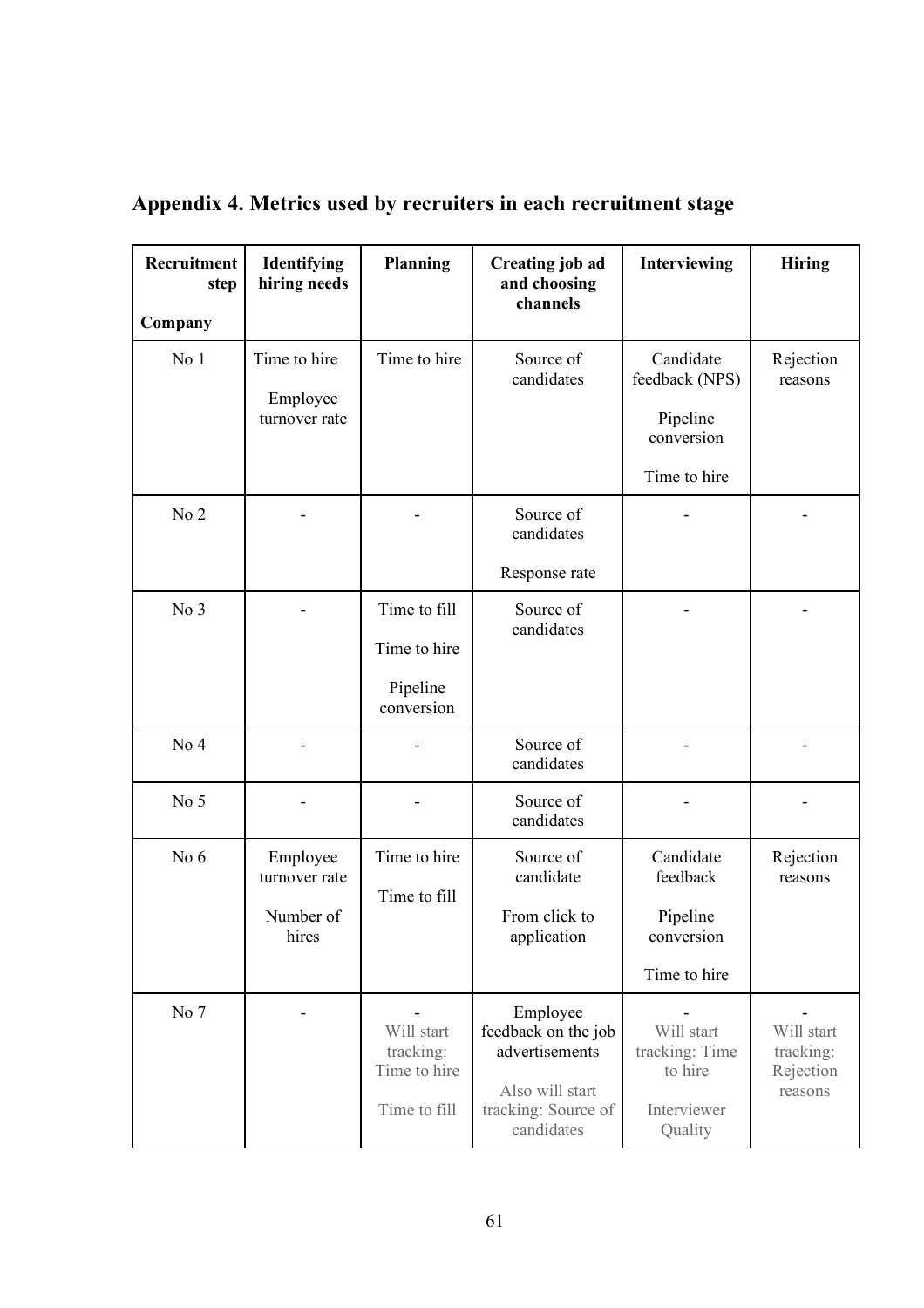| Recruitment<br>step<br>Company | Identifying<br>hiring needs                                            | <b>Planning</b>              | <b>Creating job ad</b><br>and choosing<br>channels                      | Interviewing                                                        | <b>Hiring</b> |
|--------------------------------|------------------------------------------------------------------------|------------------------------|-------------------------------------------------------------------------|---------------------------------------------------------------------|---------------|
| No 8                           | Turnover rate<br>before<br>probation<br>Turnover<br>before 1st<br>year | Time to hire                 | Source of<br>candidates                                                 | Candidate<br>feedback                                               |               |
| No <sub>9</sub>                |                                                                        | Time to hire                 | Source of<br>candidates                                                 |                                                                     |               |
| No 10                          | Employee<br>turnover rate                                              | Time to fill<br>Time to hire | Job description<br>analysis<br>Source of<br>candidates<br>Response rate | Pipeline and<br>conversion<br>Candidate<br>feedback<br>Time to hire | Time to offer |
| No 11                          |                                                                        | Time to hire<br>Time to fill | Source of<br>candidates                                                 | Pipeline<br>conversion<br>Candidate<br>feedback<br>Time to hire     |               |
| No 12                          |                                                                        | Time to hire<br>Time to fill | Source of<br>candidates                                                 | Pipeline<br>conversion<br>Time to hire                              |               |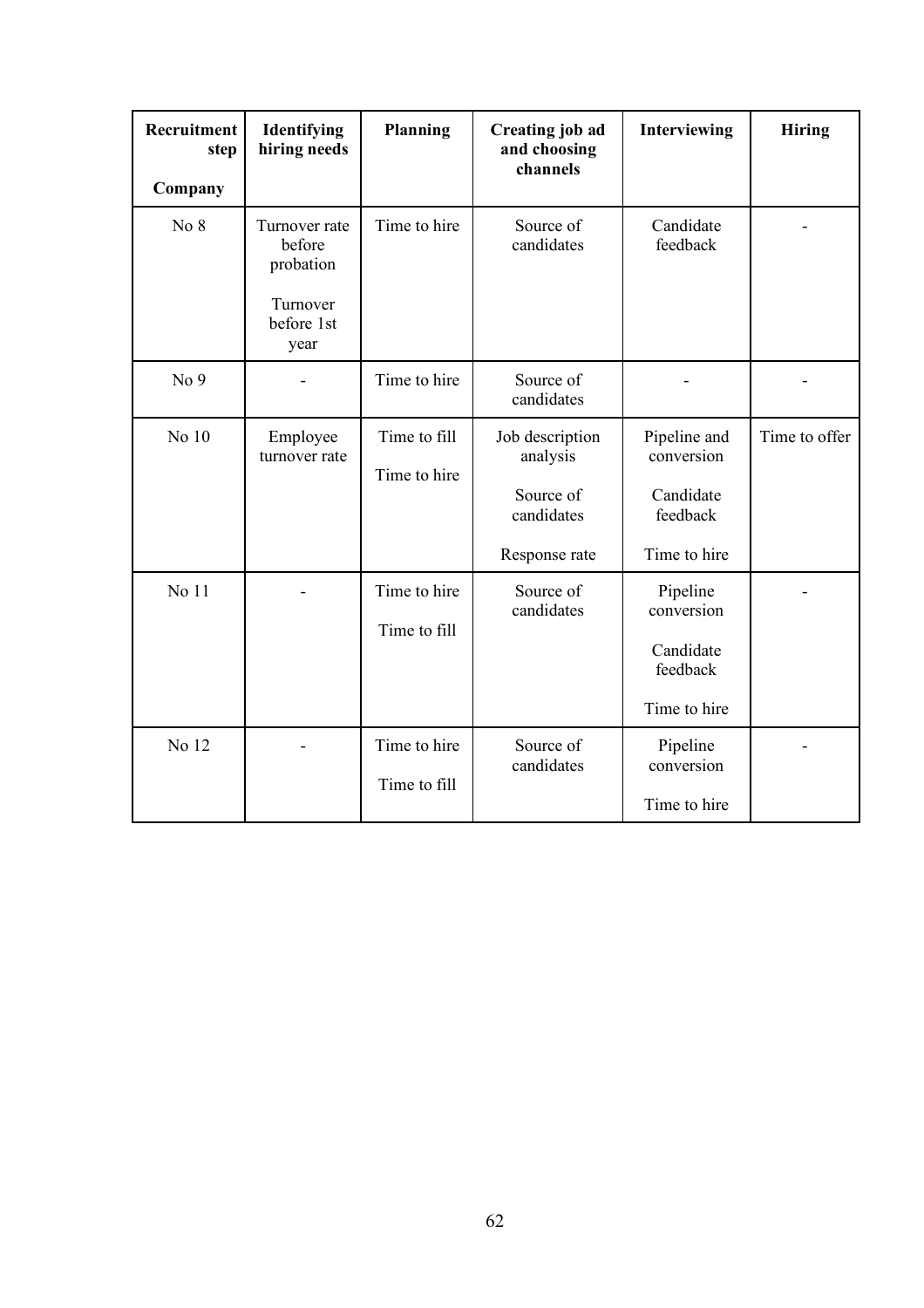| <b>Recruitment step</b>             | Identifying<br>hiring needs | Planning   | Creating job ad and<br>choosing channels | Interviewing | <b>Hiring</b> |
|-------------------------------------|-----------------------------|------------|------------------------------------------|--------------|---------------|
| Company                             |                             |            |                                          |              |               |
| No <sub>1</sub>                     | <b>YES</b>                  | <b>YES</b> | <b>YES</b>                               | <b>YES</b>   | <b>YES</b>    |
| No <sub>2</sub>                     |                             |            | <b>YES</b>                               |              |               |
| No 3                                |                             | <b>YES</b> | <b>YES</b>                               |              |               |
| No <sub>4</sub>                     |                             |            | <b>YES</b>                               |              |               |
| No $5$                              |                             |            | <b>YES</b>                               |              |               |
| No 6                                | <b>YES</b>                  | <b>YES</b> | <b>YES</b>                               | <b>YES</b>   | <b>YES</b>    |
| No 7                                |                             |            |                                          |              |               |
| No $8$                              | <b>YES</b>                  |            | <b>YES</b>                               |              |               |
| No 9                                |                             |            |                                          |              |               |
| No 10                               |                             | <b>YES</b> | <b>YES</b>                               | <b>YES</b>   | <b>YES</b>    |
| No $11$                             |                             |            |                                          |              |               |
| No 12                               |                             |            | <b>YES</b>                               | <b>YES</b>   |               |
| % of companies<br>being data driven | 25%                         | 33,3%      | 91,6%                                    | 33,3%        | 25%           |

# **Appendix 5. In which recruitment steps companies are being data driven**